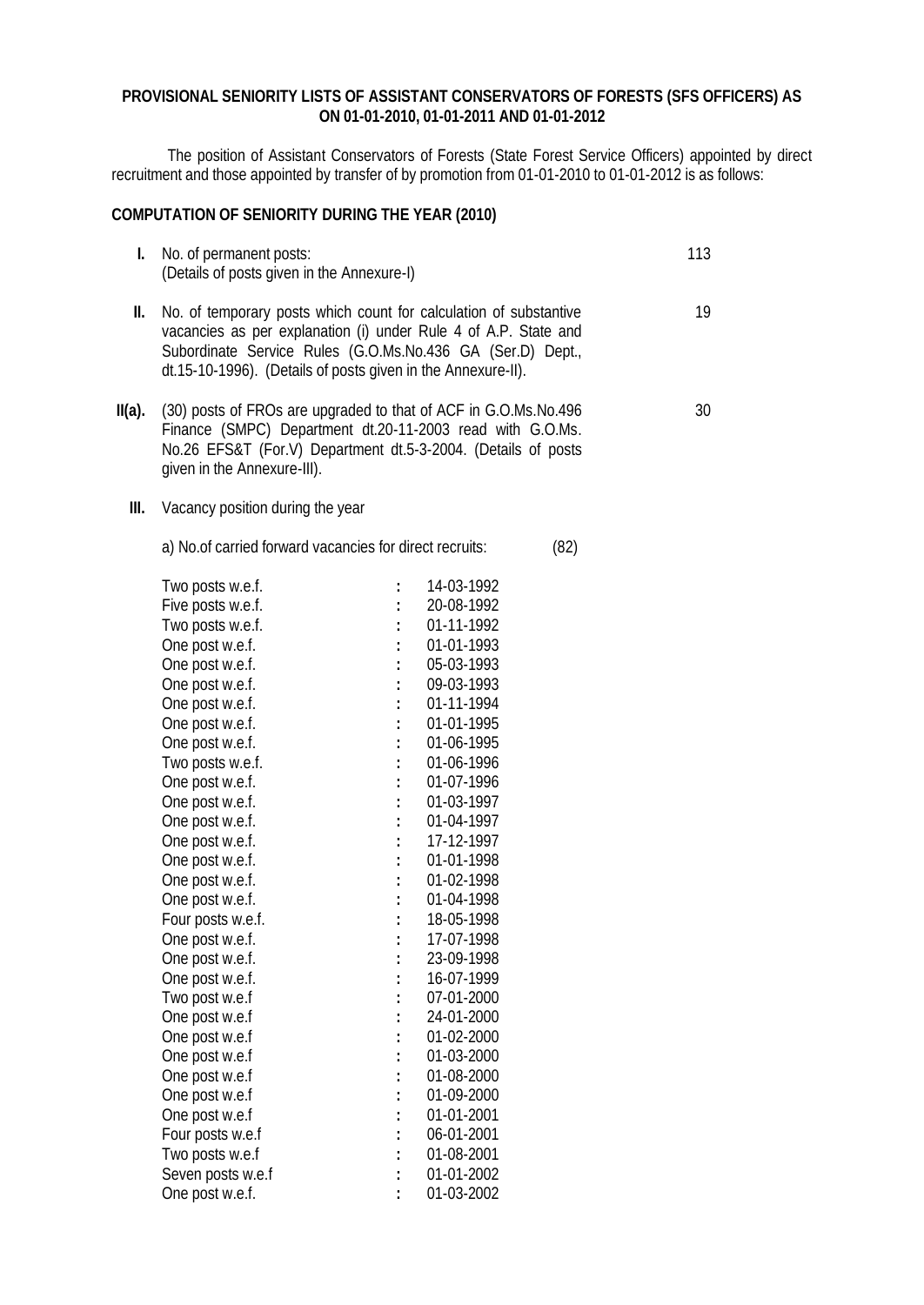| One post w.e.f      |                      | 01-04-2002 |
|---------------------|----------------------|------------|
| One post w.e.f      |                      | 01-05-2002 |
| One post w.e.f      |                      | 01-12-2002 |
| One post w.e.f      |                      | 01-04-2003 |
| One post w.e.f      |                      | 01-09-2003 |
| One post w.e.f      |                      | 01-01-2004 |
| Twelve posts w.e.f. | $\ddot{\phantom{0}}$ | 05-03-2004 |
| One post w.e.f.     |                      | 01-02-2005 |
| One post w.e.f.     |                      | 17-05-2005 |
| Three post w.e.f.   | $\ddot{\phantom{a}}$ | 01-01-2006 |
| One posts w.e.f.    |                      | 24-06-2006 |
| One post w.e.f.     | $\ddot{\phantom{0}}$ | 01-01-2007 |
| One post w.e.f.     |                      | 01-05-2007 |
| One post w.e.f      | $\mathbf{L}$         | 01-01-2008 |
| Two posts w.e.f     |                      | 26-03-2008 |
|                     |                      |            |

b) No. of vacancies that have arisen during the year 2009.

| i) As per explanation (i) under Rule 4 of APS&SS rules :<br>vacancies with effect from 01-01-2009. | NIL. |
|----------------------------------------------------------------------------------------------------|------|
| ii) Vacancies that have arisen on account of                                                       |      |

| i) Due to retirement of Sri K.Vara Prasad, ACF on $31-12-$ : 01-01-2009<br>2008 A.N. Vacancy w.e.from  |  |
|--------------------------------------------------------------------------------------------------------|--|
| ii) Due to retirement of Sri P.Nageswara Rao, ACF on 31- : 01-02-2009<br>01-2009 A.N. Vacancy w.e.from |  |

| iii) Due to retirement of Sri Abdul Aleem, ACF on 28-02- : 01-03-2009 |  |  |
|-----------------------------------------------------------------------|--|--|
| 2009 A.N. Vacancy w.e.from                                            |  |  |

- iv) Due to retirement of Sri G.Santosh Kumar, ACF on 31- 03-2009 A.N. Vacancy w.e.from **:** 01-04-2009
- v) Due to retirement of Sri S.Mahadev, ACF on 30-04-2009 A.N. Vacancy w.e.from **:** 01-05-2009
- vi) Due to retirement of Sri B.Vara Prasad, ACF on 31- 05-2009 A.N. Vacancy w.e.from **:** 01-06-2009
- vii) Due to retirement of Sri G.Niranjan, ACF on 30- 06-2009 A.N. Vacancy w.e.from **:** 01-07-2009
- viii) Due to retirement of Sri P.Visweswaraiah, ACF on 31- 08-2009 A.N. Vacancy w.e.from **:** 01-09-2009
- ix) Due to retirement of Sri M.Subrahmanyam, DCF on 30- 09-2009 A.N. Vacancy w.e.from **:** 01-10-2009 x) Due to retirement of Sri M.Reddy Satyanarayana, ACF on **:** 01-10-2009

30-09-2009 A.N. Vacancy w.e.from

- **Total : 10**
	-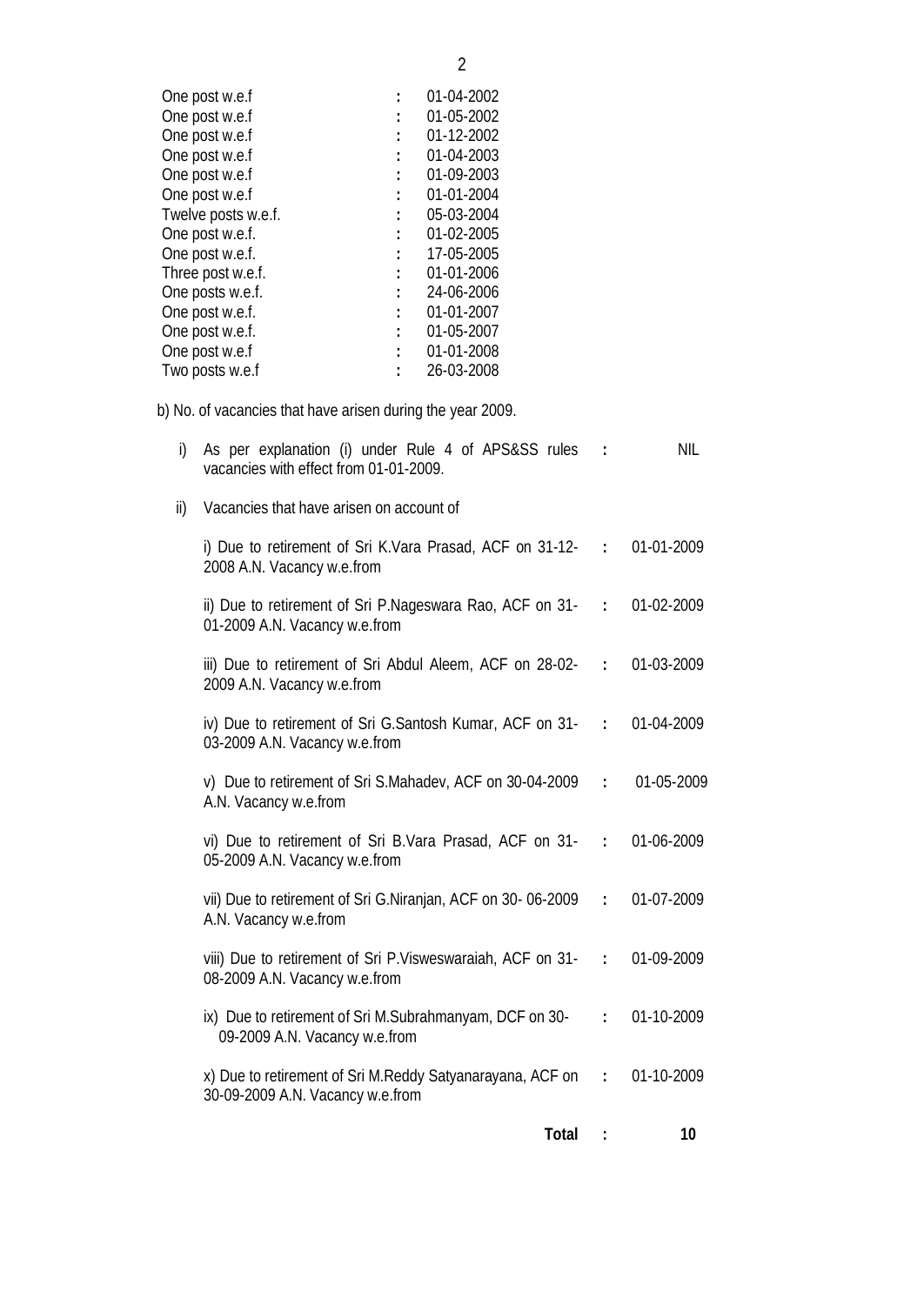## **IV. APPORTIONMENT OF VACANCIES AMONG DIRECT RECRUITS AND PROMOTEES.**

As per the amendment issued by the Government in G.O.Ms.No.40 EFS&T (For.V) Department dt.23-3- 2004, the above (10) substantive vacancies are apportioned (3) for Direct Recruits and (7) for Promotees as follows: (Under Note (1)(a) and (b) of Rule 3 of A.P.F.S. Rules). 82 posts meant for direct recruits are also carried forward to this year and allotted to Direct Recruits.

|     |                                  | <b>DIRECT RECRUITS</b><br><b>PROMOTEES</b> |             |                 |
|-----|----------------------------------|--------------------------------------------|-------------|-----------------|
|     | <b>Name</b>                      | Date from which                            | <b>Name</b> | Date from which |
|     |                                  | vacancy arose                              |             | vacancy arose   |
|     |                                  |                                            |             |                 |
|     | <b>Carried forward vacancies</b> |                                            |             |                 |
| 1.  | Vacant                           | 14-03-1992                                 |             |                 |
| 2.  | Vacant                           | 14-03-1992                                 |             |                 |
| 3.  | Vacant                           | 20-08-1992                                 |             |                 |
| 4.  | Vacant                           | 20-08-1992                                 |             |                 |
| 5.  | Vacant                           | 20-08-1992                                 |             |                 |
| 6.  | Vacant                           | 20-08-1992                                 |             |                 |
| 7.  | Vacant                           | 20-08-1992                                 |             |                 |
| 8.  | Vacant                           | 01-11-1992                                 |             |                 |
| 9.  | Vacant                           | 01-11-1992                                 |             |                 |
| 10. | Vacant                           | 01-01-1993                                 |             |                 |
| 11. | Vacant                           | 05-03-1993                                 |             |                 |
| 12. | Vacant                           | 09-03-1993                                 |             |                 |
| 13. | Vacant                           | 01-11-1994                                 |             |                 |
| 14. | Vacant                           | 01-01-1995                                 |             |                 |
| 15. | Vacant                           | 01-06-1995                                 |             |                 |
| 16. | Vacant                           | 01-06-1996                                 |             |                 |
| 17. | Vacant                           | 01-06-1996                                 |             |                 |
| 18. | Vacant                           | 01-07-1996                                 |             |                 |
| 19. | Vacant                           | 01-03-1997                                 |             |                 |
| 20. | Vacant                           | 01-04-1997                                 |             |                 |
| 21. | Vacant                           | 17-12-1997                                 |             |                 |
| 22. | Vacant                           | 01-01-1998                                 |             |                 |
| 23. | Vacant                           | 01-02-1998                                 |             |                 |
| 24. | Vacant                           | 01-04-1998                                 |             |                 |
| 25. | Vacant                           | 18-05-1998                                 |             |                 |
| 26. | Vacant                           | 18-05-1998                                 |             |                 |
| 27. | Vacant                           | 18-05-1998                                 |             |                 |
| 28. | Vacant                           | 18-05-1998                                 |             |                 |
| 29. | Vacant                           | 17-07-1998                                 |             |                 |
| 30. | Vacant                           | 23-09-1998                                 |             |                 |
| 31. | Vacant                           | 16-07-1999                                 |             |                 |
| 32. | Vacant                           | 07-01-2000                                 |             |                 |
| 33. | Vacant                           | 07-01-2000                                 |             |                 |
| 34. | Vacant                           | 24-01-2000                                 |             |                 |
| 35. | Vacant                           | 01-02-2000                                 |             |                 |
| 36. | Vacant                           | 01-03-2000                                 |             |                 |
| 37. | Vacant                           | 01-08-2000                                 |             |                 |
| 38. | Vacant                           | 01-09-2000                                 |             |                 |
| 39. | Vacant                           | 01-01-2001                                 |             |                 |
| 40. | Vacant                           | 06-01-2001                                 |             |                 |
| 41. | Vacant                           | 06-01-2001                                 |             |                 |
| 42. | Vacant                           | 06-01-2001                                 |             |                 |
| 43. | Vacant                           | 06-01-2001                                 |             |                 |

44. Vacant 01-08-2001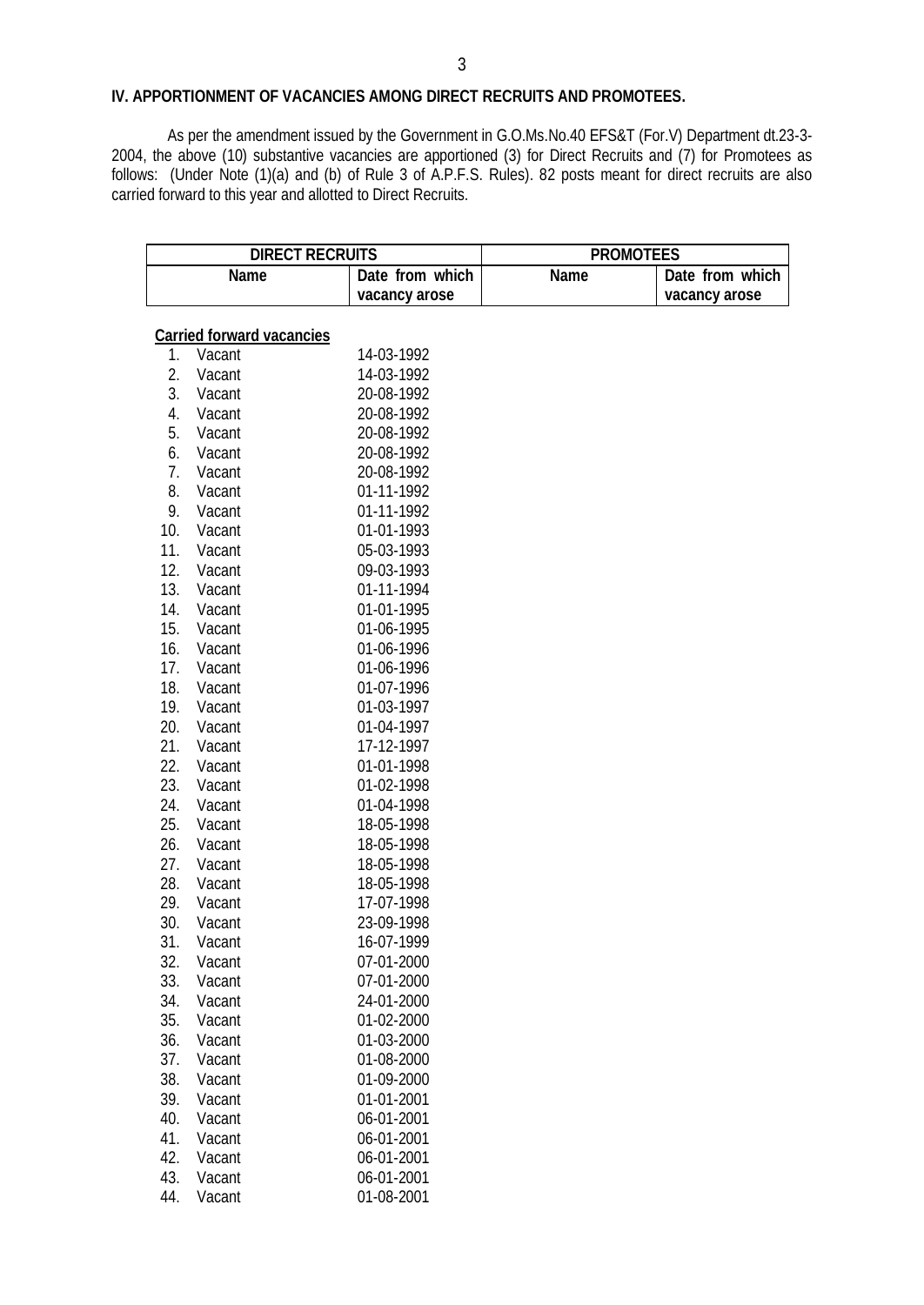| 45. | Vacant | 01-08-2001 |
|-----|--------|------------|
| 46. | Vacant | 01-01-2002 |
| 47. | Vacant | 01-01-2002 |
| 48. | Vacant | 01-01-2002 |
| 49. | Vacant | 01-01-2002 |
| 50. | Vacant | 01-01-2002 |
| 51. | Vacant | 01-01-2002 |
| 52. | Vacant | 01-01-2002 |
| 53. | Vacant | 01-03-2002 |
| 54. | Vacant | 01-04-2002 |
| 55. | Vacant | 01-05-2002 |
| 56. | Vacant | 01-12-2002 |
| 57. | Vacant | 01-04-2003 |
| 58. | Vacant | 01-09-2003 |
| 59. | Vacant | 01-01-2004 |
| 60. | Vacant | 05-03-2004 |
| 61. | Vacant | 05-03-2004 |
| 62. | Vacant | 05-03-2004 |
| 63. | Vacant | 05-03-2004 |
| 64. | Vacant | 05-03-2004 |
| 65. | Vacant | 05-03-2004 |
| 66. | Vacant | 05-03-2004 |
| 67. | Vacant | 05-03-2004 |
| 68. | Vacant | 05-03-2004 |
| 69. | Vacant | 05-03-2004 |
| 70. | Vacant | 05-03-2004 |
| 71. | Vacant | 05-03-2004 |
| 72. | Vacant | 01-02-2005 |
| 73. | Vacant | 17-05-2005 |
| 74. | Vacant | 01-06-2006 |
| 75. | Vacant | 01-06-2006 |
| 76. | Vacant | 01-06-2006 |
| 77. | Vacant | 24-06-2006 |
| 78. | Vacant | 01-01-2007 |
| 79. | Vacant | 01-05-2007 |
| 80. | Vacant | 01-01-2008 |
| 81. | Vacant | 26-03-2008 |
| 82. | Vacant | 26-03-2008 |
|     |        |            |

# **Fresh Vacancies during the year**

| 1. Vacant | 01-01-2009       |
|-----------|------------------|
| 2. Vacant | $01-02-2009$     |
| 3. Vacant | $01 - 03 - 2009$ |

1. M.K.Viswanadham 01-04-2009 2. N.Vidyasagar Rao 01-05-2009 3. B.M.Swamydas 01-06-2009 4. P.Eswar Reddy 01-07-2009 5. S.Chandramouli 01-09-2009<br>6. P.Rajendranath 01-10-2009 6. P.Rajendranath 01-10-2009 7. Sardar Iqbal Singh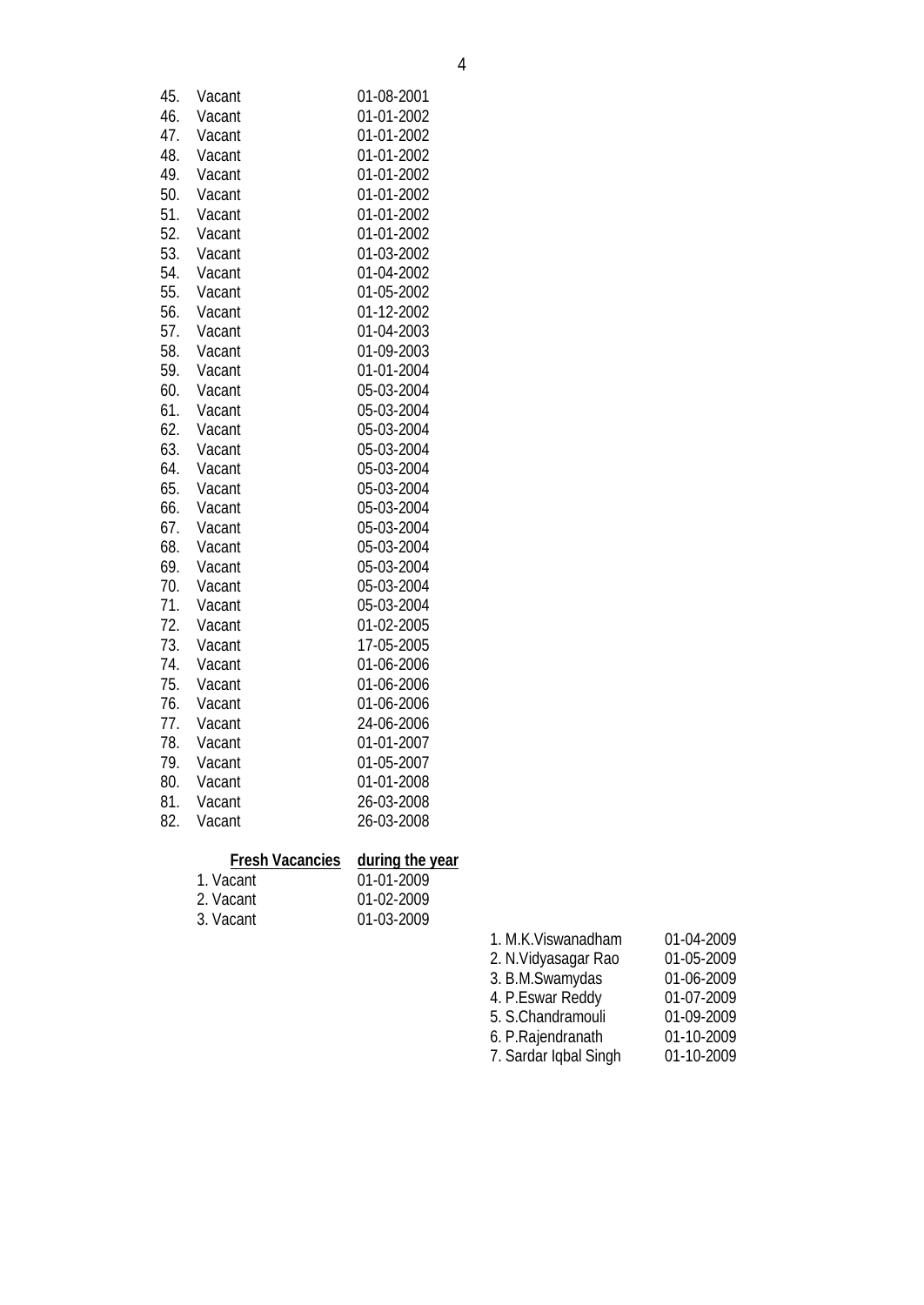## **V. LIST OF PROBATIONERS:**

From the above apportionment, the following ACFs (Direct Recruits and Promotees) are appointed on probation on the dates indicated against each. (Under Rule 16(a) of A.P.S. and S.S. Rules).

| <b>DIRECT RECRUITS</b> | Date of commencement<br>of probation | <b>PROMOTEES</b>                             | Date of<br>commencement<br>of probation |
|------------------------|--------------------------------------|----------------------------------------------|-----------------------------------------|
|                        |                                      | 1. M.K. Viswanadham                          | 01-04-2009                              |
|                        |                                      | 2. N. Vidyasagar Rao                         | 01-05-2009                              |
|                        |                                      | 3. B.M.Swamydas                              | 01-06-2009                              |
|                        |                                      | 4. P.Eswar Reddy                             | 01-07-2009                              |
|                        |                                      | 5. S.Chandramouli                            | 01-09-2009                              |
|                        |                                      | (Dismissed from Govt. service on 22-12-2010) |                                         |
|                        |                                      | 6. P.Rajendranath                            | 01-10-2009                              |
|                        |                                      | 7. Sardar Iqbal Singh                        | 01-10-2009                              |

Including the above officers, the list of probationers for this year is as follows:

| <b>DIRECT RECRUITS</b> | Date of commencement | <b>PROMOTEES</b> | Date of      |
|------------------------|----------------------|------------------|--------------|
|                        | of probation         |                  | commencement |
|                        |                      |                  | of probation |
|                        |                      |                  |              |

| 1. P. Sreenivasa Rao<br>2. V.Krishna<br>3. M.Babji<br>4. Ms.M.Babita | 19-05-2007 / 01-08-1991<br>19-05-2007 / 01-01-1992<br>19-05-2007 / 01-01-1992<br>24-06-2008 / 01-03-1992 | 1. D.Basavasankara Rao<br>2. U.Govinda Rao<br>3. K.Rajendraprasad<br>(Dismissed from Govt. service on 02-12-2010) | 26-03-2008<br>29-05-2008<br>01-07-2008 |
|----------------------------------------------------------------------|----------------------------------------------------------------------------------------------------------|-------------------------------------------------------------------------------------------------------------------|----------------------------------------|
|                                                                      |                                                                                                          | 4. C.G. Swamy Das                                                                                                 | 01-07-2008                             |
|                                                                      |                                                                                                          | 5. G.David                                                                                                        | 01-10-2008                             |
|                                                                      |                                                                                                          | 6. G.Krishna Murthy                                                                                               | 01-12-2008                             |
|                                                                      |                                                                                                          |                                                                                                                   |                                        |
|                                                                      |                                                                                                          | 7. M.K. Viswanadham                                                                                               | 01-04-2009                             |
|                                                                      |                                                                                                          | 8. N. Vidyasagar Rao                                                                                              | 01-05-2009                             |
|                                                                      |                                                                                                          | 9. B.M.Swamydas                                                                                                   | 01-06-2009                             |
|                                                                      |                                                                                                          | 10. P.Eswar Reddy                                                                                                 | 01-07-2009                             |
|                                                                      |                                                                                                          | 11 S.Chandramouli                                                                                                 | 01-09-2009                             |
|                                                                      |                                                                                                          | (Dismissed from Govt. service on 22-12-2010)                                                                      |                                        |
|                                                                      |                                                                                                          | 12. P. Rajendranath                                                                                               | 01-10-2009                             |
|                                                                      |                                                                                                          | 13. Sardar Iqbal Singh                                                                                            | 01-10-2009                             |

## **VI. LIST OF APPROVED PROBATIONERS**

(Under Rule 18 of A.P.S. & S.S. Rules.)

| <b>DIRECT RECRUITS</b> | <b>PROMOTEES</b>                             |            |
|------------------------|----------------------------------------------|------------|
|                        | 1. D.Basavasankara Rao                       | 25-03-2009 |
|                        | 2. U.Govinda Rao                             | 28-05-2009 |
|                        | 3. K. Rajendraprasad                         | 30-06-2009 |
|                        | (Dismissed from Govt. service on 02-12-2010) |            |
|                        | 4. C.G.Swamy Das                             | 30-06-2009 |
|                        | 5. G.David                                   | 30-09-2009 |
|                        | 6. G.Krishna Murthy                          | 30-11-2009 |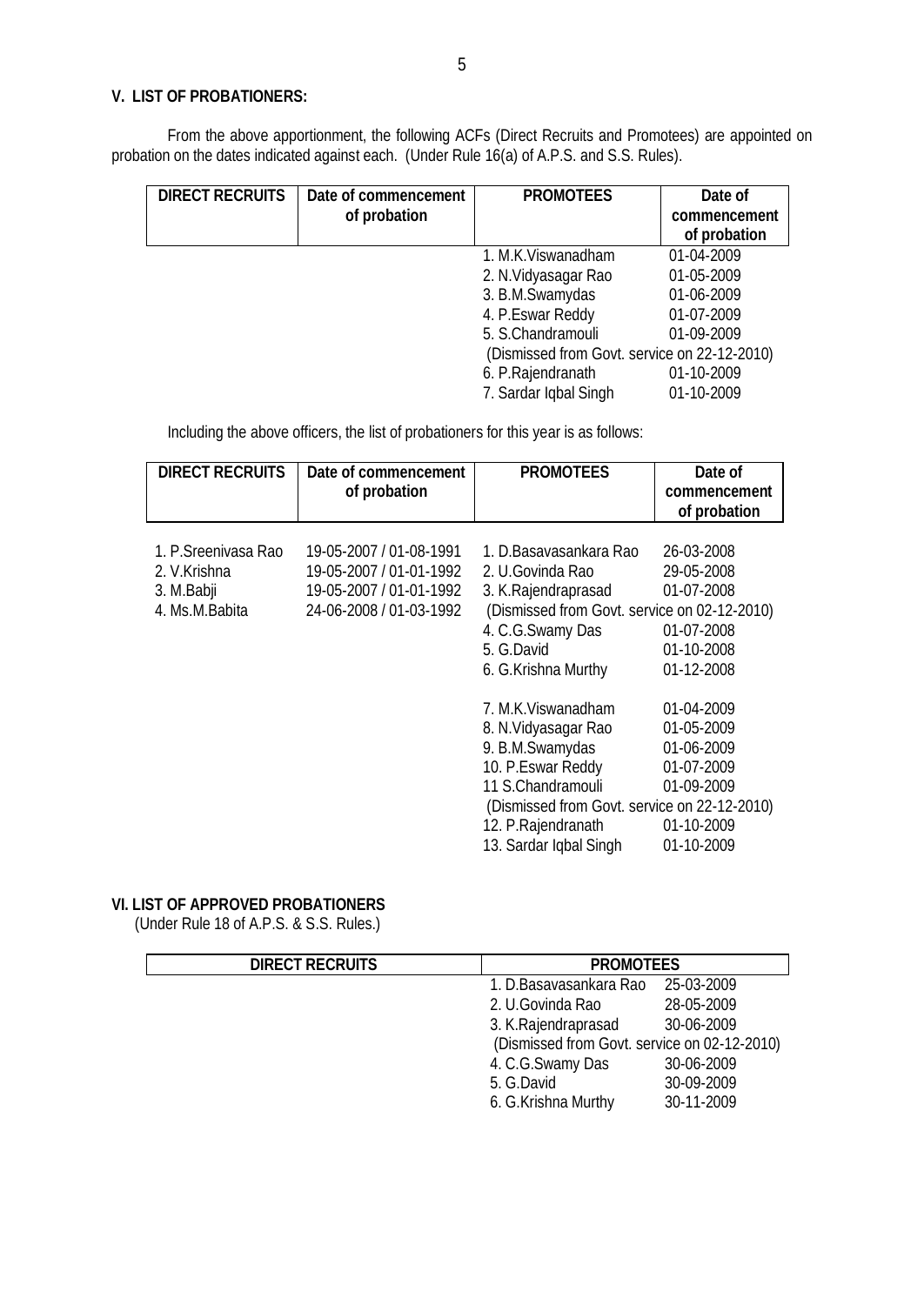## **VII. LIST OF OFFICERS APPOINTED AS FULL MEMBERS FROM THE DATES NOTED AGAINST THEM** (UNDER RULE 21 OF A.P.S. & S.S. RULES)

| <b>DIRECT RECRUITS</b> | <b>PROMOTEES</b>                             |            |  |
|------------------------|----------------------------------------------|------------|--|
|                        | 1. D.Basavasankara Rao                       | 26-03-2008 |  |
|                        | 2. U.Govinda Rao                             | 29-05-2008 |  |
|                        | 3. K. Rajendraprasad                         | 01-07-2008 |  |
|                        | (Dismissed from Govt. service on 02-12-2010) |            |  |
|                        | 4. C.G.Swamy Das                             | 01-07-2008 |  |
|                        | 5. G.David                                   | 01-10-2008 |  |
|                        | 6. G.Krishna Murthy                          | 01-12-2008 |  |

**2010**

## **FINAL SENIORITY LIST AMONG FULL MEMBERS OF THE SERVICE (AS ON 01-01-2010) (UNDER RULE 33(a) OF A.P.STATE & SUBORDINATE SERVICE RULES AND UNDER RULE 12 OF A.P.FOREST SERVICE RULES)**

| $\overline{\mathsf{S}}$<br>No. | Name of the Officer         | DR/<br>P  | Date of<br>birth | Date of<br>first | Date of<br>appoint- | Date of<br>declaration | Date of appoint-<br>ment as full |
|--------------------------------|-----------------------------|-----------|------------------|------------------|---------------------|------------------------|----------------------------------|
|                                |                             |           |                  | appoint-         | ment on             | <b>of</b>              | member                           |
|                                |                             |           |                  | ment             | probation           | <b>Probation</b>       |                                  |
|                                | <b>Sarvasri</b>             |           |                  |                  |                     |                        |                                  |
| 1.                             | A.L.N.Prasad                | DR        | 07-06-53         | 30-11-82         | 30-11-82            | 31-12-86               | 08-03-83                         |
| 2.                             | P.Subba Raghavaiah          | DR        | 25-01-61         | 02-08-90         | 01-08-90            | 01-08-94               | 02-08-90 (01-04-86)              |
| 3.                             | C.P.Vinod Kumar             | DR        | 21-10-63         | 01-07-90         | 01-07-90            | 30-06-94               | 01-07-90 (01-07-86)              |
| 4.                             | <b>B.Gandhi Reddy</b>       | DR        | 30-04-53         | 01-08-90         | 01-08-90            | 31-07-94               | 01-08-90 (01-08-86)              |
| 5.                             | G.Nageswara Rao             | DR        | 10-12-60         | 01-07-90         | 01-07-90            | 03-01-95               | 01-07-90 (01-09-86)              |
| 6.                             | Shaik Salaam                | DR        | 04-06-63         | 01-07-90         | 01-07-90            | 13-09-94               | 01-07-90 (01-01-87)              |
| 7.                             | P.Ram Mohan Rao             | DR        | 15-11-62         | 01-07-90         | 01-07-90            | 30-06-94               | 01-07-90 (01-01-87)              |
| 8.                             | T.Narasimhulu               | DR        | 01-07-59         | 01-07-90         | 01-07-90            | 14-06-96               | 01-07-90 (01-01-87)              |
| 9.                             | S.Krishnaiah                | DR        | 15-04-52         | 02-07-91         | 02-07-91            | 09-09-95               | 02-07-91 (28-05-87)              |
| 10.                            | T.V.Subba Reddy             | DR        | $01-07-57$       | 02-07-91         | 02-07-91            | 01-07-95               | 02-07-91 (01-06-87)              |
| 11.                            | B. Vijaya Kumar             | DR        | 24-04-68         | 02-07-93         | 02-07-93            | 17-05-01               | 02-07-93 (01-01-88)              |
| 12.                            | I.Kasi Viswanadha Raju      | DR        | 20-08-67         | 05-07-93         | 05-07-93            | 31-01-99               | 05-07-93 (01-09-87)              |
| 13.                            | G.Ramalingam                | DR        | 05-01-66         | 12-04-99         | 12-04-99            | 31-08-2003             | 12-04-99 (01-03-88)              |
| 14.                            | S.Srikantanatha Reddy       | DR        | 25-08-74         | 12-04-99         | 12-04-99            | 21-07-2003             | 12-04-99 (01-03-88)              |
| 15.                            | Smt.T.Jyothi                | DR        | 23-07-75         | 12-04-99         | 12-04-99            | 16-04-2003             | 12-04-99 (01-03-88)              |
| 16.                            | R.Kondal Rao                | DR        | 15-01-70         | 12-04-99         | 12-04-99            | 18-04-2003             | 12-04-99 (01-06-88)              |
| 17.                            | N.Nageswara Rao             | DR        | 10-05-71         | 12-04-99         | 12-04-99            | 12-06-2003             | 12-04-99 (01-01-89)              |
| 18.                            | <b>B.V.A.Krishna Murthy</b> | DR        | $01-07-67$       | 12-04-99         | 12-04-99            | 25-04-2003             | 12-04-99 (01-01-89)              |
| 19.                            | Smt.S.J.Asha                | DR        | 07-05-75         | 12-04-99         | 12-04-99            | 26-08-2003             | 12-04-99 (01-07-89)              |
| 20.                            | Dr B.Prabhakar              | DR        | 16-12-66         | 12-04-99         | 12-04-99            | 23-05-2004             | 12-04-99 (01-08-89)              |
| 21.                            | D.Bheema                    | DR        | 15-11-67         | 12-04-99         | 12-04-99            | 13-06-2003             | 12-04-99 (01-11-89)              |
| 22.                            | Y.Srinivasa Reddy           | DR        | 03-04-71         | 12-04-99         | 12-04-99            | 21-04-2003             | 12-04-99 (01-01-90)              |
| 23.                            | P.Ramakrishna               | DR        | 02-06-72         | 12-04-99         | 12-04-99            | 24-04-2003             | 12-04-99 (01-01-90)              |
| 24.                            | K.Ashok Kumar               | <b>DR</b> | 31-08-76         | 12-04-99         | 12-04-99            | 11-09-2006             | 12-04-99 (01-01-90)              |
| 25.                            | Smt.N.Kshitija              | DR        | 01-06-76         | 12-04-99         | 12-04-99            | 08-10-2003             | 12-04-99 (01-01-90)              |
| 26.                            | <b>B.Saidulu</b>            | DR        | 09-05-74         | 12-04-99         | 12-04-99            | 08-11-2003             | 12-04-99 (01-01-91)              |
| 27.                            | A.Sankaran                  | ${\sf P}$ | 16-07-56         | 01-04-91         | 01-06-2001          | 30-05-2002             | 01-06-2001                       |
| 28.                            | P.Ranga Raju                | P         | 30-08-52         | 12-04-91         | 01-10-2001          | 30-09-2002             | 01-10-2001                       |
| 29.                            | A.Anjan Reddy               | P         | 15-08-52         | 11-04-91         | 01-11-2001          | 31-10-2002             | 01-11-2001                       |
| 30.                            | K.Chandrasekhara Pillai     | P         | 15-06-52         | 04-04-91         | 01-01-2002          | 31-12-2002             | 01-01-2002                       |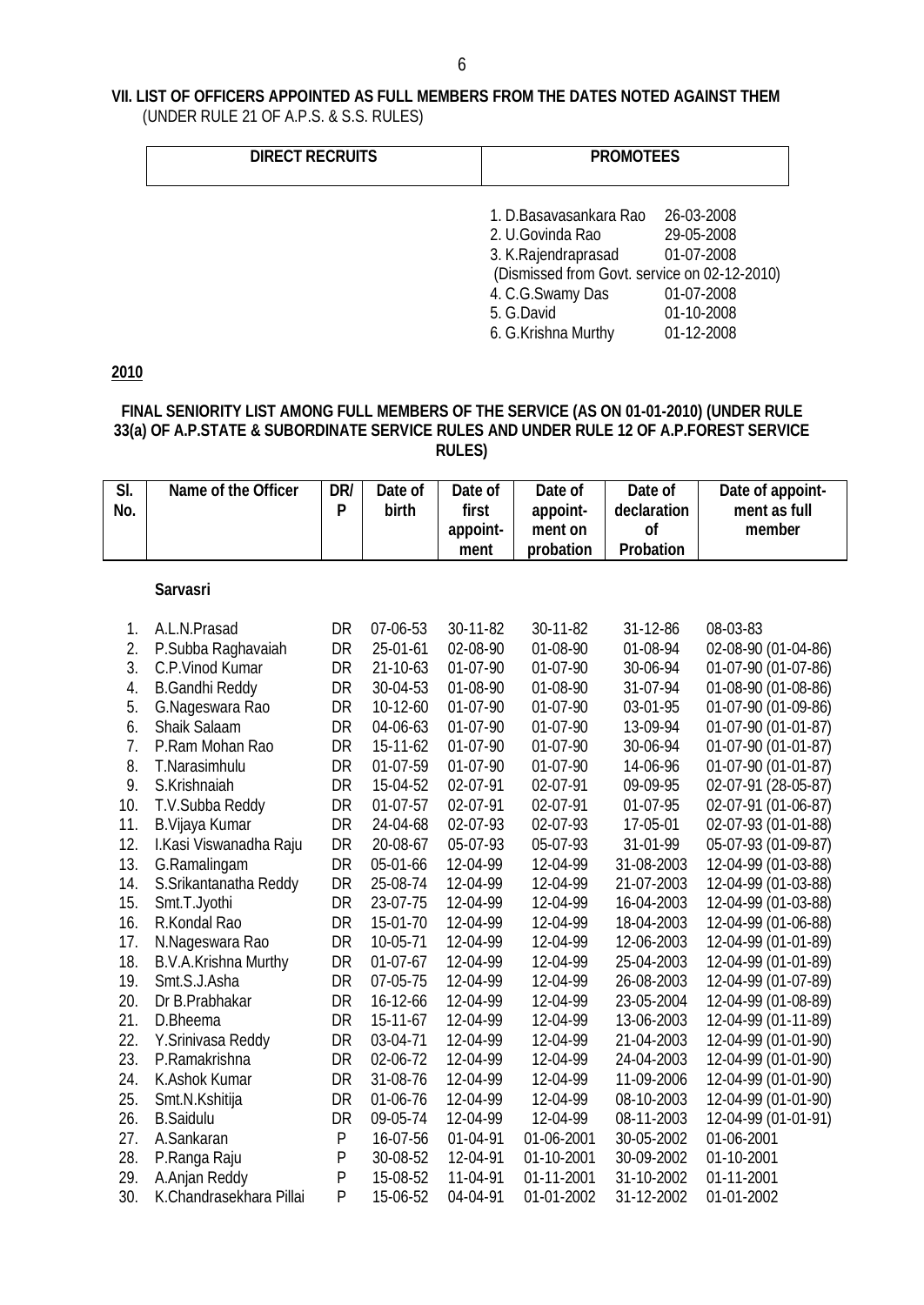| 31. | B.V.Ramana Babu                              | P            | 14-09-52 | 11-04-91  | 01-01-2002 | 31-12-2002 | 01-01-2002 |
|-----|----------------------------------------------|--------------|----------|-----------|------------|------------|------------|
| 32. | K.V.Subramanyam                              | $\mathsf{P}$ | 26-07-52 | 22-07-91  | 01-01-2002 | 31-12-2002 | 01-01-2002 |
| 33. | <b>B.Ram Prasad</b>                          | P            | 26-01-52 | 06-08-91  | 01-01-2002 | 31-12-2002 | 01-01-2002 |
| 34. | M.A.Mabood                                   | P            | 09-06-55 | 20-09-91  | 01-10-2002 | 30-09-2003 | 01-10-2002 |
| 35. | T.Vivekanandam                               | $\mathsf{P}$ | 21-06-52 | 17-07-92  | 05-03-2004 | 04-03-2005 | 05-03-2004 |
| 36. | G.Prabhakar Reddy                            | $\mathsf{P}$ | 02-05-52 | 09-09-92  | 05-03-2004 | 04-03-2005 | 05-03-2004 |
| 37. | K.Mahender Reddy                             | P            | 29-11-54 | 09-09-92  | 05-03-2004 | 04-03-2005 | 05-03-2004 |
| 38. | P.Udaya Sankar                               | P            | 15-07-53 | 15-09-92  | 05-03-2004 | 04-03-2005 | 05-03-2004 |
| 39. | V.Bujjaiah Naidu                             | P            | 01-06-52 | 03-09-92  | 05-03-2004 | 04-03-2005 | 05-03-2004 |
| 40. | K.Tulasi Rao                                 | P            | 01-07-53 | 13-11-92  | 05-03-2004 | 04-03-2005 | 05-03-2004 |
| 41. | M.Purushotham Reddy                          | P            | 14-05-52 | 06-09-92  | 05-03-2004 | 04-03-2005 | 05-03-2004 |
| 42. | S.Kishan Das                                 | P            | 10-05-55 | $1-10-92$ | 05-03-2004 | 04-03-2005 | 05-03-2004 |
| 43. | P.Rajender Reddy                             | P            | 27-02-56 | 03-09-92  | 05-03-2004 | 04-03-2005 | 05-03-2004 |
| 44. | T.Sai Sankar                                 | $\mathsf{P}$ | 13-06-52 | 23-11-92  | 01-04-2004 | 31-03-2005 | 01-04-2004 |
| 45. | P.Satyanarayana                              | $\mathsf{P}$ | 10-12-53 | 05-11-92  | 01-06-2004 | 30-05-2005 | 01-06-2004 |
| 46. | V.V.Hari Prasad                              | $\mathsf{P}$ | 25-09-53 | 27-11-92  | 01-06-2004 | 30-05-2005 | 01-06-2004 |
| 47. | K.Suryanarayana                              | P            | 15-08-52 | 27-04-97  | 18-06-2004 | 17-06-2005 | 18-06-2004 |
| 48. | M.V.S.N.Acharyulu                            | P            | 01-10-54 | 28-04-97  | 01-07-2004 | 30-06-2005 | 01-07-2004 |
| 49. | A.Kishan                                     | P            | 20-02-52 | 27-04-97  | 01-08-2004 | 31-07-2005 | 01-08-2004 |
| 50. | Qudrath Mohiuddin                            | P            | 15-06-55 | 27-04-97  | 01-08-2004 | 30-07-2005 | 01-08-2004 |
|     | Ahmed                                        |              |          |           |            |            |            |
| 51. | Mohd.Thoyyab                                 | P            | 16-02-56 | 28-04-97  | 17-05-2005 | 16-05-2006 | 17-05-2005 |
| 52. | G.V.Subba Reddy                              | $\mathsf{P}$ | 06-07-53 | 27-04-97  | 17-05-2005 | 16-05-2006 | 17-05-2005 |
| 53. | M.Narasimha Reddy                            | $\mathsf{P}$ | 02-09-54 | 29-04-97  | 17-05-2005 | 16-05-2006 | 17-05-2005 |
| 54. | E.N.Srinivasulu                              | P            | 30-10-54 | 27-04-97  | 01-06-2005 | 31-05-2006 | 01-06-2005 |
| 55. | G.V.Ramana Reddy                             | P            | 01-07-53 | 27-04-97  | 01-12-2005 | 30-11-2006 | 01-12-2005 |
| 56. | A.Rama Rao                                   | P            | 14-02-55 | 28-04-97  | 24-06-2006 | 23-06-2007 | 24-06-2006 |
| 57. | K.Govinda Rao                                | P            | 01-07-53 | 06-07-97  | 24-06-2006 | 23-06-2007 | 24-06-2006 |
| 58. | Mir Layaq Ali                                | P            | 16-03-53 | 11-06-97  | 24-06-2006 | 23-06-2007 | 24-06-2006 |
| 59. | C.Rajasekhara Reddy                          | P            | 05-07-52 | 15-07-97  | 24-06-2006 | 23-06-2007 | 24-06-2006 |
| 60. | N.V.Jayanthi Babu                            | P            | 20-06-52 | 23-06-97  | 01-07-2006 | 30-06-2007 | 01-07-2006 |
| 61. | P.Badusha Saheb                              | P            | 01-07-53 | 05-01-98  | 30-08-2006 | 29-08-2007 | 30-08-2006 |
| 62. | A.Narasimha Murthy                           | P            | 15-07-52 | 07-01-98  | 18-10-2006 | 17-10-2007 | 18-10-2006 |
| 63. | K.Pradeep                                    | P            | 28-05-54 | 08-01-98  | 01-06-2007 | 31-05-2008 | 01-06-2007 |
| 64. | N.Venkat Ram Narsaiah                        | P            | 20-10-54 | 03-01-98  | 01-06-2007 | 31-05-2008 | 01-06-2007 |
| 65. | T.Ramesh Babu                                | P            | 12-08-52 | 10-01-98  | 01-07-2007 | 30-06-2008 | 01-07-2007 |
| 66. | N.Ramprasad                                  | P            | 04-06-53 | 09-11-98  | 27-11-2007 | 26-11-2008 | 27-11-2007 |
| 67. | D.Basavasankara Rao                          | P            | 01-05-54 | 21-12-98  | 26-03-2008 | 25-03-2009 | 26-03-2008 |
| 68. | U.Govinda Rao                                | P            | 08-10-53 | 21-12-98  | 29-05-2008 | 28-05-2009 | 29-05-2008 |
| 69. | K.Rajendraprasad                             | P            | 14-04-53 | 04-12-98  | 01-07-2008 | 30-06-2009 | 01-07-2008 |
|     | (Dismissed from Govt. service on 02-12-2010) |              |          |           |            |            |            |
| 70. | C.G.Swamy Das                                | P            | 05-07-54 | 23-12-98  | 01-07-2008 | 30-06-2009 | 01-07-2008 |
| 71. | G.David                                      | P            | 10-01-53 | 24-11-98  | 01-10-2008 | 30-09-2009 | 01-10-2008 |
| 72. | G.Krishna Murthy                             | P            | 25-12-54 | 06-11-98  | 01-12-2008 | 30-11-2009 | 01-12-2008 |

## **2010**

# **LIST OF OFFICERS WHO DO NOT FALL INTO THE CATEGORY OF FULL MEMBERS, APPROVED PROBATIONERS AND PROBATIONERS, ARE ARRANGED IN ORDER OF THEIR DATES OF**

|     | APPOINTMENT.  |             |            |                  |                |  |  |  |  |
|-----|---------------|-------------|------------|------------------|----------------|--|--|--|--|
| SI. | <b>Name</b>   | <b>DR/P</b> | Date of    | Date of appoint- | <b>Remarks</b> |  |  |  |  |
| No. |               |             | birth      | ment             |                |  |  |  |  |
|     | Sarvasri      |             |            |                  |                |  |  |  |  |
|     | M.Mohan Rao   |             | 12-08-52   | 08-01-1999 AN    |                |  |  |  |  |
|     | P.Ashok Kumar |             | $18-06-53$ | 08-01-1999       |                |  |  |  |  |
|     | P.Anjaneyulu  |             | 15-08-55   | 01-01-1999       |                |  |  |  |  |

7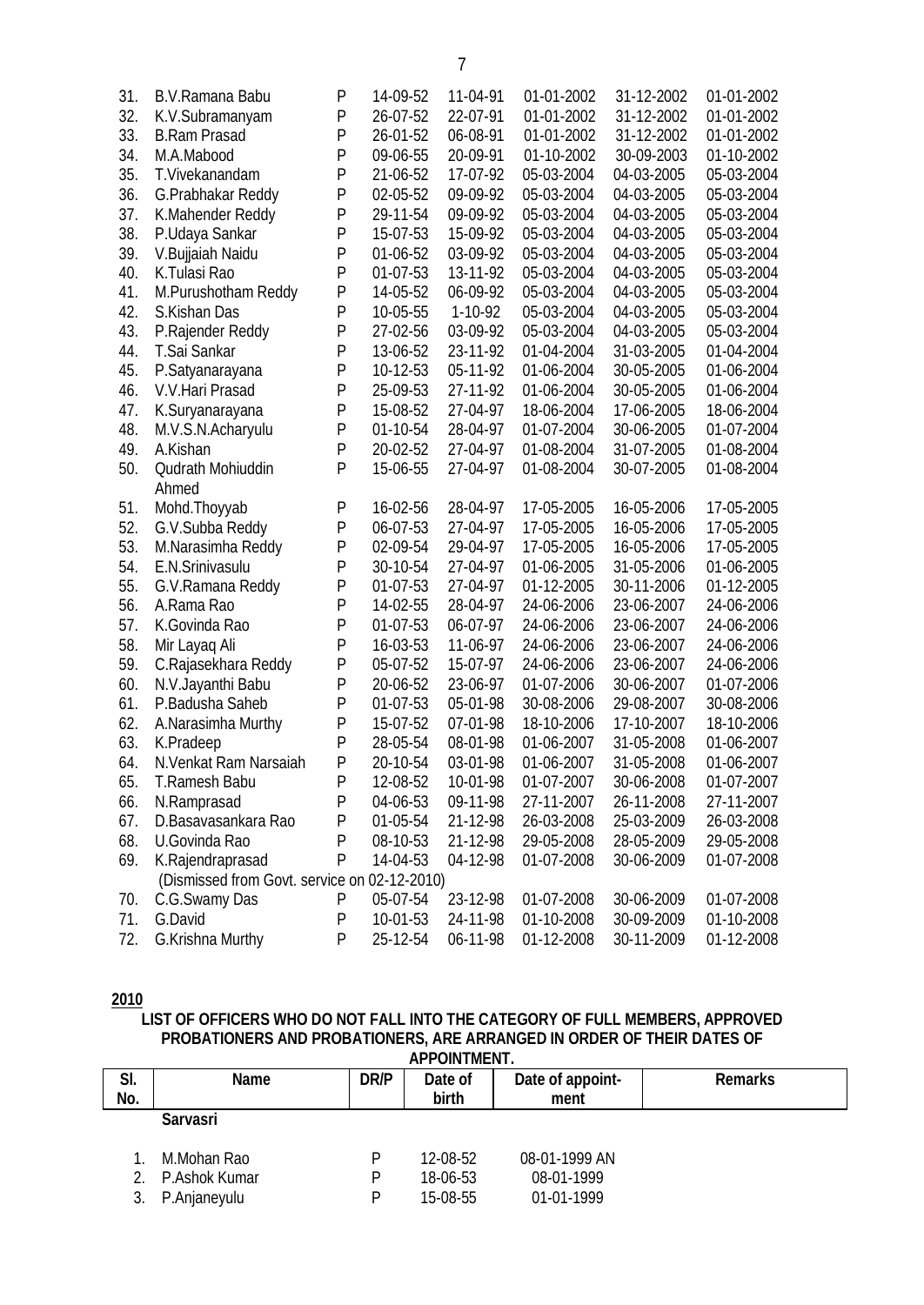| 4.  | M.S.V.Prasad          | P | $01-12-52$ | 29-01-1999          |                               |
|-----|-----------------------|---|------------|---------------------|-------------------------------|
| 5.  | I. Vijaya Kumar       | P | 23-02-54   | 20-09-2000          |                               |
| 6.  | L.Ch.Tirupelu Reddy   | P | 01-08-56   | 15-08-2000 AN       |                               |
| 7.  | D.Naga Gopala Rao     | P | 23-11-52   | 24-08-2000          |                               |
| 8.  | M.Parvatheesam Naidu  | P | 06-10-53   | 21-08-2000          |                               |
| 9.  | B.Nageswara Rao       | P | 15-08-55   | 09-08-2000 AN       |                               |
| 10. | <b>Syed Meer</b>      | P | 01-06-54   | 23-08-2000          |                               |
| 11. | D.Vasantha Kumar      | P | 17-12-53   | 31-08-2000 AN       |                               |
| 12. | G.Sreeramulu          | P | $01-12-52$ | 14-08-2000          |                               |
| 13. | K.Sudhakar Reddy      | P | $01-07-53$ | 18-08-2000          |                               |
| 14. | Ch.Rama Raju          | P | 02-11-52   | 12-08-2000          |                               |
| 15. | Y.Joji Babu           | P | 28-03-55   | 16-08-2000          |                               |
| 16. | M.Mohan Rao           | P | 08-02-52   | 28-08-2000 AN       |                               |
| 17. | A.Satyanarayana       | P | 16-01-54   | 24-08-2000 AN       |                               |
| 18. | G.Sagar               | P | 23-09-52   | 18-08-2000          |                               |
| 19. | A.Parthasarathy       | P | 22-04-56   | 09-05-2002          |                               |
| 20. | T.Somasekhara Reddy   | P | 15-01-54   | 30-12-2000          |                               |
| 21. | G.Satyanarayana       | P | 04-06-54   | 31-01-2001 AN       |                               |
| 22. | H.Jaipal Reddy        | P | 29-09-54   | 30-12-2000          |                               |
| 23. | G.Vasantha Mohan      | P | 08-09-53   | 30-12-2000          |                               |
| 24. | K.Sekhar Reddy        | P | 16-05-56   | 30-12-2000          |                               |
| 25. | I.Janardhan           | P | 23-03-54   | 08-12-2000 AN       |                               |
| 26. | S.V.G.M.S.Rama Rao    | P | 09-08-54   | 31-01-2001          |                               |
| 27. | E.Anjaneyulu          | P | 18-10-52   | 31-01-2001          |                               |
| 28. | M.Anjaneyulu          | P | 01-03-54   | 30-12-2000/6-5-2004 | PCCF's File No.37584/2003/M1  |
| 29. | K.Raghavendra Rao     | P | 29-07-52   | 30-12-2000          |                               |
| 30. | J.Hari Babu           | P | 01-07-55   | 27-05-2002          | PCCF's File No.37841/2001/M1  |
| 31. | P.Srinivasa Rao       | P | 01-05-54   | 29-01-2001          |                               |
| 32. | Y.Chalapathi Rao      | P | 01-07-53   | 12-02-2001          |                               |
| 33. | Ch.Parthananda Prasad | P | 01-06-55   | 27-01-2001          |                               |
| 34. | Ajaz Ahmed            | P | 30-10-56   | 05-02-2001          |                               |
| 35. | P.R.Pramod Kumar      | P | 22-07-1953 | 02-06-2004          |                               |
| 36. | K.Dinakara Prakash    | P | 09-07-1953 | 06-05-2004          |                               |
| 37. | M.Pradyumna Reddy     | P | 23-08-1955 | 07-05-2004          |                               |
| 38. | P.Jacob Benerjee      | P | 24-06-1958 | 4-6-2004/10-09-2008 | PCCF's File 13478/2004/M1     |
| 39. | Ch.Suryanarayana      | P | 15-02-1966 | 04-06-2004          |                               |
| 40. | K.Bal Reddy           | P | 10-03-1956 | 06-05-2004          |                               |
| 41. | V.Linga Rao           | P | 09-09-1956 | 11-06-2004          |                               |
| 42. | A.Vijay Kumar         | P | 06-07-1953 | 09-06-2004          |                               |
| 43. | P.Venkateshwarlu      | P | 03-02-1952 | 31-05-2004 AN       |                               |
| 44. | A.Laxman              | P | 10-10-1958 | 10-05-2004 AN       |                               |
| 45. | B.Jayachandra Reddy   | P | 01-10-1958 | 09-05-2004 AN       |                               |
| 46. | T.Narsaiah            | P | 11-06-1955 | 06-05-2004          |                               |
| 47. | A.L.Pandu Rao         | P | 10-10-1954 | 27-12-2004          |                               |
| 48. | R.Mallappa            | P | 01-07-1954 | 25-5-2004/13-9-2008 | PCCF's File No. 13478/2004/M1 |
| 49. | N.V.Subbana Chari     | P | 01-01-1953 | 25-05-2004          |                               |
| 50. | G.Ramakrishna Rao     | P | 06-06-1957 | 06-05-2004          |                               |
| 51. | K.Rajasekhara Rao     | P | 20-04-1968 | 14-05-2004 AN       |                               |
| 52. | G. Vijay Kumar        | P | 01-01-1956 | 06-05-2004          |                               |
| 53. | P.Balaswamy           | P | 25-05-1960 | 26-6-2004/24-9-2008 | PCCF's File No.13478/2004/M1  |
| 54. | M.Bhasker Raju        | P | 10-06-1957 | 26-06-2004          |                               |
| 55. | Y.Ramesh              | P | 20-05-1959 | 08-09-2004          |                               |
| 56. | N.Vishnu Murthy       | P | 03-07-1953 | 08-07-2004          |                               |
| 57. | A.Ravisimha Murthy    | P | 02-01-1957 | 19-06-2004          |                               |
| 58. | C.Venugopal Rao       | P | 20-06-1960 | 21-06-2004          |                               |
| 59. | C.V.Satyanarayana     | P | 28-12-1955 | 09-07-2004          |                               |
| 60. | G.Hari Kumar          | P | 05-04-1958 | 21-06-2004          |                               |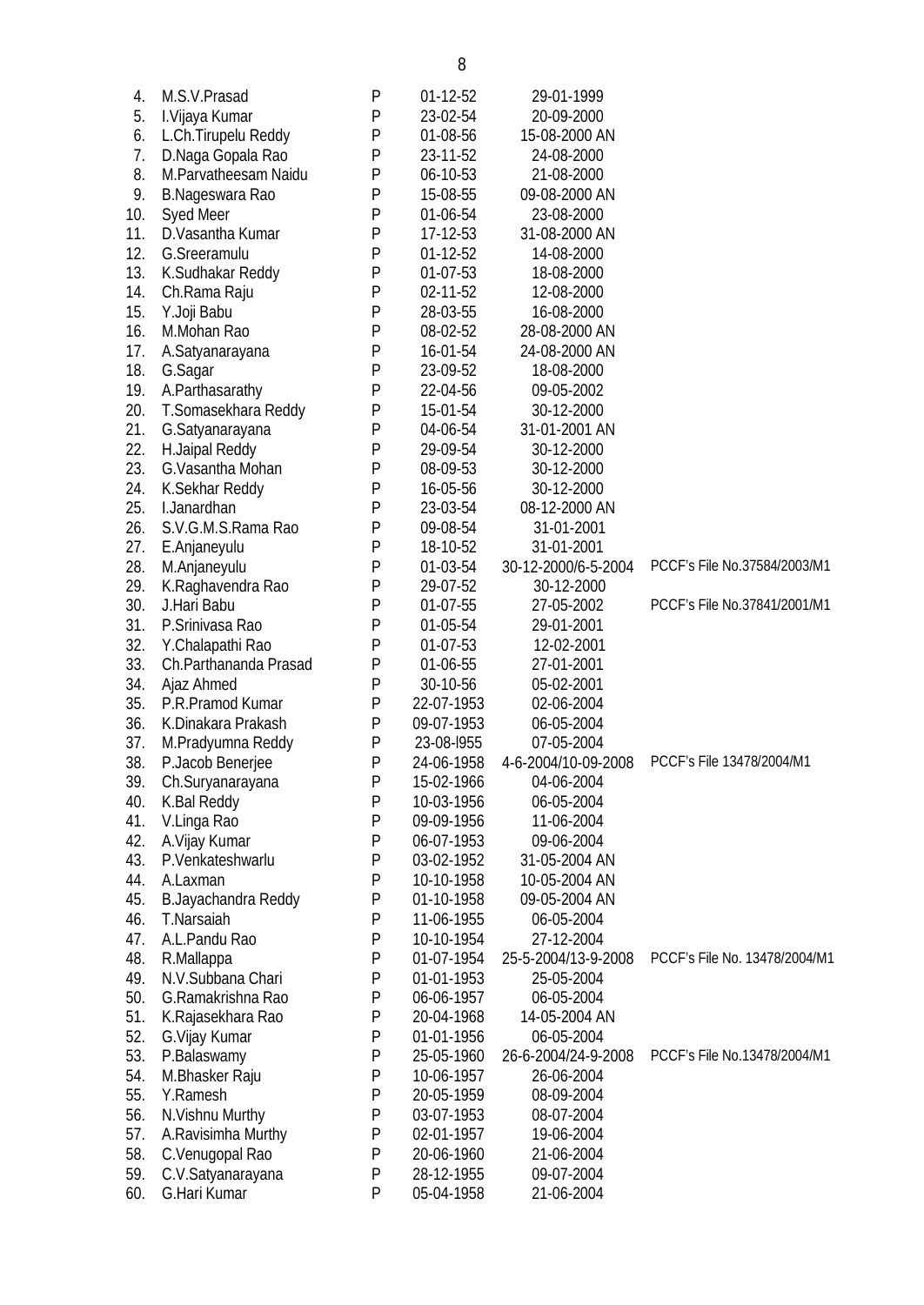| 61.  | K.Shailendra Moses       | P         | 02-01-1959 | 15-07-2004           |                                                        |
|------|--------------------------|-----------|------------|----------------------|--------------------------------------------------------|
| 62.  | S.Narender Reddy         | P         | 05-02-1960 | 09-07-2004           |                                                        |
| 63.  | Y.Rajendra               | P         | 11-04-1955 | 19-07-2004           |                                                        |
| 64.  | L.R.Sekhar               | P         | 13-08-1953 | 30-6-04 AN / 9-6-08  | PCCF's File No.18632/2007/M1                           |
| 65.  | K.Venkataswamy           | P         | 01-01-1958 | 30-6-04 AN/17-10-07  | PCCF's File No.43599/2005/M1                           |
| 66.  | K.Satyanarayana          | P         | 15-05-1954 | 30-6-2004 A.N.       |                                                        |
| 67.  | P.Venkateswarlu          | P         | 01.05.1962 | 19-09-2008           |                                                        |
| 68.  | <b>B.N.Rajendran</b>     | P         | 06.08.1954 | 24-09-2008           |                                                        |
| 69.  | <b>B.Sreerama Murthy</b> | P         | 07.01.1953 | 18-09-2008           |                                                        |
| 70.  | G.Maddilety              | P         | 06-03-1952 | 12-09-2008 / 03-9-09 | PCCF's File No.28570/2003/Z4.<br>Retired on 31-03-2010 |
| 71.  | B.Nagaraju               | P         | 01.05.1963 | 12-09-2008           |                                                        |
| 72.  | G.Laxman                 | P         | 28.06.1963 | 24-09-2008           |                                                        |
| 73.  | P.Ramesh                 | P         | 10.10.1959 | 11-09-2008           |                                                        |
| 74.  | <b>B.Chandrasekhar</b>   | P         | 13.03.1962 | 25-10-2008           |                                                        |
| 75.  | K.Purushotham            | P         | 05.10.1962 | 19-09-2008           |                                                        |
| 76.  | M.Joji                   | P         | 04.05.1967 | 31-12-2008 AN        |                                                        |
| 77.  | D.Chandrasekhar Rao      | P         | 01.06.1959 | 14-10-2008           |                                                        |
| 78.  | K.Appala Narasimha Chary | P         | 03.11.1961 | 06-10-2008           |                                                        |
| 79.  | B.Venkateswara Rao       | P         | 08.06.1962 | 23-10-2008           |                                                        |
| 80.  | V.Damodar                | P         | 12.12.1960 | 18-09-2008           |                                                        |
| 81.  | P.Ramakrishna            | P         | 15.04.1956 | 13-09-2008           |                                                        |
| 82.  | S.Ravishankar            | P         | 16.07.1964 | 29-10-2008           |                                                        |
| 83.  | B.Venkataramana          | P         | 31.03.1960 | 03-11-2008           |                                                        |
| 84.  | M.Nagabhushanam          | P         | 14.12.1964 | 30-10-2008           |                                                        |
| 85.  | P.Siva Shankar Reddy     | P         | 01.07.1963 | 29-10-2008           |                                                        |
| 86.  | S.M.Hussainy             | P         | 20.08.1961 | 29-10-2008           |                                                        |
| 87.  | C.Viswanath              | P         | 01.06.1954 | 31-10-2008 AN        |                                                        |
| 88.  | Y.Ramaiah                | P         | 01.04.1962 | 30-10-2008 AN        |                                                        |
| 89.  | V.Sreenivasa Rao         | P         | 01.04.1965 | 03-11-2008           |                                                        |
| 90.  | Ch.Ganga Reddy           | P         | 19.05.1966 | 29-10-2008           |                                                        |
| 91.  | E.Mallikarjunaiah        | P         | 01-07-1954 | 12-12-2008/20-5-09   | PCCF's File No.36870/2008/M3                           |
| 92.  | S.Mustafa                | P         | 01.07.1961 | 12-12-2008           |                                                        |
| 93.  | V.Venkateswara Rao       | P         | 01.01.1966 | 01-11-2008           |                                                        |
| 94.  | K.Mohan                  | P         | 26.06.1964 | 29-10-2008           |                                                        |
| 95.  | M.Keshavaram             | ${\sf P}$ | 05.10.1960 | 29-10-2008           |                                                        |
| 96.  | P.Anil Kumar             | P         | 30.08.1965 | 30-10-2008           |                                                        |
| 97.  | M.Nagarjuna Reddy        | P         | 30-01-1965 | 31-12-2008/17-7-09   | PCCF's File No.39037/2008/M3                           |
| 98.  | G.N.Pavan Kumar Rao      | P         | 20.05.1967 | 31-12-2008 AN        |                                                        |
| 99.  | Y.Narasimha Rao          | P         | 02.03.1962 | 29-12-2008           |                                                        |
| 100. | S.Rajasekhar             | P         | 20.08.1970 | 29-12-2008           |                                                        |
| 101. | M.Lakshminarayana        | P         | 05-06-1951 | 29-06-2009           | PCCF's File No.27753/2009/M3.<br>Retired on 30-06-2009 |
| 102. | G.Ravinder               | P         | 30-12-1958 | 07-09-2009           | PCCF's File No. 43239/2005/M3                          |

Note:

The Government vide G.M.No.2346/For.V/2011-2, EFS&T Dept., dtd.14-11-2011 have take a provisional decision to call for the objections, if any, under Rule 24 of A.P. State and Subordinate Service Rules, 1996 from the affected ACFs, to consider the case of Sri G.Ravinder, ACF for his promotion to the category of ACF with retrospective effect with consequential benefits from 2007-2008 panel year. As such his seniority will be changed at a later date above Sri G.N.Pavan Kumar Rao (Sl.No.98).

103. M.Janakiram P 19-06-1964 18-07-2009 PCCF's File No. 43239/2005/M3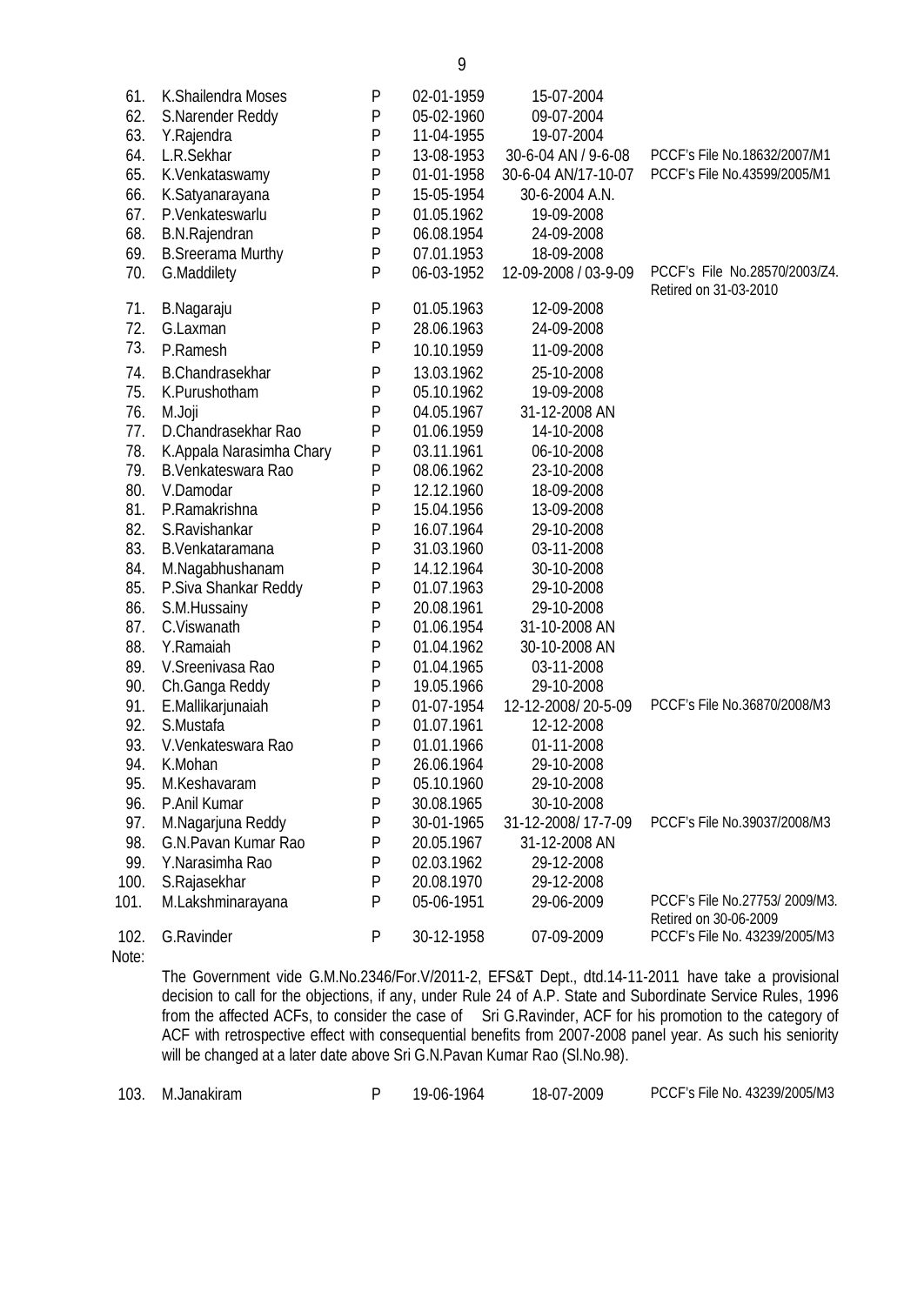104. Ch.Prakasa Rao P 02-04-1963 23-07-2009 PCCF's File No. 43239/2005/M3 Note: The Government vide G.M.No.2346/For.V/2011-2, EFS&T Dept., dtd.14-11-2011 have take a provisional decision to call for the objections, if any, under Rule 24 of A.P. State and Subordinate Service Rules, 1996 from the affected ACFs, to consider the case of Sri Ch.Prakash Rao, ACF for his promotion to the category of ACF with retrospective effect with consequential benefits from 2007-2008 panel year. As such his seniority will be changed at a later date above Sri G.Lakshman (Sl.No.72) duly sliding down Sri B.Nagaraju from Sl.No.71. **COMPUTATION OF SENIORITY DURING THE YEAR (2011) I.** No. of permanent posts: (Details of posts given in the Annexure-iv) 113 **II.** (i) No. of temporary posts which count for calculation of substantive vacancies as per explanation (i) under Rule 4 of A.P. State and Subordinate Service Rules (G.O.Ms.No.436 GA (Ser.D) Dept., dt.15-10-1996). (Details of posts given in the Annexure-v). (ii) Due to creation of one ACF temporary post at Atmkur under YSR Smuruthivanam Project, vide G.O.Ms.No.74, EFS&T (For-II) Dept., dated 15-04-2010 19 1 **II(a).** (30) Posts of FROs are upgraded to that of ACF in G.O.Ms.No.496 Finance (SMPC) Department dt.20-11-2003 read with G.O.Ms. No.26 EFS&T (For.V) Department dt.5-3-2004. (Details of posts given in the Annexure-vi). 30 **II(b).** Creation of one ACF supernumearary in Hyderabad Division as Public Information Officer vide G.O.Ms.No.228, Fin (SMPC) Dept., dtd.25-06-2010. (Detail of post given in the Annexure-v.) 1 **III.** Vacancy position during the year a) No.of carried forward vacancies for direct recruits: (85) Two posts w.e.f. **:** 14-03-1992 Five posts w.e.f. **:** 20-08-1992 Two posts w.e.f. **:** 01-11-1992 One post w.e.f. **:** 01-01-1993 One post w.e.f. **:** 05-03-1993 One post w.e.f. **:** 09-03-1993 One post w.e.f. **:** 01-11-1994 One post w.e.f. **:** 01-01-1995 One post w.e.f. **:** 01-06-1995 Two posts w.e.f. **:** 01-06-1996 One post w.e.f. **:** 01-07-1996 One post w.e.f. **:** 01-03-1997 One post w.e.f. **:** 01-04-1997 One post w.e.f. **:** 17-12-1997 One post w.e.f. **:** 01-01-1998<br>One post w.e.f. **:** 01-02-1998 One post w.e.f. **:** 01-02-1998 One post w.e.f. **:** 01-04-1998 Four posts w.e.f. **:** 18-05-1998 One post w.e.f. **:** 17-07-1998 One post w.e.f. **:** 23-09-1998

One post w.e.f. **:** 16-07-1999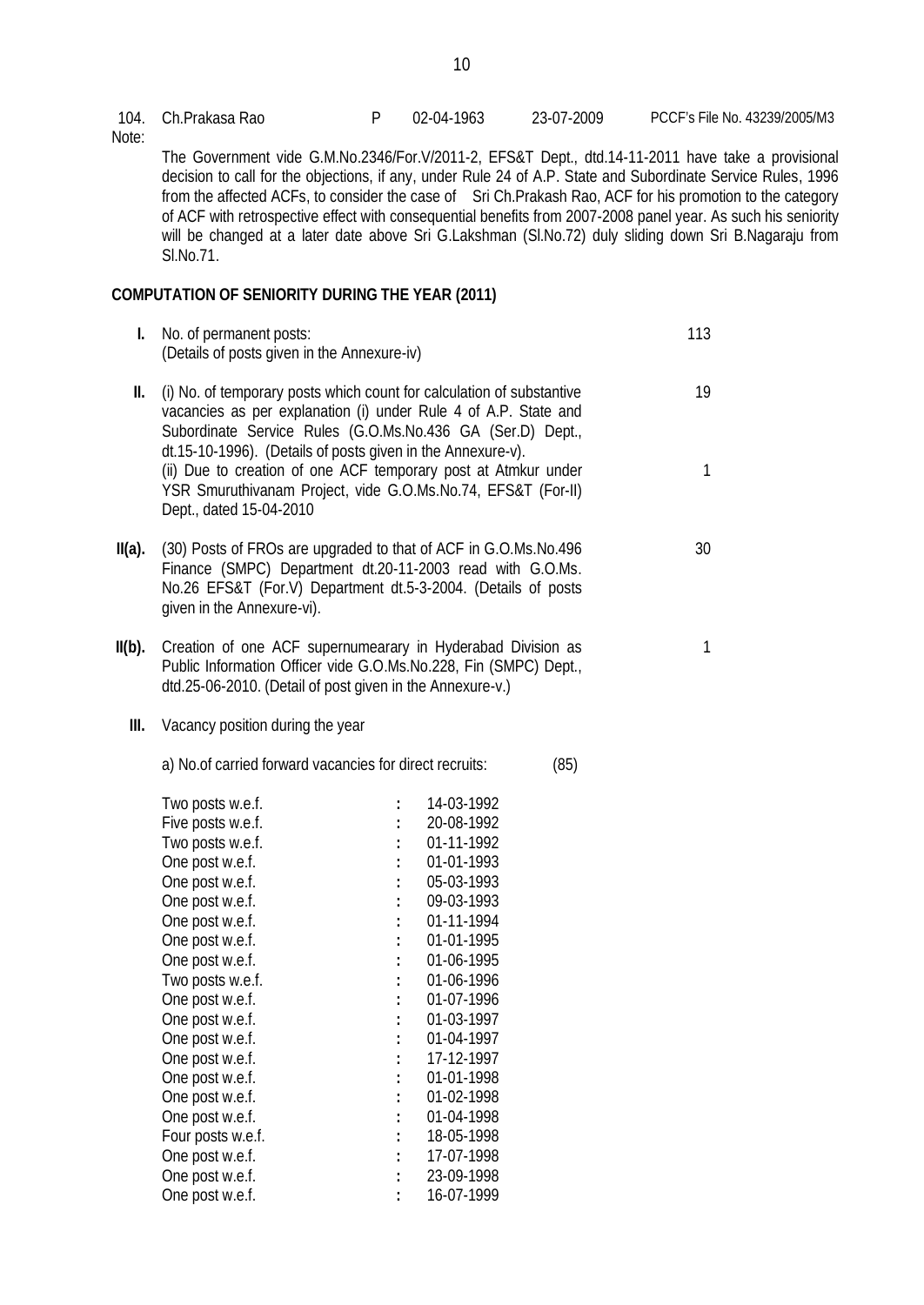| Two post w.e.f | 07-01-2000 |
|----------------|------------|
| One post w.e.f | 24-01-2000 |
| One post w.e.f | 01-02-2000 |
| One post w.e.f | 01-03-2000 |

| One post w.e.f      | 01-02-2000 |
|---------------------|------------|
| One post w.e.f      | 01-03-2000 |
| One post w.e.f      | 01-08-2000 |
| One post w.e.f      | 01-09-2000 |
| One post w.e.f      | 01-01-2001 |
| Four posts w.e.f    | 06-01-2001 |
| Two posts w.e.f     | 01-08-2001 |
| Seven posts w.e.f   | 01-01-2002 |
| One post w.e.f.     | 01-03-2002 |
| One post w.e.f      | 01-04-2002 |
| One post w.e.f      | 01-05-2002 |
| One post w.e.f      | 01-12-2002 |
| One post w.e.f      | 01-04-2003 |
| One post w.e.f      | 01-09-2003 |
| One post w.e.f      | 01-01-2004 |
| Twelve posts w.e.f. | 05-03-2004 |
| One post w.e.f.     | 01-02-2005 |
| One post w.e.f.     | 17-05-2005 |
| Three post w.e.f.   | 01-01-2006 |
| One posts w.e.f.    | 24-06-2006 |
| One post w.e.f.     | 01-01-2007 |
| One post w.e.f.     | 01-05-2007 |
| One post w.e.f      | 01-01-2008 |
| Two posts w.e.f     | 26-03-2008 |
| One post w.e.f      | 01-01-2009 |
| One post w.e.f      | 01-02-2009 |
| One post w.e.f      | 01-03-2009 |
|                     |            |

b) No. of vacancies that have arisen during the year 2010.

| i)  | As per explanation (i) under Rule 4 of APS&SS rules :<br>vacancies with effect from 01-01-2010.                                                                                                                                                                                                                                                                                                                                                                                               |            | NIL |
|-----|-----------------------------------------------------------------------------------------------------------------------------------------------------------------------------------------------------------------------------------------------------------------------------------------------------------------------------------------------------------------------------------------------------------------------------------------------------------------------------------------------|------------|-----|
| ii) | Vacancies that have arisen on account of                                                                                                                                                                                                                                                                                                                                                                                                                                                      |            |     |
|     | i) Due to retirement of Sri B.Ram Prasad, ACF on $31-01-$ : 01-02-2010<br>2010 A.N. Vacancy w.e.from                                                                                                                                                                                                                                                                                                                                                                                          |            |     |
|     | ii) Due to retirement of Sri A.Kishan, ACF on 20-02-2010 $\cdot$ 01-03-2010<br>A.N. Vacancy w.e.from                                                                                                                                                                                                                                                                                                                                                                                          |            |     |
|     | <b>NOTE:</b> During 2010 the following Dy.CFs were appointed to<br>the IFS Cadre vide MoEF, Government of India Notification<br>F.No. 17013/01/2009-IFS.II dtd.12-02-2010 communicated<br>by the State Government vide G.O.Rt.No.883 GA (SC-IFS)<br>Department dtd.22-02-2010 / GOI Notification No.17013/01/<br>2009-IFS.II dtd.31-03-2010 communicated by the State<br>Government vide G.O.Rt.No.1741 G.A (SC-IFS)<br>Department dt.12-04-2010. Hence the vacancies are taken<br>as arisen. |            |     |
|     | iii) Dr.P.Subba Ragavaiah, Dy.CFw.e.f. 31-03-2010                                                                                                                                                                                                                                                                                                                                                                                                                                             | 01-04-2010 |     |
|     | iv) Sri C.P. Vinod Kumar, Dy.CF w.e.f 31-03-2010                                                                                                                                                                                                                                                                                                                                                                                                                                              | 01-04-2010 |     |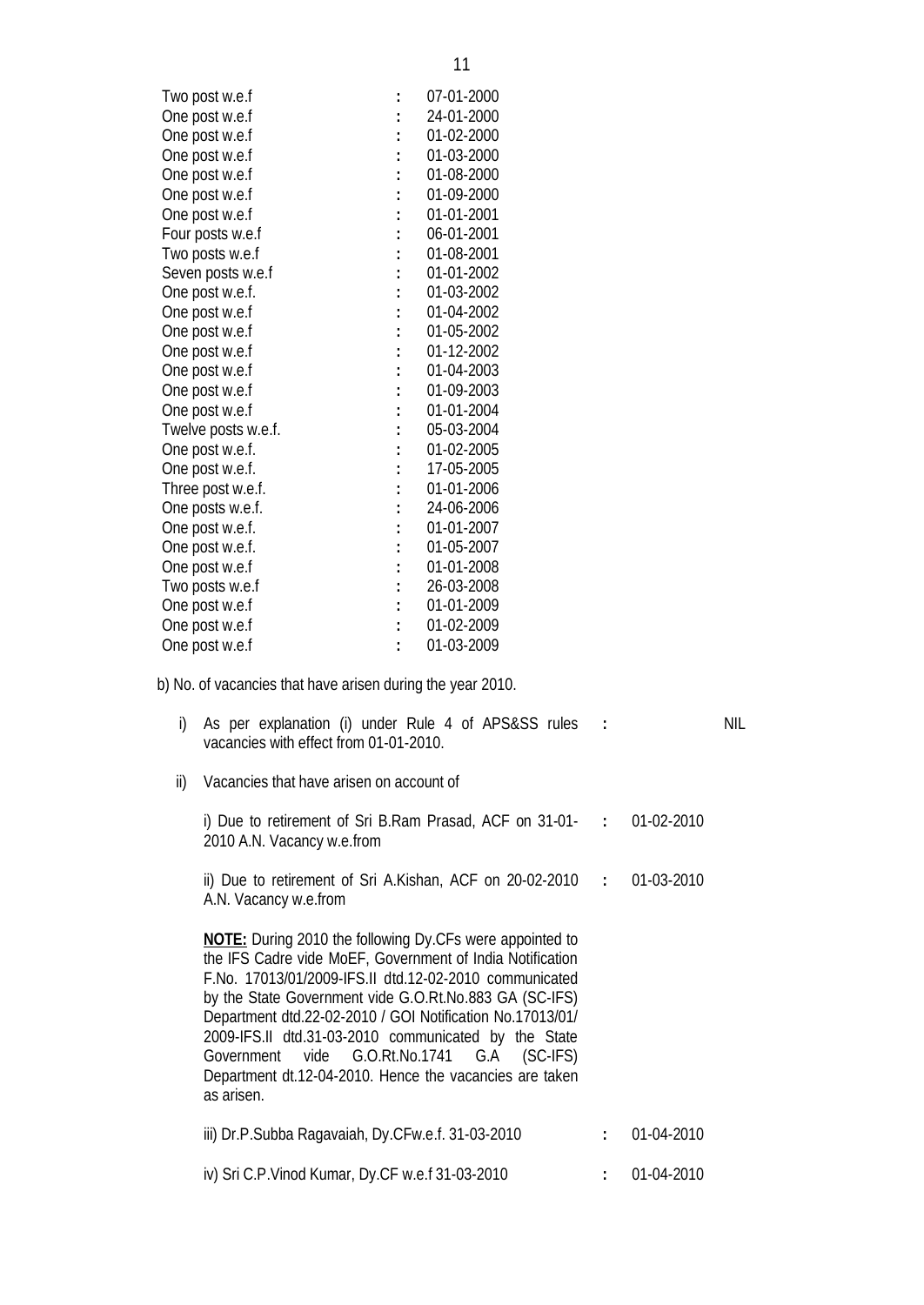| v) Due to retirement of Sri S.Krishnaiah, ACF on 30-04-2010 :<br>A.N. Vacancy w.e.from                                     |                           | 01-05-2010 |
|----------------------------------------------------------------------------------------------------------------------------|---------------------------|------------|
| vi) Due to retirement of Sri G. Prabhakar Reddy, ACF on<br>31-05-2010 A.N. Vacancy w.e.from                                | $\mathbb{R}^{\mathbb{Z}}$ | 01-06-2010 |
| vii) Due to retirement of Sri M.Purushotham Reddy, ACF on<br>31-05-2010 A.N. Vacancy w.e.from                              | $\mathbf{L}$              | 01-06-2010 |
| viii) Due to retirement of Sri V. Bujjaiah Naidu, ACF on<br>31-05-2010 A.N. Vacancy w.e.from                               | ÷                         | 01-06-2010 |
| ix) Due to retirement of Sri T.Saisankar, ACF on 30-06-2010<br>A.N. Vacancy w.e.from                                       | $\mathcal{L}$             | 01-07-2010 |
| x) Due to retirement of Sri K.Chandrasekhara Pillai, ACF on<br>30-06-2010 A.N. Vacancy w.e.from                            | $\ddot{\phantom{a}}$      | 01-07-2010 |
| xi) Due to retirement of Sri N.V. Jayanthi Babu, ACF on<br>30-06-2010 A.N. Vacancy w.e.from                                | $\ddot{\phantom{a}}$      | 01-07-2010 |
| xii) Due to retirement of Sri T. Vivekanandam, ACF on<br>30-06-2010 A.N. Vacancy w.e.from                                  | $\mathbf{L}$              | 01-07-2010 |
| xiii) Due to retirement of Sri C.Rajasekhara Reddy, ACF on<br>31-07-2010 A.N. Vacancy w.e.from                             | $\mathbf{L}$              | 01-08-2010 |
| xiv) Due to retirement of Sri A.Narasimha Murthy, ACF on<br>31-07-2010 A.N. Vacancy w.e.from                               | $\ddot{\phantom{a}}$      | 01-08-2010 |
| xv) Due to retirement of Sri K.V.Subrahmanyam, ACF on<br>31-07-2010 A.N. Vacancy w.e.from                                  | $\ddot{\cdot}$            | 01-08-2010 |
| xvi) Due to retirement of Sri T.Ramesh Babu, ACF on 31-<br>08-2010 A.N. Vacancy w.e.from                                   | $\ddot{\phantom{a}}$      | 01-09-2010 |
| xvii) Due to retirement of Sri A.Anjan Reddy, ACF on 31-08- : 01-09-2010<br>2010 A.N. Vacancy w.e.from                     |                           |            |
| xviii) Due to retirement of Sri K.Suryanarayana, Dy.CF on<br>31-08-2010 A.N. Vacancy w.e.from                              | $\mathbf{L}$              | 01-09-2010 |
| xix) Due to retirement of Sri M.K.Viswanatham, ACF on :<br>31-08-2010 A.N. Vacancy w.e.from                                |                           | 01-09-2010 |
| xx) Due to retirement of Sri P.Ranga Raju, Dy.CF on :<br>31-08-2010 A.N. Vacancy w.e.from                                  |                           | 01-09-2010 |
| xxi) Due to retirement of Sri B.V.Ramana Babu, Dy.CF on :<br>30-09-2010 A.N. Vacancy w.e.from                              |                           | 01-10-2010 |
| xxii) Due to dismissal from Government service of Sri<br>K.Rajendra Prasad, ACF on 02-12-2010. Vacancy w.e.from            | $\mathbf{1}$              | 03-12-2010 |
| xxiii) Due to dismissal from Government service of Sri : 23-12-2010<br>S.Chandramouli, ACF on 22-12-2010. vacancy w.e.from |                           |            |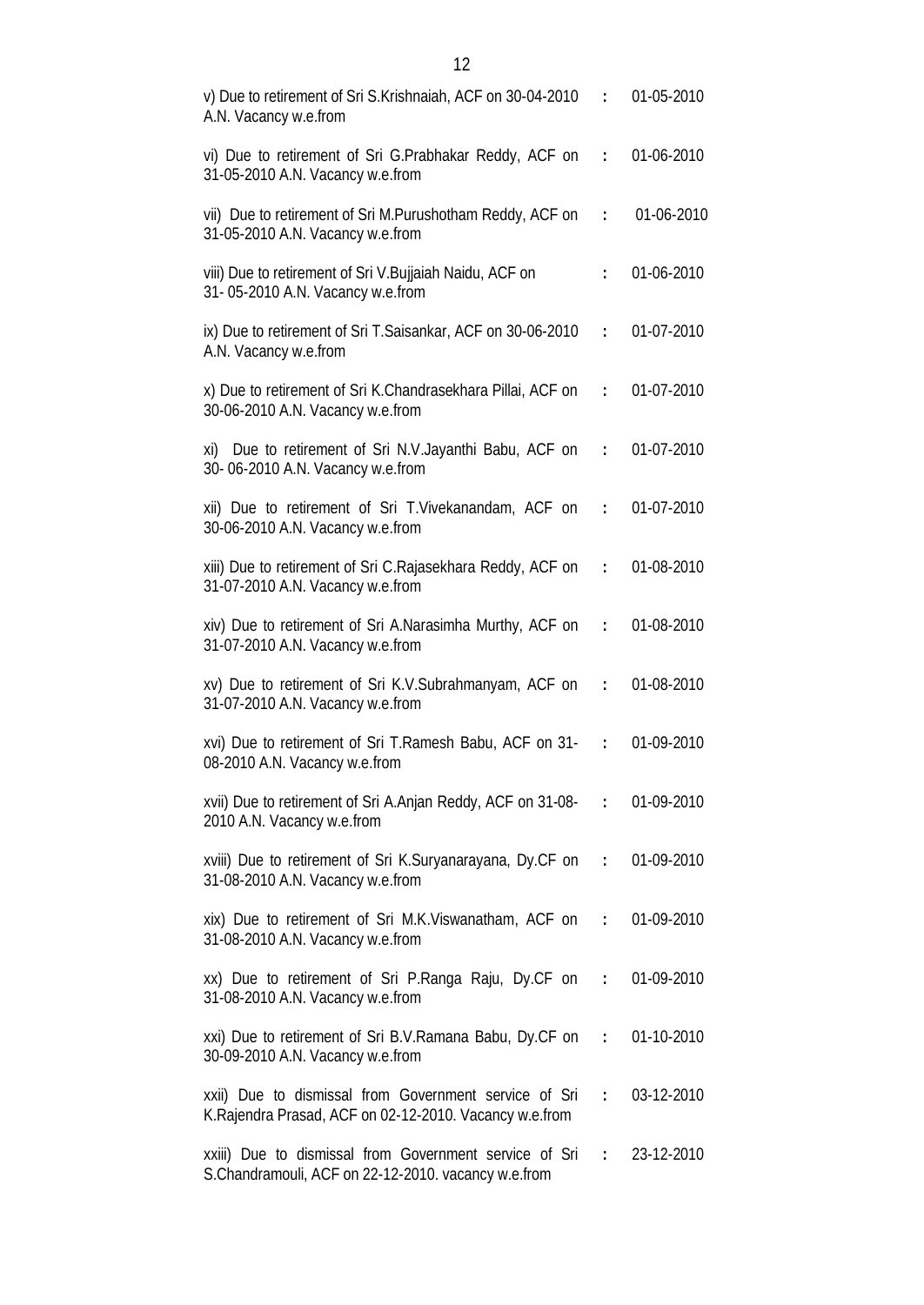#### **Total : 23**

## **IV. APPORTIONMENT OF VACANCIES AMONG DIRECT RECRUITS AND PROMOTEES.**

As per the amendment issued by the Government in G.O.Ms.No.40 EFS&T (For.V) Department dt.23-3- 2004, the above (23) substantive vacancies are apportioned (8) for Direct Recruits and (15) for Promotees as follows: (Under Note (1)(a) and (b) of Rule 3 of A.P.F.S. Rules). 85 posts meant for direct recruits are also carried forward to this year and allotted to Direct Recruits.

| <b>DIRECT RECRUITS</b> |                                  |                 | <b>PROMOTEES</b> |                 |
|------------------------|----------------------------------|-----------------|------------------|-----------------|
|                        | <b>Name</b>                      | Date from which | <b>Name</b>      | Date from which |
|                        |                                  | vacancy arose   |                  | vacancy arose   |
|                        |                                  |                 |                  |                 |
|                        | <b>Carried forward vacancies</b> |                 |                  |                 |
| 1.                     | Smt.P.Srilakshmi                 | 14-03-1992      |                  |                 |
| 2.                     | Mrs. VVL. Subhadra Devi          | 14-03-1992      |                  |                 |
| 3.                     | Mrs.G.Krishna Priya              | 20-08-1992      |                  |                 |
| 4.                     | G.Kista Goud                     | 20-08-1992      |                  |                 |
| 5.                     | <b>G.Mukund Reddy</b>            | 20-08-1992      |                  |                 |
| 6.                     | D.Ravindranath Reddy             | 20-08-1992      |                  |                 |
| 7.                     | K.Srinivas                       | 20-08-1992      |                  |                 |
| 8.                     | S.Venkatesh                      | 01-11-1992      |                  |                 |
| 9.                     | Smt.B.Praveena                   | 01-11-1992      |                  |                 |
| 10.                    | Mrs. J. Vasantha                 | 01-01-1993      |                  |                 |
| 11.                    | SmtT.Nagamaneswari               | 05-03-1993      |                  |                 |
| 12.                    | V.Saibaba                        | 09-03-1993      |                  |                 |
| 13.                    | I.Prakash                        | 01-11-1994      |                  |                 |
| 14.                    | Smt. S.Sujatha                   | 01-01-1995      |                  |                 |
| 15.                    | Smt. M.Hima Sailaja              | 01-06-1995      |                  |                 |
| 16.                    | Smt. Ch.Balamani                 | 01-06-1996      |                  |                 |
| 17.                    | Smt. P.Syamala                   | 01-06-1996      |                  |                 |
| 18.                    | Smt. I.Padmaja Rani              | 01-07-1996      |                  |                 |
| 19.                    | K.Mahaboob Basha                 | 01-03-1997      |                  |                 |
| 20.                    | Vacant                           | 01-04-1997      |                  |                 |
| 21.                    | Vacant                           | 17-12-1997      |                  |                 |
| 22.                    | Vacant                           | 01-01-1998      |                  |                 |
| 23.                    | Vacant                           | 01-02-1998      |                  |                 |
| 24.                    | Vacant                           | 01-04-1998      |                  |                 |
| 25.                    | Vacant                           | 18-05-1998      |                  |                 |
| 26.                    | Vacant                           | 18-05-1998      |                  |                 |
| 27.                    | Vacant                           | 18-05-1998      |                  |                 |
| 28.                    | Vacant                           | 18-05-1998      |                  |                 |
| 29.                    | Vacant                           | 17-07-1998      |                  |                 |
| 30.                    | Vacant                           | 23-09-1998      |                  |                 |
| 31.                    | Vacant                           | 16-07-1999      |                  |                 |
| 32.                    | Vacant                           | 07-01-2000      |                  |                 |
| 33.                    | Vacant                           | 07-01-2000      |                  |                 |
| 34.                    | Vacant                           | 24-01-2000      |                  |                 |
| 35.                    | Vacant                           | 01-02-2000      |                  |                 |
| 36.                    | Vacant                           | 01-03-2000      |                  |                 |
| 37.                    | Vacant                           | 01-08-2000      |                  |                 |
| 38.                    | Vacant                           | 01-09-2000      |                  |                 |
| 39.                    | Vacant                           | 01-01-2001      |                  |                 |
| 40.                    | Vacant                           | 06-01-2001      |                  |                 |
| 41.                    | Vacant                           | 06-01-2001      |                  |                 |
| 42.                    | Vacant                           | 06-01-2001      |                  |                 |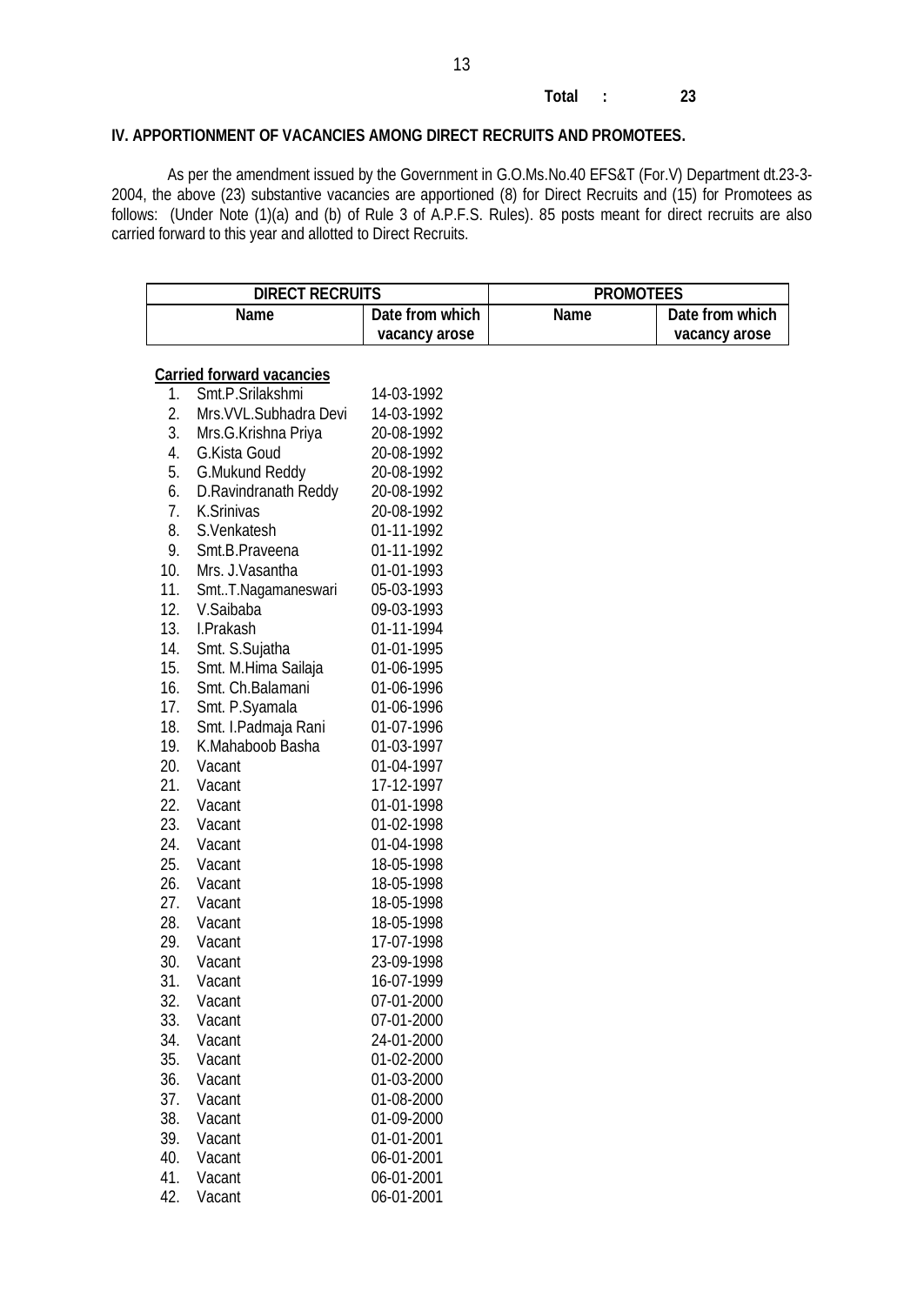|            | <b>Fresh Vacancies during the year</b><br>1. Vacant | 01-02-2010               |
|------------|-----------------------------------------------------|--------------------------|
|            |                                                     |                          |
| 85.        | Vacant                                              | 01-03-2009               |
| 84.        | Vacant                                              | 01-02-2009               |
| 83.        | Vacant                                              | 01-01-2009               |
| 82.        | Vacant                                              | 26-03-2008               |
| 81.        | Vacant                                              | 26-03-2008               |
| 80.        | Vacant                                              | 01-01-2008               |
| 79.        | Vacant                                              | 01-05-2007               |
| 78.        | Vacant                                              | 01-01-2007               |
| 77.        | Vacant                                              | 24-06-2006               |
| 76.        | Vacant                                              | 01-06-2006               |
| 74.<br>75. | Vacant<br>Vacant                                    | 01-06-2006<br>01-06-2006 |
| 73.        | Vacant                                              | 17-05-2005               |
| 72.        | Vacant                                              | 01-02-2005               |
| 71.        | Vacant                                              | 05-03-2004               |
| 70.        | Vacant                                              | 05-03-2004               |
| 69.        | Vacant                                              | 05-03-2004               |
| 68.        | Vacant                                              | 05-03-2004               |
| 67.        | Vacant                                              | 05-03-2004               |
| 66.        | Vacant                                              | 05-03-2004               |
| 65.        | Vacant                                              | 05-03-2004               |
| 64.        | Vacant                                              | 05-03-2004               |
| 63.        | Vacant                                              | 05-03-2004               |
| 62.        | Vacant                                              | 05-03-2004               |
| 61.        | Vacant                                              | 05-03-2004               |
| 60.        | Vacant                                              | 05-03-2004               |
| 59.        | Vacant                                              | 01-01-2004               |
| 58.        | Vacant                                              | 01-09-2003               |
| 57.        | Vacant                                              | 01-04-2003               |
| 56.        | Vacant                                              | 01-12-2002               |
| 55.        | Vacant                                              | 01-05-2002               |
| 54.        | Vacant                                              | 01-04-2002               |
| 53.        | Vacant                                              | 01-03-2002               |
| 52.        | Vacant                                              | 01-01-2002               |
| 51.        | Vacant                                              | 01-01-2002               |
| 50.        | Vacant                                              | 01-01-2002               |
| 49.        | Vacant                                              | 01-01-2002               |
| 48.        | Vacant                                              | 01-01-2002               |
| 47.        | Vacant                                              | 01-01-2002               |
| 46.        | Vacant                                              | 01-01-2002               |
| 45.        | Vacant                                              | 01-08-2001               |
| 44.        | Vacant                                              | 01-08-2001               |
| 43.        | Vacant                                              | 06-01-2001               |

| 1. Vacant | 01-02-2010 |
|-----------|------------|
| 2. Vacant | 01-03-2010 |
| 3. Vacant | 01-04-2010 |
| 4. Vacant | 01-04-2010 |
| 5. Vacant | 01-05-2010 |
| 6. Vacant | 01-06-2010 |
| 7. Vacant | 01-06-2010 |
| 8. Vacant | 01-06-2010 |
|           |            |

1. P.Anjaneyulu 01-07-2010 **NOTE:** S/sri M.Mohan Rao, P.T.Ram Babu and P.Ashok Kumar, ACFs are retired on 31-08-2010, 28-02-2009 and 30-06-2011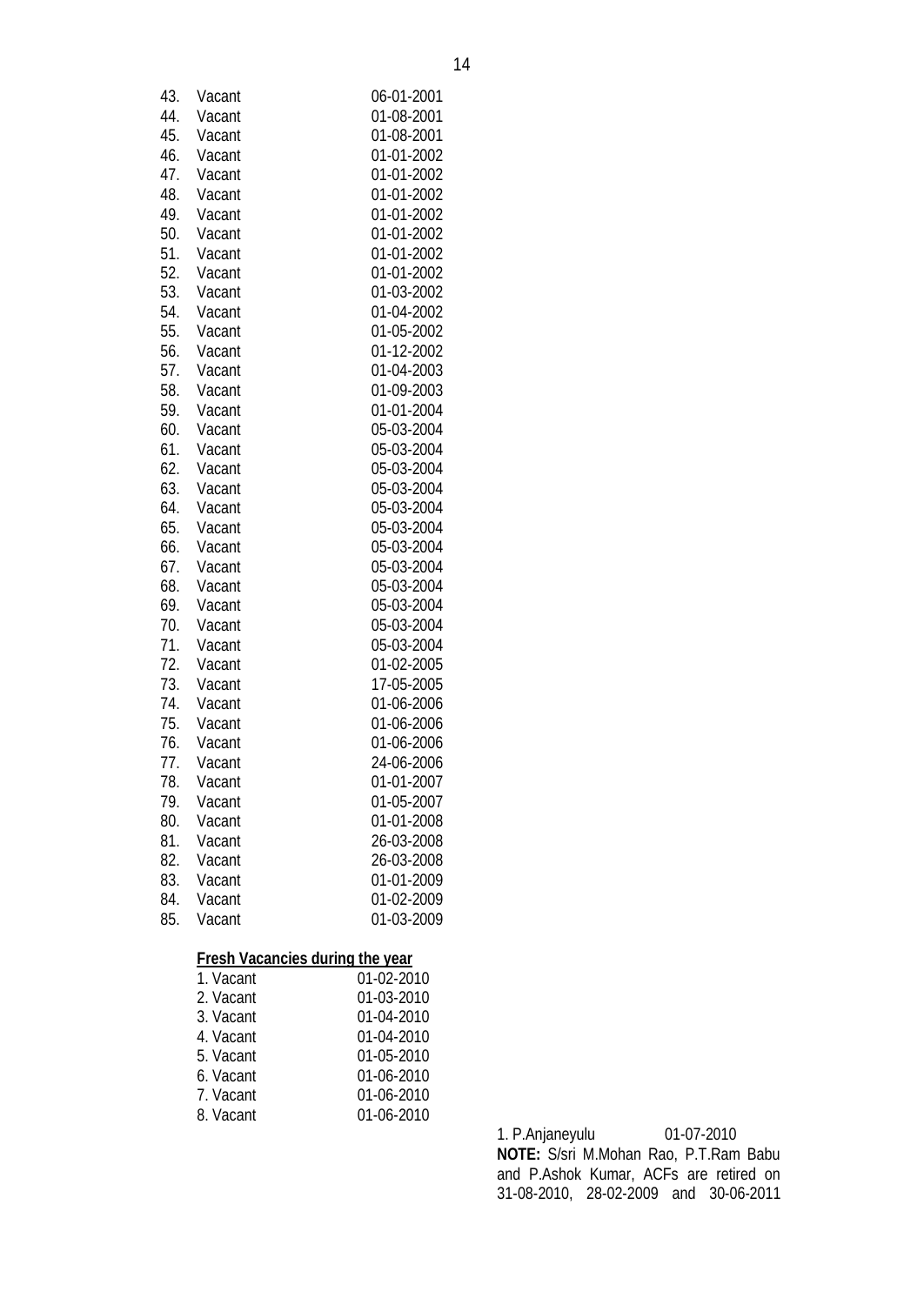prior to completion of probation, and hence their names are not shown in the above appointment and the vacancy is shown to Sri P.Anjaneyulu.

2. I.Vijaya Kumar 01-07-2010 **NOTE:** S/sri M.S.V.Prasad and Ch.Gopalaiah ACFs are retired on 30-11-2010 and 30-06- 2009 prior to completion of probation, and hence their names are not shown in the above appointment and the vacancy is shown to Sri I.Vijaya Kumar.

3. L.Ch.Tirupelu Reddy 01-07-2010 **NOTE:** Sri G.Paul Prabhakar Rao, ACF is retired on 31-08-2009 prior to completion of probation, and hence his name is not shown in the above appointment and the vacancy is

shown to Sri L.Ch.Tirupelu Reddy.<br>4.M.Parvatheesam Naidu 01-07-2010 4.M.Parvatheesam Naidu

**NOTE:** S/sri D.Naga Gopala Rao and K.Neelakantam, ACFs are retired on 30-11- 2010 and 31-08-2009 prior to completion of probation, and hence their names are not shown in the above appointment and the vacancy is shown to Sri M.Parvatheesam Naidu.

5. B.Nageswara Rao 01-08-2010

6. Syed Meer 01-08-2010

7. D.Vasantha Kumar 01-08-2010 8. Y.Joji Babu 01-09-2010

**NOTE:** S/sri G.Sreeramulu, K.Sudhakar Reddy and Ch.Rama Raju, ACFs are retired on 30-11-2010, 30-06-2011 and 30-11-2010 prior to completion of probation, and hence their names are not shown in the above appointment and the vacancy is shown to Sri Y.Joji Babu.

9. A.Satyanarayana 01-09-2010 **NOTE:** Sri M.Mohan Rao, ACF is retired on 20-02-2010 prior to completion of probation,

and hence his name is not shown in the above appointment and the vacancy is shown to Sri A.Satyanarayana.

10. A.Parthasarathy 01-09-2010

**NOTE:** S/sri R.Shankar Rao and G.Sagar, ACFs are retired on 30-09-2009 and 30-09- 2010 prior to completion of probation, and hence their names are not shown in the above appointment and the vacancy is shown to Sri A.Parthasarathy.

11.T.Somasekhara Reddy 01-09-2010

12. G.Satyanarayana 01-09-2010

13. G.Vasantha Mohan 01-10-2010

**NOTE:** Sri H.Jaipal Reddy, ACF is retired on 30-04-2011 voluntarly prior to completion of probation, and hence his name is not shown in the above appointment and the vacancy is shown to Sri G.Vasantha Mohan.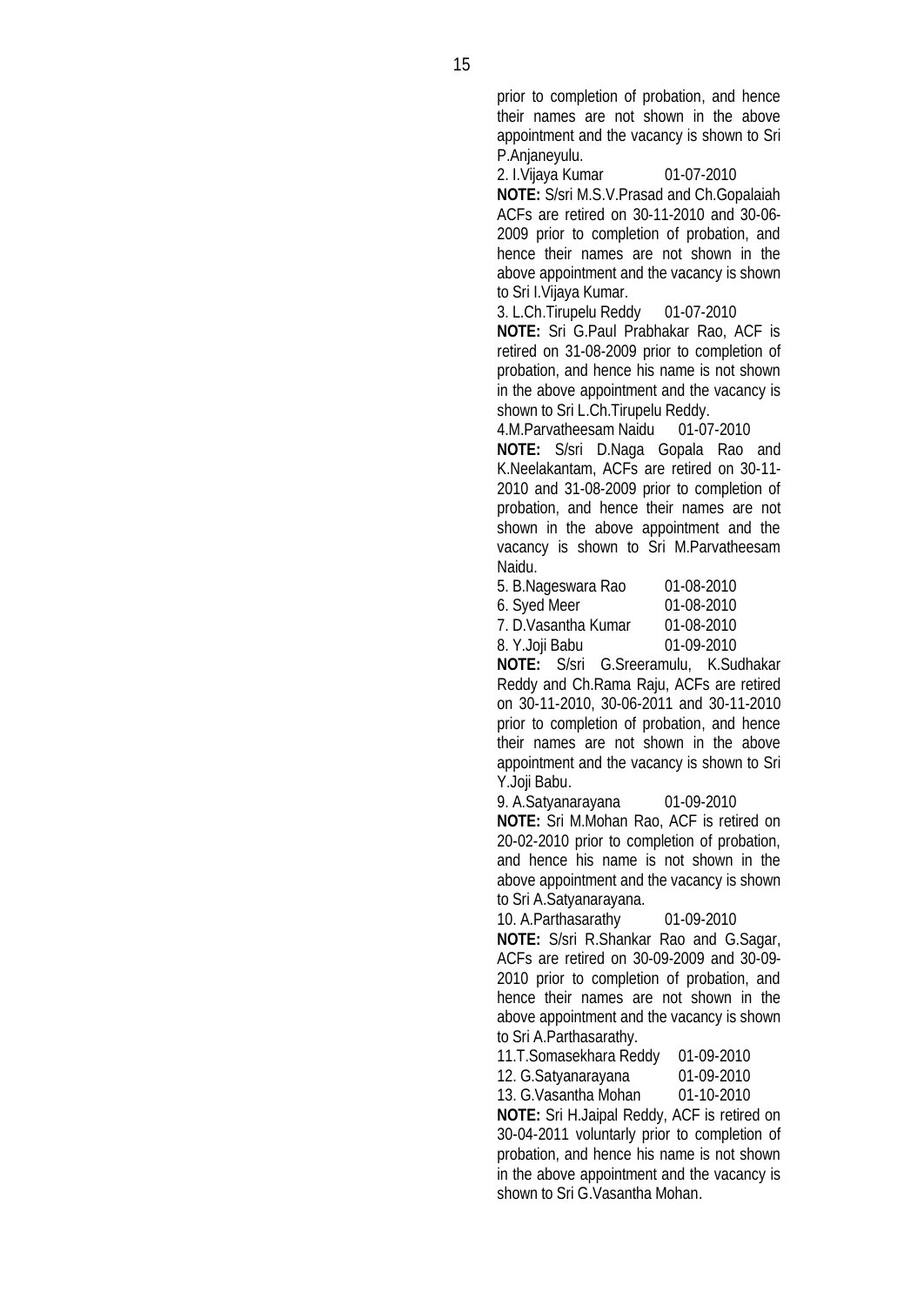| 14. K. Sekhar Reddy | 03-12-2010 |
|---------------------|------------|
| 15. I.Janardhan     | 23-12-2010 |

## **V. LIST OF PROBATIONERS:**

From the above apportionment, the following ACFs (Direct Recruits and Promotees) are appointed on probation on the dates indicated against each. (Under Rule 16(a) of A.P.S. and S.S. Rules).

| <b>DIRECT RECRUITS</b>     | Date of commen-       | <b>PROMOTEES</b>        | Date of      |  |
|----------------------------|-----------------------|-------------------------|--------------|--|
|                            | cement of probation   |                         | commencement |  |
|                            |                       |                         | of probation |  |
| 1.Smt.P.Srilakshmi         | 01-07-2010/14-03-1992 | 1. P.Anjaneyulu         | 01-07-2010   |  |
| 2. Mrs. VVL. Subhadra Devi | 01-07-2010/14-03-1992 | 2. I.Vijaya Kumar       | 01-07-2010   |  |
| 3.Mrs.G.Krishna Priya      | 01-07-2010/20-08-1992 | 3. L.Ch. Tirupelu Reddy | 01-07-2010   |  |
| 4.G.Kista Goud             | 01-07-2010/20-08-1992 | 4.M.Parvatheesam Naidu  | 01-07-2010   |  |
| 5.G.Mukund Reddy           | 01-07-2010/20-08-1992 | 5. B.Nageswara Rao      | 01-08-2010   |  |
| 6.D.Ravindranath Reddy     | 01-07-2010/20-08-1992 | 6. Syed Meer            | 01-08-2010   |  |
| 7.K.Srinivas               | 01-07-2010/20-08-1992 | 7. D. Vasantha Kumar    | 01-08-2010   |  |
| 8.S. Venkatesh             | 01-07-2010/01-11-1992 | 8. Y.Joji Babu          | 01-09-2010   |  |
| 9. Smt. B. Praveena        | 01-07-2010/01-11-1992 | 9. A.Satyanarayana      | 01-09-2010   |  |
| 10.Mrs. J.Vasantha         | 01-07-2010/01-01-1993 | 10. A. Parthasarathy    | 01-09-2010   |  |
| 11. Smt T. Nagamaneswari   | 01-07-2010/05-03-1993 | 11.T.Somasekhara Reddy  | 01-09-2010   |  |
| 12.V.Saibaba               | 01-07-2010/09-03-1993 | 12. G.Satyanarayana     | 01-09-2010   |  |
| 13.I.Prakash               | 01-07-2010/01-11-1994 | 13. G. Vasantha Mohan   | 01-10-2010   |  |
| 14. Smt. S. Sujatha        | 01-07-2010/01-01-1995 | 14. K. Sekhar Reddy     | 03-12-2010   |  |
| 15. Smt. M. Hima Sailaja   | 01-07-2010/01-06-1995 | 15.I.Janardhan          | 23-12-2010   |  |
| 16.Smt. Ch.Balamani        | 01-07-2010/01-06-1996 |                         |              |  |
| 17. Smt. P. Syamala        | 01-07-2010/01-06-1996 |                         |              |  |
| 18. Smt. I. Padmaja Rani   | 01-07-2010/01-07-1996 |                         |              |  |
| 19.K.Mahaboob Basha        | 01-07-2010/01-03-1997 |                         |              |  |

Including the above officers, the list of probationers for this year is as follows:

| <b>DIRECT RECRUITS</b>    | Date of commen-       | <b>PROMOTEES</b>                             | Date of      |
|---------------------------|-----------------------|----------------------------------------------|--------------|
|                           | cement of probation   |                                              | commencement |
|                           |                       |                                              | of probation |
| 1. P. Sreenivasa Rao      | 19-05-2007/01-08-1991 | 1. M.K. Viswanadham                          | 01-04-2009   |
| 2. V.Krishna              | 19-05-2007/01-01-1992 | 2. N. Vidyasagar Rao                         | 01-05-2009   |
| 3. M.Babji                | 19-05-2007/01-01-1992 | 3. B.M.Swamydas                              | 01-06-2009   |
| 4. Ms.M.Babita            | 24-06-2008/01-03-1992 | 4. P.Eswar Reddy                             | 01-07-2009   |
| 5.Smt.P.Srilakshmi        | 01-07-2010/14-03-1992 | 5. S.Chandramouli                            | 01-09-2009   |
| 6.Mrs. VVL. Subhadra Devi | 01-07-2010/14-03-1992 | (Dismissed from Govt. service on 22-12-2010) |              |
| 7.Mrs.G.Krishna Priya     | 01-07-2010/20-08-1992 | 6. P.Rajendranath                            | 01-10-2009   |
| 8.G.Kista Goud            | 01-07-2010/20-08-1992 | 7. Sardar Iqbal Singh                        | 01-10-2009   |
| 9.G.Mukund Reddy          | 01-07-2010/20-08-1992 |                                              |              |
| 10.D.Ravindranath Reddy   | 01-07-2010/20-08-1992 | 8. P.Anjaneyulu                              | 01-07-2010   |
| 11.K.Srinivas             | 01-07-2010/20-08-1992 | 9. I.Vijaya Kumar                            | 01-07-2010   |
| 12.S. Venkatesh           | 01-07-2010/01-11-1992 | 10. L.Ch.Tirupelu Reddy                      | 01-07-2010   |
| 13. Smt. B. Praveena      | 01-07-2010/01-11-1992 | 11.M.Parvatheesam Naidu                      | 01-07-2010   |
| 14.Mrs. J.Vasantha        | 01-07-2010/01-01-1993 | 12. B.Nageswara Rao                          | 01-08-2010   |
| 15. Smt T. Nagamaneswari  | 01-07-2010/05-03-1993 | 13. Syed Meer                                | 01-08-2010   |
| 16.V.Saibaba              | 01-07-2010/09-03-1993 | 14. D. Vasantha Kumar                        | 01-08-2010   |
| 17.I.Prakash              | 01-07-2010/01-11-1994 | 15. Y.Joji Babu                              | 01-09-2010   |
| 18. Smt. S. Sujatha       | 01-07-2010/01-01-1995 | 16. A.Satyanarayana                          | 01-09-2010   |
| 19. Smt. M. Hima Sailaja  | 01-07-2010/01-06-1995 | 17. A. Parthasarathy                         | 01-09-2010   |
| 20.Smt. Ch.Balamani       | 01-07-2010/01-06-1996 | 18.T.Somasekhara Reddy                       | 01-09-2010   |
| 21. Smt. P. Syamala       | 01-07-2010/01-06-1996 | 19. G.Satyanarayana                          | 01-09-2010   |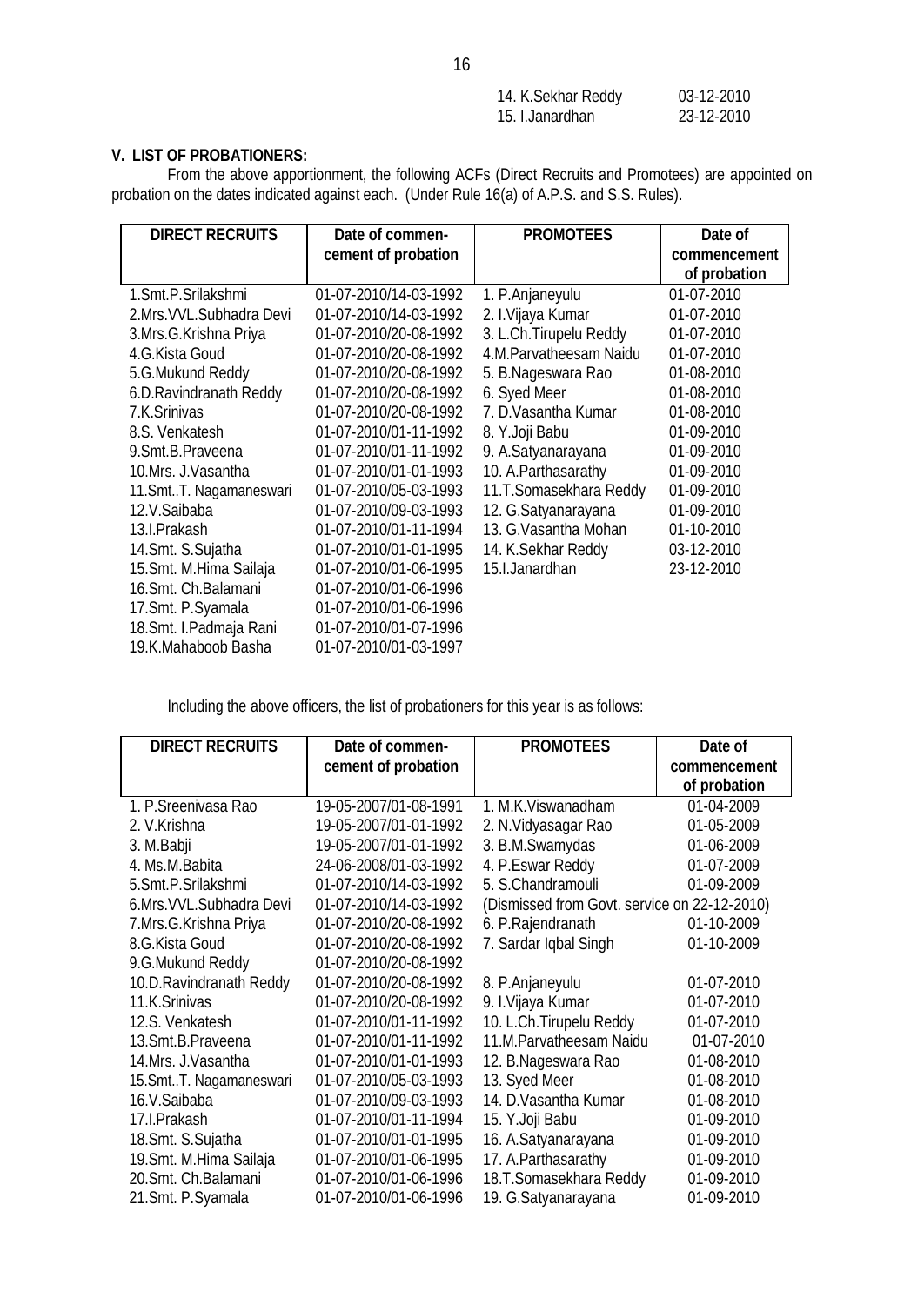| 22.Smt. I.Padmaja Rani | 01-07-2010/01-07-1996 | 20. G.Vasantha Mohan | $01-10-2010$ |
|------------------------|-----------------------|----------------------|--------------|
| 23.K.Mahaboob Basha    | 01-07-2010/01-03-1997 | 21. K. Sekhar Reddy  | 03-12-2010   |
|                        |                       | 22. I.Janardhan      | 23-12-2010   |

**NOTE:** As per Rule 12 of A.P.Forest Service Rules, the inter-se-seniority of the Direct Recruit ACFs trained in the same batch shall be determined with reference to the rank in the pass list issued by the respective Colleges.

#### **VI. LIST OF APPROVED PROBATIONERS**

(Under Rule 18 of A.P.S. & S.S. Rules.)

| <b>DIRECT RECRUITS</b> | <b>PROMOTEES</b>                             |            |  |
|------------------------|----------------------------------------------|------------|--|
|                        | 1. M.K. Viswanadham                          | 31-03-2010 |  |
|                        | 2. N.Vidyasagar Rao                          | 30-04-2010 |  |
|                        | 3. B.M.Swamydas                              | 31-05-2010 |  |
|                        | 4. P.Eswar Reddy                             | 30-06-2010 |  |
|                        | 5. S.Chandramouli                            | 31-08-2010 |  |
|                        | (Dismissed from Govt. service on 22-12-2010) |            |  |
|                        | 6. P.Rajendranath                            | 30-09-2010 |  |
|                        | 7. Sardar Iqbal Singh                        | 30-09-2010 |  |

# **VII. LIST OF OFFICERS APPOINTED AS FULL MEMBERS FROM THE DATES NOTED AGAINST THEM**

| <b>DIRECT RECRUITS</b> | <b>PROMOTEES</b>                             |            |  |
|------------------------|----------------------------------------------|------------|--|
|                        |                                              |            |  |
|                        | 1. M.K.Viswanadham                           | 01-04-2009 |  |
|                        | 2. N. Vidyasagar Rao                         | 01-05-2009 |  |
|                        | 3. B.M.Swamydas                              | 01-06-2009 |  |
|                        | 4. P.Eswar Reddy                             | 01-07-2009 |  |
|                        | 5. S.Chandramouli                            | 01-09-2009 |  |
|                        | (Dismissed from Govt. service on 22-12-2010) |            |  |
|                        | 6. P.Rajendranath                            | 01-10-2009 |  |
|                        | 7. Sardar Iqbal Singh                        | 01-10-2009 |  |

**2011**

## **FINAL SENIORITY LIST AMONG FULL MEMBERS OF THE SERVICE (AS ON 01-01-2011) (UNDER RULE 33(a) OF A.P.STATE & SUBORDINATE SERVICE RULES AND UNDER RULE 12 OF A.P.FOREST SERVICE RULES)**

| SI.<br>No. | Name of the Officer    | DR/<br>P | Date of<br>birth | Date of<br>first<br>appoint-<br>ment | Date of<br>appoint-<br>ment on<br>probation | Date of<br>declaration<br>Οf<br><b>Probation</b> | Date of appoint-<br>ment as full<br>member |
|------------|------------------------|----------|------------------|--------------------------------------|---------------------------------------------|--------------------------------------------------|--------------------------------------------|
|            | <b>Sarvasri</b>        |          |                  |                                      |                                             |                                                  |                                            |
|            |                        |          |                  |                                      |                                             |                                                  |                                            |
|            | A.L.N.Prasad           | DR       | 07-06-53         | $30 - 11 - 82$                       | $30 - 11 - 82$                              | 31-12-86                                         | 08-03-83                                   |
| 2.         | <b>B.Gandhi Reddy</b>  | DR       | $30 - 04 - 53$   | $01-08-90$                           | $01-08-90$                                  | 31-07-94                                         | 01-08-90 (01-08-86)                        |
| 3.         | G.Nageswara Rao        | DR       | $10-12-60$       | $01-07-90$                           | $01-07-90$                                  | 03-01-95                                         | 01-07-90 (01-09-86)                        |
| 4.         | <b>Shaik Salaam</b>    | DR       | 04-06-63         | $01-07-90$                           | $01-07-90$                                  | 13-09-94                                         | 01-07-90 (01-01-87)                        |
| 5.         | P.Ram Mohan Rao        | DR       | $15 - 11 - 62$   | $01-07-90$                           | $01-07-90$                                  | 30-06-94                                         | 01-07-90 (01-01-87)                        |
| 6.         | T.Narasimhulu          | DR       | $01-07-59$       | $01-07-90$                           | $01-07-90$                                  | 14-06-96                                         | 01-07-90 (01-01-87)                        |
|            | T.V.Subba Reddy        | DR       | $01-07-57$       | 02-07-91                             | 02-07-91                                    | $01-07-95$                                       | 02-07-91 (01-06-87)                        |
| 8.         | B. Vijaya Kumar        | DR       | 24-04-68         | 02-07-93                             | 02-07-93                                    | 17-05-01                                         | 02-07-93 (01-01-88)                        |
| 9.         | I.Kasi Viswanadha Raju | DR       | 20-08-67         | 05-07-93                             | 05-07-93                                    | 31-01-99                                         | 05-07-93 (01-09-87)                        |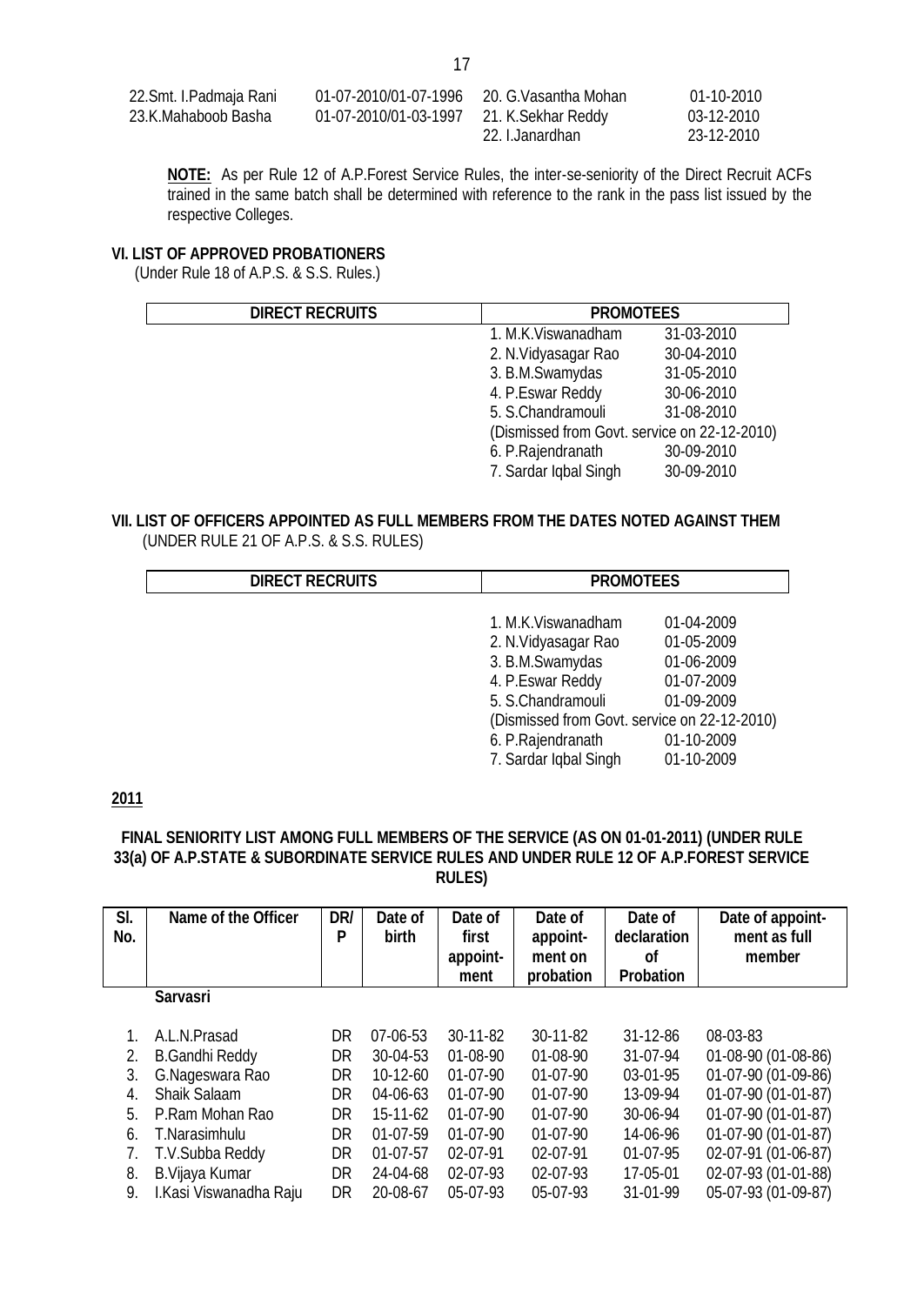| 10. | G.Ramalingam          | DR           | 05-01-66 | 12-04-99  | 12-04-99   | 31-08-2003 | 12-04-99 (01-03-88) |
|-----|-----------------------|--------------|----------|-----------|------------|------------|---------------------|
| 11. | S.Srikantanatha Reddy | DR           | 25-08-74 | 12-04-99  | 12-04-99   | 21-07-2003 | 12-04-99 (01-03-88) |
| 12. | Smt.T.Jyothi          | DR           | 23-07-75 | 12-04-99  | 12-04-99   | 16-04-2003 | 12-04-99 (01-03-88) |
| 13. | R.Kondal Rao          | DR           | 15-01-70 | 12-04-99  | 12-04-99   | 18-04-2003 | 12-04-99 (01-06-88) |
| 14. | N.Nageswara Rao       | DR           | 10-05-71 | 12-04-99  | 12-04-99   | 12-06-2003 | 12-04-99 (01-01-89) |
| 15. | B.V.A.Krishna Murthy  | DR           | 01-07-67 | 12-04-99  | 12-04-99   | 25-04-2003 | 12-04-99 (01-01-89) |
| 16. | Smt.S.J.Asha          | DR           | 07-05-75 | 12-04-99  | 12-04-99   | 26-08-2003 | 12-04-99 (01-07-89) |
| 17. | Dr B.Prabhakar        | DR           | 16-12-66 | 12-04-99  | 12-04-99   | 23-05-2004 | 12-04-99 (01-08-89) |
| 18. | D.Bheema              | DR           | 15-11-67 | 12-04-99  | 12-04-99   | 13-06-2003 | 12-04-99 (01-11-89) |
| 19. | Y.Srinivasa Reddy     | DR           | 03-04-71 | 12-04-99  | 12-04-99   | 21-04-2003 | 12-04-99 (01-01-90) |
| 20. | P.Ramakrishna         | DR           | 02-06-72 | 12-04-99  | 12-04-99   | 24-04-2003 | 12-04-99 (01-01-90) |
| 21. | K.Ashok Kumar         | DR           | 31-08-76 | 12-04-99  | 12-04-99   | 11-09-2006 | 12-04-99 (01-01-90) |
| 22. | Smt.N.Kshitija        | DR           | 01-06-76 | 12-04-99  | 12-04-99   | 08-10-2003 | 12-04-99 (01-01-90) |
| 23. | <b>B.Saidulu</b>      | DR           | 09-05-74 | 12-04-99  | 12-04-99   | 08-11-2003 | 12-04-99 (01-01-91) |
| 24. | A.Sankaran            | ${\sf P}$    | 16-07-56 | 01-04-91  | 01-06-2001 | 30-05-2002 | 01-06-2001          |
| 25. | M.A.Mabood            | ${\sf P}$    | 09-06-55 | 20-09-91  | 01-10-2002 | 30-09-2003 | 01-10-2002          |
| 26. | K.Mahender Reddy      | P            | 29-11-54 | 09-09-92  | 05-03-2004 | 04-03-2005 | 05-03-2004          |
| 27. | P.Udaya Sankar        | $\mathsf{P}$ | 15-07-53 | 15-09-92  | 05-03-2004 | 04-03-2005 | 05-03-2004          |
| 28. | K.Tulasi Rao          | $\mathsf{P}$ | 01-07-53 | 13-11-92  | 05-03-2004 | 04-03-2005 | 05-03-2004          |
| 29. | S.Kishan Das          | $\mathsf{P}$ | 10-05-55 | $1-10-92$ | 05-03-2004 | 04-03-2005 | 05-03-2004          |
| 30. | P.Rajender Reddy      | $\mathsf{P}$ | 27-02-56 | 03-09-92  | 05-03-2004 | 04-03-2005 | 05-03-2004          |
| 31. | P.Satyanarayana       | $\mathsf{P}$ | 10-12-53 | 05-11-92  | 01-06-2004 | 30-05-2005 | 01-06-2004          |
| 32. | V.V. Hari Prasad      | $\mathsf{P}$ | 25-09-53 | 27-11-92  | 01-06-2004 | 30-05-2005 | 01-06-2004          |
| 33. | M.V.S.N.Acharyulu     | $\mathsf{P}$ | 01-10-54 | 28-04-97  | 01-07-2004 | 30-06-2005 | 01-07-2004          |
| 34. | Qudrath Mohiuddin     | P            | 15-06-55 | 27-04-97  | 01-08-2004 | 30-07-2005 | 01-08-2004          |
|     | Ahmed                 |              |          |           |            |            |                     |
| 35. | Mohd.Thoyyab          | P            | 16-02-56 | 28-04-97  | 17-05-2005 | 16-05-2006 | 17-05-2005          |
| 36. | G.V.Subba Reddy       | P            | 06-07-53 | 27-04-97  | 17-05-2005 | 16-05-2006 | 17-05-2005          |
| 37. | M.Narasimha Reddy     | $\mathsf{P}$ | 02-09-54 | 29-04-97  | 17-05-2005 | 16-05-2006 | 17-05-2005          |
| 38. | E.N.Srinivasulu       | $\mathsf{P}$ | 30-10-54 | 27-04-97  | 01-06-2005 | 31-05-2006 | 01-06-2005          |
| 39. | G.V.Ramana Reddy      | ${\sf P}$    | 01-07-53 | 27-04-97  | 01-12-2005 | 30-11-2006 | 01-12-2005          |
| 40. | A.Rama Rao            | $\mathsf{P}$ | 14-02-55 | 28-04-97  | 24-06-2006 | 23-06-2007 | 24-06-2006          |
| 41. | K.Govinda Rao         | $\mathsf{P}$ | 01-07-53 | 06-07-97  | 24-06-2006 | 23-06-2007 | 24-06-2006          |
| 42. | Mir Layaq Ali         | ${\sf P}$    | 16-03-53 | 11-06-97  | 24-06-2006 | 23-06-2007 | 24-06-2006          |
| 43. | P.Badusha Saheb       | $\mathsf{P}$ | 01-07-53 | 05-01-98  | 30-08-2006 | 29-08-2007 | 30-08-2006          |
| 44. | K.Pradeep             | P            | 28-05-54 | 08-01-98  | 01-06-2007 | 31-05-2008 | 01-06-2007          |
| 45. | N.Venkat Ram Narsaiah | P            | 20-10-54 | 03-01-98  | 01-06-2007 | 31-05-2008 | 01-06-2007          |
| 46. | N.Ramprasad           | P            | 04-06-53 | 09-11-98  | 27-11-2007 | 26-11-2008 | 27-11-2007          |
| 47. | D.Basavasankara Rao   | Ρ            | 01-05-54 | 21-12-98  | 26-03-2008 | 25-03-2009 | 26-03-2008          |
| 48. | U.Govinda Rao         | Ρ            | 08-10-53 | 21-12-98  | 29-05-2008 | 28-05-2009 | 29-05-2008          |
| 49. | C.G.Swamy Das         | P            | 05-07-54 | 23-12-98  | 01-07-2008 | 30-06-2009 | 01-07-2008          |
| 50. | G.David               | $\mathsf{P}$ | 10-01-53 | 24-11-98  | 01-10-2008 | 30-09-2009 | 01-10-2008          |
| 51. | G.Krishna Murthy      | P            | 25-12-54 | 06-11-98  | 01-12-2008 | 30-11-2009 | 01-12-2008          |
| 52. | N. Vidyasagar Rao     | $\mathsf{P}$ | 08-11-53 | 09-11-98  | 01-05-2009 | 30-04-2010 | 01-05-2009          |
| 53. | B.M.Swamydas          | P            | 24-10-54 | 07-11-98  | 01-06-2009 | 31-05-2010 | 01-06-2009          |
| 54. | P.Eswar Reddy         | P            | 01-07-53 | 28-12-98  | 01-07-2009 | 30-06-2010 | 01-07-2009          |
| 55. | P.Rajendranath        | P            | 10-08-53 | 24-12-98  | 01-10-2009 | 30-09-2010 | 01-10-2009          |
| 56. | Sardar Iqbal Singh    | P            | 09-04-53 | 25-01-99  | 01-10-2009 | 30-09-2010 | 01-10-2009          |
|     |                       |              |          |           |            |            |                     |

**2011**

**LIST OF OFFICERS WHO DO NOT FALL INTO THE CATEGORY OF FULL MEMBERS, APPROVED PROBATIONERS AND PROBATIONERS, ARE ARRANGED IN ORDER OF THEIR DATES OF APPOINTMENT.**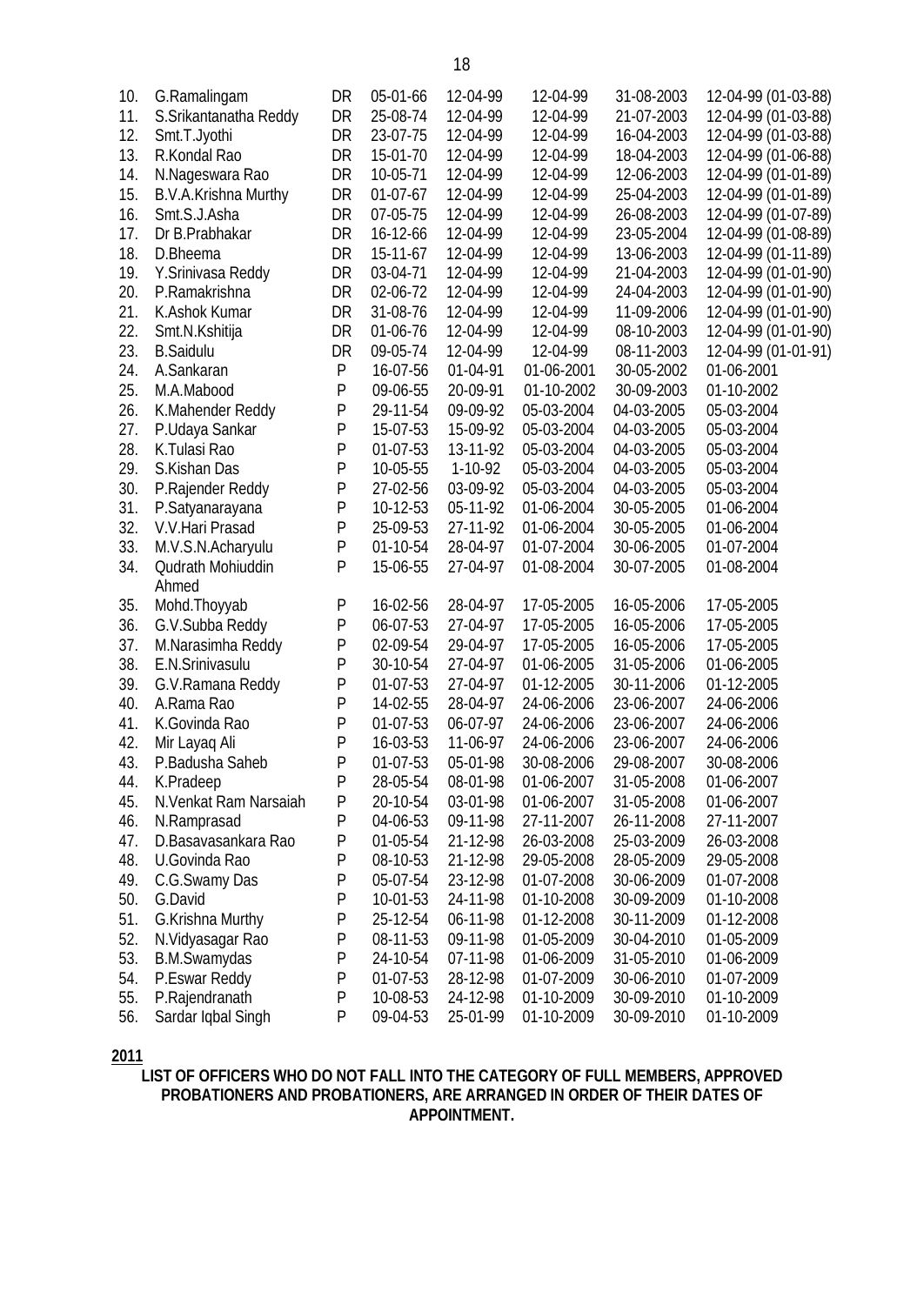| <b>Sarvasri</b><br>P<br>09-08-54<br>31-01-2001<br>S.V.G.M.S.Rama Rao<br>1.<br>2.<br>P<br>01-03-54<br>30-12-2000/6-5-2004<br>PCCF's File No.37584/2003/M1<br>M.Anjaneyulu<br>3.<br>PCCF's File No.37841/2001/M1<br>J.Hari Babu<br>P<br>01-07-55<br>27-05-2002<br>4.<br>P.Srinivasa Rao<br>P<br>01-05-54<br>29-01-2001<br>5.<br>P<br>Y.Chalapathi Rao<br>01-07-53<br>12-02-2001<br>P<br>6.<br>Ch.Parthananda Prasad<br>01-06-55<br>27-01-2001<br>${\sf P}$<br>7.<br>Ajaz Ahmed<br>30-10-56<br>05-02-2001<br>8.<br>${\sf P}$<br>P.R.Pramod Kumar<br>22-07-1953<br>02-06-2004<br>${\sf P}$<br>9.<br>06-05-2004<br>K.Dinakara Prakash<br>09-07-1953<br>${\sf P}$<br>10.<br>23-08-1955<br>07-05-2004<br>M.Pradyumna Reddy<br>P<br>11.<br>PCCF's File 13478/2004/M1<br>P.Jacob Benerjee<br>24-06-1958<br>4-6-2004/10-09-2008<br>12.<br>P<br>15-02-1966<br>04-06-2004<br>Ch.Suryanarayana<br>13.<br>P<br>K.Bal Reddy<br>10-03-1956<br>06-05-2004<br>14.<br>V.Linga Rao<br>P<br>09-09-1956<br>11-06-2004<br>15.<br>P<br>A.Vijay Kumar<br>06-07-1953<br>09-06-2004<br>P<br>16.<br>A.Laxman<br>10-10-1958<br>10-05-2004 AN<br>${\sf P}$<br>17.<br>B.Jayachandra Reddy<br>01-10-1958<br>09-05-2004 AN<br>P<br>18.<br>T.Narsaiah<br>11-06-1955<br>06-05-2004<br>${\sf P}$<br>19.<br>A.L.Pandu Rao<br>27-12-2004<br>10-10-1954<br>${\sf P}$<br>PCCF's File No. 13478/2004/M1<br>20.<br>01-07-1954<br>25-5-2004/13-9-2008<br>R.Mallappa<br>P<br>21.<br>G.Ramakrishna Rao<br>06-06-1957<br>06-05-2004<br>22.<br>P<br>14-05-2004 AN<br>K.Rajasekhara Rao<br>20-04-1968<br>23.<br>G. Vijay Kumar<br>P<br>01-01-1956<br>06-05-2004<br>P<br>PCCF's File No.13478/2004/M1<br>24.<br>P.Balaswamy<br>26-6-2004/24-9-2008<br>25-05-1960<br>25.<br>P<br>10-06-1957<br>M.Bhasker Raju<br>26-06-2004<br>${\sf P}$<br>26.<br>Y.Ramesh<br>20-05-1959<br>08-09-2004<br>${\sf P}$<br>27.<br>N.Vishnu Murthy<br>03-07-1953<br>08-07-2004<br>P<br>28.<br>A.Ravisimha Murthy<br>02-01-1957<br>19-06-2004<br>${\sf P}$<br>29.<br>20-06-1960<br>21-06-2004<br>C.Venugopal Rao<br>P<br>30.<br>C.V.Satyanarayana<br>09-07-2004<br>28-12-1955<br>P<br>31.<br>G.Hari Kumar<br>05-04-1958<br>21-06-2004<br>32.<br>K.Shailendra Moses<br>P<br>02-01-1959<br>15-07-2004<br>33.<br>S.Narender Reddy<br>P<br>05-02-1960<br>09-07-2004<br>34.<br>P<br>19-07-2004<br>Y.Rajendra<br>11-04-1955<br>35.<br>P<br>L.R.Sekhar<br>PCCF's File No.18632/2007/M1<br>13-08-1953<br>30-6-04 AN / 9-6-08<br>P<br>36.<br>K.Venkataswamy<br>30-6-04 AN/17-10-07<br>PCCF's File No.43599/2005/M1<br>01-01-1958<br>P<br>37.<br>15-05-1954<br>30-6-2004 A.N.<br>K.Satyanarayana<br>P<br>38.<br>P.Venkateswarlu<br>01.05.1962<br>19-09-2008<br>P<br>39.<br><b>B.N.Rajendran</b><br>06.08.1954<br>24-09-2008<br>P<br>40.<br><b>B.Sreerama Murthy</b><br>01.07.1953<br>18-09-2008<br>P<br>41.<br>B.Nagaraju<br>01.05.1963<br>12-09-2008<br>42.<br>G.Lakshman<br>P<br>28.06.1963<br>24-09-2008<br>43.<br>P.Ramesh<br>P<br>10.10.1959<br>11-09-2008<br>44.<br>B.Chandrasekhar<br>P<br>13.03.1962<br>25-10-2008<br>P<br>45.<br>K.Purushotham<br>05.10.1962<br>19-09-2008<br>$\mathsf{P}$<br>46.<br>M.Joji<br>04.05.1967<br>31-12-2008 AN<br>P<br>D.Chandrasekhar Rao<br>47.<br>01.06.1959<br>14-10-2008<br>P<br>48.<br>K.Appala Narasimha Chary<br>03.11.1961<br>06-10-2008 | SI.<br>No. | <b>Name</b> | <b>DR/P</b> | Date of appoint-<br>Date of<br>birth<br>ment |  | <b>Remarks</b> |
|-------------------------------------------------------------------------------------------------------------------------------------------------------------------------------------------------------------------------------------------------------------------------------------------------------------------------------------------------------------------------------------------------------------------------------------------------------------------------------------------------------------------------------------------------------------------------------------------------------------------------------------------------------------------------------------------------------------------------------------------------------------------------------------------------------------------------------------------------------------------------------------------------------------------------------------------------------------------------------------------------------------------------------------------------------------------------------------------------------------------------------------------------------------------------------------------------------------------------------------------------------------------------------------------------------------------------------------------------------------------------------------------------------------------------------------------------------------------------------------------------------------------------------------------------------------------------------------------------------------------------------------------------------------------------------------------------------------------------------------------------------------------------------------------------------------------------------------------------------------------------------------------------------------------------------------------------------------------------------------------------------------------------------------------------------------------------------------------------------------------------------------------------------------------------------------------------------------------------------------------------------------------------------------------------------------------------------------------------------------------------------------------------------------------------------------------------------------------------------------------------------------------------------------------------------------------------------------------------------------------------------------------------------------------------------------------------------------------------------------------------------------------------------------------------------------------------------------------------------------------------------------------------------------------------------------------------------------------------------------------------------------------------------------------------------------------------------------------------------------------------------------------------------------------------------------------------------------------------------------------------------------------------------------------------------|------------|-------------|-------------|----------------------------------------------|--|----------------|
|                                                                                                                                                                                                                                                                                                                                                                                                                                                                                                                                                                                                                                                                                                                                                                                                                                                                                                                                                                                                                                                                                                                                                                                                                                                                                                                                                                                                                                                                                                                                                                                                                                                                                                                                                                                                                                                                                                                                                                                                                                                                                                                                                                                                                                                                                                                                                                                                                                                                                                                                                                                                                                                                                                                                                                                                                                                                                                                                                                                                                                                                                                                                                                                                                                                                                                       |            |             |             |                                              |  |                |
|                                                                                                                                                                                                                                                                                                                                                                                                                                                                                                                                                                                                                                                                                                                                                                                                                                                                                                                                                                                                                                                                                                                                                                                                                                                                                                                                                                                                                                                                                                                                                                                                                                                                                                                                                                                                                                                                                                                                                                                                                                                                                                                                                                                                                                                                                                                                                                                                                                                                                                                                                                                                                                                                                                                                                                                                                                                                                                                                                                                                                                                                                                                                                                                                                                                                                                       |            |             |             |                                              |  |                |
|                                                                                                                                                                                                                                                                                                                                                                                                                                                                                                                                                                                                                                                                                                                                                                                                                                                                                                                                                                                                                                                                                                                                                                                                                                                                                                                                                                                                                                                                                                                                                                                                                                                                                                                                                                                                                                                                                                                                                                                                                                                                                                                                                                                                                                                                                                                                                                                                                                                                                                                                                                                                                                                                                                                                                                                                                                                                                                                                                                                                                                                                                                                                                                                                                                                                                                       |            |             |             |                                              |  |                |
|                                                                                                                                                                                                                                                                                                                                                                                                                                                                                                                                                                                                                                                                                                                                                                                                                                                                                                                                                                                                                                                                                                                                                                                                                                                                                                                                                                                                                                                                                                                                                                                                                                                                                                                                                                                                                                                                                                                                                                                                                                                                                                                                                                                                                                                                                                                                                                                                                                                                                                                                                                                                                                                                                                                                                                                                                                                                                                                                                                                                                                                                                                                                                                                                                                                                                                       |            |             |             |                                              |  |                |
|                                                                                                                                                                                                                                                                                                                                                                                                                                                                                                                                                                                                                                                                                                                                                                                                                                                                                                                                                                                                                                                                                                                                                                                                                                                                                                                                                                                                                                                                                                                                                                                                                                                                                                                                                                                                                                                                                                                                                                                                                                                                                                                                                                                                                                                                                                                                                                                                                                                                                                                                                                                                                                                                                                                                                                                                                                                                                                                                                                                                                                                                                                                                                                                                                                                                                                       |            |             |             |                                              |  |                |
|                                                                                                                                                                                                                                                                                                                                                                                                                                                                                                                                                                                                                                                                                                                                                                                                                                                                                                                                                                                                                                                                                                                                                                                                                                                                                                                                                                                                                                                                                                                                                                                                                                                                                                                                                                                                                                                                                                                                                                                                                                                                                                                                                                                                                                                                                                                                                                                                                                                                                                                                                                                                                                                                                                                                                                                                                                                                                                                                                                                                                                                                                                                                                                                                                                                                                                       |            |             |             |                                              |  |                |
|                                                                                                                                                                                                                                                                                                                                                                                                                                                                                                                                                                                                                                                                                                                                                                                                                                                                                                                                                                                                                                                                                                                                                                                                                                                                                                                                                                                                                                                                                                                                                                                                                                                                                                                                                                                                                                                                                                                                                                                                                                                                                                                                                                                                                                                                                                                                                                                                                                                                                                                                                                                                                                                                                                                                                                                                                                                                                                                                                                                                                                                                                                                                                                                                                                                                                                       |            |             |             |                                              |  |                |
|                                                                                                                                                                                                                                                                                                                                                                                                                                                                                                                                                                                                                                                                                                                                                                                                                                                                                                                                                                                                                                                                                                                                                                                                                                                                                                                                                                                                                                                                                                                                                                                                                                                                                                                                                                                                                                                                                                                                                                                                                                                                                                                                                                                                                                                                                                                                                                                                                                                                                                                                                                                                                                                                                                                                                                                                                                                                                                                                                                                                                                                                                                                                                                                                                                                                                                       |            |             |             |                                              |  |                |
|                                                                                                                                                                                                                                                                                                                                                                                                                                                                                                                                                                                                                                                                                                                                                                                                                                                                                                                                                                                                                                                                                                                                                                                                                                                                                                                                                                                                                                                                                                                                                                                                                                                                                                                                                                                                                                                                                                                                                                                                                                                                                                                                                                                                                                                                                                                                                                                                                                                                                                                                                                                                                                                                                                                                                                                                                                                                                                                                                                                                                                                                                                                                                                                                                                                                                                       |            |             |             |                                              |  |                |
|                                                                                                                                                                                                                                                                                                                                                                                                                                                                                                                                                                                                                                                                                                                                                                                                                                                                                                                                                                                                                                                                                                                                                                                                                                                                                                                                                                                                                                                                                                                                                                                                                                                                                                                                                                                                                                                                                                                                                                                                                                                                                                                                                                                                                                                                                                                                                                                                                                                                                                                                                                                                                                                                                                                                                                                                                                                                                                                                                                                                                                                                                                                                                                                                                                                                                                       |            |             |             |                                              |  |                |
|                                                                                                                                                                                                                                                                                                                                                                                                                                                                                                                                                                                                                                                                                                                                                                                                                                                                                                                                                                                                                                                                                                                                                                                                                                                                                                                                                                                                                                                                                                                                                                                                                                                                                                                                                                                                                                                                                                                                                                                                                                                                                                                                                                                                                                                                                                                                                                                                                                                                                                                                                                                                                                                                                                                                                                                                                                                                                                                                                                                                                                                                                                                                                                                                                                                                                                       |            |             |             |                                              |  |                |
|                                                                                                                                                                                                                                                                                                                                                                                                                                                                                                                                                                                                                                                                                                                                                                                                                                                                                                                                                                                                                                                                                                                                                                                                                                                                                                                                                                                                                                                                                                                                                                                                                                                                                                                                                                                                                                                                                                                                                                                                                                                                                                                                                                                                                                                                                                                                                                                                                                                                                                                                                                                                                                                                                                                                                                                                                                                                                                                                                                                                                                                                                                                                                                                                                                                                                                       |            |             |             |                                              |  |                |
|                                                                                                                                                                                                                                                                                                                                                                                                                                                                                                                                                                                                                                                                                                                                                                                                                                                                                                                                                                                                                                                                                                                                                                                                                                                                                                                                                                                                                                                                                                                                                                                                                                                                                                                                                                                                                                                                                                                                                                                                                                                                                                                                                                                                                                                                                                                                                                                                                                                                                                                                                                                                                                                                                                                                                                                                                                                                                                                                                                                                                                                                                                                                                                                                                                                                                                       |            |             |             |                                              |  |                |
|                                                                                                                                                                                                                                                                                                                                                                                                                                                                                                                                                                                                                                                                                                                                                                                                                                                                                                                                                                                                                                                                                                                                                                                                                                                                                                                                                                                                                                                                                                                                                                                                                                                                                                                                                                                                                                                                                                                                                                                                                                                                                                                                                                                                                                                                                                                                                                                                                                                                                                                                                                                                                                                                                                                                                                                                                                                                                                                                                                                                                                                                                                                                                                                                                                                                                                       |            |             |             |                                              |  |                |
|                                                                                                                                                                                                                                                                                                                                                                                                                                                                                                                                                                                                                                                                                                                                                                                                                                                                                                                                                                                                                                                                                                                                                                                                                                                                                                                                                                                                                                                                                                                                                                                                                                                                                                                                                                                                                                                                                                                                                                                                                                                                                                                                                                                                                                                                                                                                                                                                                                                                                                                                                                                                                                                                                                                                                                                                                                                                                                                                                                                                                                                                                                                                                                                                                                                                                                       |            |             |             |                                              |  |                |
|                                                                                                                                                                                                                                                                                                                                                                                                                                                                                                                                                                                                                                                                                                                                                                                                                                                                                                                                                                                                                                                                                                                                                                                                                                                                                                                                                                                                                                                                                                                                                                                                                                                                                                                                                                                                                                                                                                                                                                                                                                                                                                                                                                                                                                                                                                                                                                                                                                                                                                                                                                                                                                                                                                                                                                                                                                                                                                                                                                                                                                                                                                                                                                                                                                                                                                       |            |             |             |                                              |  |                |
|                                                                                                                                                                                                                                                                                                                                                                                                                                                                                                                                                                                                                                                                                                                                                                                                                                                                                                                                                                                                                                                                                                                                                                                                                                                                                                                                                                                                                                                                                                                                                                                                                                                                                                                                                                                                                                                                                                                                                                                                                                                                                                                                                                                                                                                                                                                                                                                                                                                                                                                                                                                                                                                                                                                                                                                                                                                                                                                                                                                                                                                                                                                                                                                                                                                                                                       |            |             |             |                                              |  |                |
|                                                                                                                                                                                                                                                                                                                                                                                                                                                                                                                                                                                                                                                                                                                                                                                                                                                                                                                                                                                                                                                                                                                                                                                                                                                                                                                                                                                                                                                                                                                                                                                                                                                                                                                                                                                                                                                                                                                                                                                                                                                                                                                                                                                                                                                                                                                                                                                                                                                                                                                                                                                                                                                                                                                                                                                                                                                                                                                                                                                                                                                                                                                                                                                                                                                                                                       |            |             |             |                                              |  |                |
|                                                                                                                                                                                                                                                                                                                                                                                                                                                                                                                                                                                                                                                                                                                                                                                                                                                                                                                                                                                                                                                                                                                                                                                                                                                                                                                                                                                                                                                                                                                                                                                                                                                                                                                                                                                                                                                                                                                                                                                                                                                                                                                                                                                                                                                                                                                                                                                                                                                                                                                                                                                                                                                                                                                                                                                                                                                                                                                                                                                                                                                                                                                                                                                                                                                                                                       |            |             |             |                                              |  |                |
|                                                                                                                                                                                                                                                                                                                                                                                                                                                                                                                                                                                                                                                                                                                                                                                                                                                                                                                                                                                                                                                                                                                                                                                                                                                                                                                                                                                                                                                                                                                                                                                                                                                                                                                                                                                                                                                                                                                                                                                                                                                                                                                                                                                                                                                                                                                                                                                                                                                                                                                                                                                                                                                                                                                                                                                                                                                                                                                                                                                                                                                                                                                                                                                                                                                                                                       |            |             |             |                                              |  |                |
|                                                                                                                                                                                                                                                                                                                                                                                                                                                                                                                                                                                                                                                                                                                                                                                                                                                                                                                                                                                                                                                                                                                                                                                                                                                                                                                                                                                                                                                                                                                                                                                                                                                                                                                                                                                                                                                                                                                                                                                                                                                                                                                                                                                                                                                                                                                                                                                                                                                                                                                                                                                                                                                                                                                                                                                                                                                                                                                                                                                                                                                                                                                                                                                                                                                                                                       |            |             |             |                                              |  |                |
|                                                                                                                                                                                                                                                                                                                                                                                                                                                                                                                                                                                                                                                                                                                                                                                                                                                                                                                                                                                                                                                                                                                                                                                                                                                                                                                                                                                                                                                                                                                                                                                                                                                                                                                                                                                                                                                                                                                                                                                                                                                                                                                                                                                                                                                                                                                                                                                                                                                                                                                                                                                                                                                                                                                                                                                                                                                                                                                                                                                                                                                                                                                                                                                                                                                                                                       |            |             |             |                                              |  |                |
|                                                                                                                                                                                                                                                                                                                                                                                                                                                                                                                                                                                                                                                                                                                                                                                                                                                                                                                                                                                                                                                                                                                                                                                                                                                                                                                                                                                                                                                                                                                                                                                                                                                                                                                                                                                                                                                                                                                                                                                                                                                                                                                                                                                                                                                                                                                                                                                                                                                                                                                                                                                                                                                                                                                                                                                                                                                                                                                                                                                                                                                                                                                                                                                                                                                                                                       |            |             |             |                                              |  |                |
|                                                                                                                                                                                                                                                                                                                                                                                                                                                                                                                                                                                                                                                                                                                                                                                                                                                                                                                                                                                                                                                                                                                                                                                                                                                                                                                                                                                                                                                                                                                                                                                                                                                                                                                                                                                                                                                                                                                                                                                                                                                                                                                                                                                                                                                                                                                                                                                                                                                                                                                                                                                                                                                                                                                                                                                                                                                                                                                                                                                                                                                                                                                                                                                                                                                                                                       |            |             |             |                                              |  |                |
|                                                                                                                                                                                                                                                                                                                                                                                                                                                                                                                                                                                                                                                                                                                                                                                                                                                                                                                                                                                                                                                                                                                                                                                                                                                                                                                                                                                                                                                                                                                                                                                                                                                                                                                                                                                                                                                                                                                                                                                                                                                                                                                                                                                                                                                                                                                                                                                                                                                                                                                                                                                                                                                                                                                                                                                                                                                                                                                                                                                                                                                                                                                                                                                                                                                                                                       |            |             |             |                                              |  |                |
|                                                                                                                                                                                                                                                                                                                                                                                                                                                                                                                                                                                                                                                                                                                                                                                                                                                                                                                                                                                                                                                                                                                                                                                                                                                                                                                                                                                                                                                                                                                                                                                                                                                                                                                                                                                                                                                                                                                                                                                                                                                                                                                                                                                                                                                                                                                                                                                                                                                                                                                                                                                                                                                                                                                                                                                                                                                                                                                                                                                                                                                                                                                                                                                                                                                                                                       |            |             |             |                                              |  |                |
|                                                                                                                                                                                                                                                                                                                                                                                                                                                                                                                                                                                                                                                                                                                                                                                                                                                                                                                                                                                                                                                                                                                                                                                                                                                                                                                                                                                                                                                                                                                                                                                                                                                                                                                                                                                                                                                                                                                                                                                                                                                                                                                                                                                                                                                                                                                                                                                                                                                                                                                                                                                                                                                                                                                                                                                                                                                                                                                                                                                                                                                                                                                                                                                                                                                                                                       |            |             |             |                                              |  |                |
|                                                                                                                                                                                                                                                                                                                                                                                                                                                                                                                                                                                                                                                                                                                                                                                                                                                                                                                                                                                                                                                                                                                                                                                                                                                                                                                                                                                                                                                                                                                                                                                                                                                                                                                                                                                                                                                                                                                                                                                                                                                                                                                                                                                                                                                                                                                                                                                                                                                                                                                                                                                                                                                                                                                                                                                                                                                                                                                                                                                                                                                                                                                                                                                                                                                                                                       |            |             |             |                                              |  |                |
|                                                                                                                                                                                                                                                                                                                                                                                                                                                                                                                                                                                                                                                                                                                                                                                                                                                                                                                                                                                                                                                                                                                                                                                                                                                                                                                                                                                                                                                                                                                                                                                                                                                                                                                                                                                                                                                                                                                                                                                                                                                                                                                                                                                                                                                                                                                                                                                                                                                                                                                                                                                                                                                                                                                                                                                                                                                                                                                                                                                                                                                                                                                                                                                                                                                                                                       |            |             |             |                                              |  |                |
|                                                                                                                                                                                                                                                                                                                                                                                                                                                                                                                                                                                                                                                                                                                                                                                                                                                                                                                                                                                                                                                                                                                                                                                                                                                                                                                                                                                                                                                                                                                                                                                                                                                                                                                                                                                                                                                                                                                                                                                                                                                                                                                                                                                                                                                                                                                                                                                                                                                                                                                                                                                                                                                                                                                                                                                                                                                                                                                                                                                                                                                                                                                                                                                                                                                                                                       |            |             |             |                                              |  |                |
|                                                                                                                                                                                                                                                                                                                                                                                                                                                                                                                                                                                                                                                                                                                                                                                                                                                                                                                                                                                                                                                                                                                                                                                                                                                                                                                                                                                                                                                                                                                                                                                                                                                                                                                                                                                                                                                                                                                                                                                                                                                                                                                                                                                                                                                                                                                                                                                                                                                                                                                                                                                                                                                                                                                                                                                                                                                                                                                                                                                                                                                                                                                                                                                                                                                                                                       |            |             |             |                                              |  |                |
|                                                                                                                                                                                                                                                                                                                                                                                                                                                                                                                                                                                                                                                                                                                                                                                                                                                                                                                                                                                                                                                                                                                                                                                                                                                                                                                                                                                                                                                                                                                                                                                                                                                                                                                                                                                                                                                                                                                                                                                                                                                                                                                                                                                                                                                                                                                                                                                                                                                                                                                                                                                                                                                                                                                                                                                                                                                                                                                                                                                                                                                                                                                                                                                                                                                                                                       |            |             |             |                                              |  |                |
|                                                                                                                                                                                                                                                                                                                                                                                                                                                                                                                                                                                                                                                                                                                                                                                                                                                                                                                                                                                                                                                                                                                                                                                                                                                                                                                                                                                                                                                                                                                                                                                                                                                                                                                                                                                                                                                                                                                                                                                                                                                                                                                                                                                                                                                                                                                                                                                                                                                                                                                                                                                                                                                                                                                                                                                                                                                                                                                                                                                                                                                                                                                                                                                                                                                                                                       |            |             |             |                                              |  |                |
|                                                                                                                                                                                                                                                                                                                                                                                                                                                                                                                                                                                                                                                                                                                                                                                                                                                                                                                                                                                                                                                                                                                                                                                                                                                                                                                                                                                                                                                                                                                                                                                                                                                                                                                                                                                                                                                                                                                                                                                                                                                                                                                                                                                                                                                                                                                                                                                                                                                                                                                                                                                                                                                                                                                                                                                                                                                                                                                                                                                                                                                                                                                                                                                                                                                                                                       |            |             |             |                                              |  |                |
|                                                                                                                                                                                                                                                                                                                                                                                                                                                                                                                                                                                                                                                                                                                                                                                                                                                                                                                                                                                                                                                                                                                                                                                                                                                                                                                                                                                                                                                                                                                                                                                                                                                                                                                                                                                                                                                                                                                                                                                                                                                                                                                                                                                                                                                                                                                                                                                                                                                                                                                                                                                                                                                                                                                                                                                                                                                                                                                                                                                                                                                                                                                                                                                                                                                                                                       |            |             |             |                                              |  |                |
|                                                                                                                                                                                                                                                                                                                                                                                                                                                                                                                                                                                                                                                                                                                                                                                                                                                                                                                                                                                                                                                                                                                                                                                                                                                                                                                                                                                                                                                                                                                                                                                                                                                                                                                                                                                                                                                                                                                                                                                                                                                                                                                                                                                                                                                                                                                                                                                                                                                                                                                                                                                                                                                                                                                                                                                                                                                                                                                                                                                                                                                                                                                                                                                                                                                                                                       |            |             |             |                                              |  |                |
|                                                                                                                                                                                                                                                                                                                                                                                                                                                                                                                                                                                                                                                                                                                                                                                                                                                                                                                                                                                                                                                                                                                                                                                                                                                                                                                                                                                                                                                                                                                                                                                                                                                                                                                                                                                                                                                                                                                                                                                                                                                                                                                                                                                                                                                                                                                                                                                                                                                                                                                                                                                                                                                                                                                                                                                                                                                                                                                                                                                                                                                                                                                                                                                                                                                                                                       |            |             |             |                                              |  |                |
|                                                                                                                                                                                                                                                                                                                                                                                                                                                                                                                                                                                                                                                                                                                                                                                                                                                                                                                                                                                                                                                                                                                                                                                                                                                                                                                                                                                                                                                                                                                                                                                                                                                                                                                                                                                                                                                                                                                                                                                                                                                                                                                                                                                                                                                                                                                                                                                                                                                                                                                                                                                                                                                                                                                                                                                                                                                                                                                                                                                                                                                                                                                                                                                                                                                                                                       |            |             |             |                                              |  |                |
|                                                                                                                                                                                                                                                                                                                                                                                                                                                                                                                                                                                                                                                                                                                                                                                                                                                                                                                                                                                                                                                                                                                                                                                                                                                                                                                                                                                                                                                                                                                                                                                                                                                                                                                                                                                                                                                                                                                                                                                                                                                                                                                                                                                                                                                                                                                                                                                                                                                                                                                                                                                                                                                                                                                                                                                                                                                                                                                                                                                                                                                                                                                                                                                                                                                                                                       |            |             |             |                                              |  |                |
|                                                                                                                                                                                                                                                                                                                                                                                                                                                                                                                                                                                                                                                                                                                                                                                                                                                                                                                                                                                                                                                                                                                                                                                                                                                                                                                                                                                                                                                                                                                                                                                                                                                                                                                                                                                                                                                                                                                                                                                                                                                                                                                                                                                                                                                                                                                                                                                                                                                                                                                                                                                                                                                                                                                                                                                                                                                                                                                                                                                                                                                                                                                                                                                                                                                                                                       |            |             |             |                                              |  |                |
|                                                                                                                                                                                                                                                                                                                                                                                                                                                                                                                                                                                                                                                                                                                                                                                                                                                                                                                                                                                                                                                                                                                                                                                                                                                                                                                                                                                                                                                                                                                                                                                                                                                                                                                                                                                                                                                                                                                                                                                                                                                                                                                                                                                                                                                                                                                                                                                                                                                                                                                                                                                                                                                                                                                                                                                                                                                                                                                                                                                                                                                                                                                                                                                                                                                                                                       |            |             |             |                                              |  |                |
|                                                                                                                                                                                                                                                                                                                                                                                                                                                                                                                                                                                                                                                                                                                                                                                                                                                                                                                                                                                                                                                                                                                                                                                                                                                                                                                                                                                                                                                                                                                                                                                                                                                                                                                                                                                                                                                                                                                                                                                                                                                                                                                                                                                                                                                                                                                                                                                                                                                                                                                                                                                                                                                                                                                                                                                                                                                                                                                                                                                                                                                                                                                                                                                                                                                                                                       |            |             |             |                                              |  |                |
|                                                                                                                                                                                                                                                                                                                                                                                                                                                                                                                                                                                                                                                                                                                                                                                                                                                                                                                                                                                                                                                                                                                                                                                                                                                                                                                                                                                                                                                                                                                                                                                                                                                                                                                                                                                                                                                                                                                                                                                                                                                                                                                                                                                                                                                                                                                                                                                                                                                                                                                                                                                                                                                                                                                                                                                                                                                                                                                                                                                                                                                                                                                                                                                                                                                                                                       |            |             |             |                                              |  |                |
|                                                                                                                                                                                                                                                                                                                                                                                                                                                                                                                                                                                                                                                                                                                                                                                                                                                                                                                                                                                                                                                                                                                                                                                                                                                                                                                                                                                                                                                                                                                                                                                                                                                                                                                                                                                                                                                                                                                                                                                                                                                                                                                                                                                                                                                                                                                                                                                                                                                                                                                                                                                                                                                                                                                                                                                                                                                                                                                                                                                                                                                                                                                                                                                                                                                                                                       |            |             |             |                                              |  |                |
|                                                                                                                                                                                                                                                                                                                                                                                                                                                                                                                                                                                                                                                                                                                                                                                                                                                                                                                                                                                                                                                                                                                                                                                                                                                                                                                                                                                                                                                                                                                                                                                                                                                                                                                                                                                                                                                                                                                                                                                                                                                                                                                                                                                                                                                                                                                                                                                                                                                                                                                                                                                                                                                                                                                                                                                                                                                                                                                                                                                                                                                                                                                                                                                                                                                                                                       |            |             |             |                                              |  |                |
|                                                                                                                                                                                                                                                                                                                                                                                                                                                                                                                                                                                                                                                                                                                                                                                                                                                                                                                                                                                                                                                                                                                                                                                                                                                                                                                                                                                                                                                                                                                                                                                                                                                                                                                                                                                                                                                                                                                                                                                                                                                                                                                                                                                                                                                                                                                                                                                                                                                                                                                                                                                                                                                                                                                                                                                                                                                                                                                                                                                                                                                                                                                                                                                                                                                                                                       |            |             |             |                                              |  |                |
|                                                                                                                                                                                                                                                                                                                                                                                                                                                                                                                                                                                                                                                                                                                                                                                                                                                                                                                                                                                                                                                                                                                                                                                                                                                                                                                                                                                                                                                                                                                                                                                                                                                                                                                                                                                                                                                                                                                                                                                                                                                                                                                                                                                                                                                                                                                                                                                                                                                                                                                                                                                                                                                                                                                                                                                                                                                                                                                                                                                                                                                                                                                                                                                                                                                                                                       |            |             |             |                                              |  |                |
|                                                                                                                                                                                                                                                                                                                                                                                                                                                                                                                                                                                                                                                                                                                                                                                                                                                                                                                                                                                                                                                                                                                                                                                                                                                                                                                                                                                                                                                                                                                                                                                                                                                                                                                                                                                                                                                                                                                                                                                                                                                                                                                                                                                                                                                                                                                                                                                                                                                                                                                                                                                                                                                                                                                                                                                                                                                                                                                                                                                                                                                                                                                                                                                                                                                                                                       |            |             |             |                                              |  |                |
|                                                                                                                                                                                                                                                                                                                                                                                                                                                                                                                                                                                                                                                                                                                                                                                                                                                                                                                                                                                                                                                                                                                                                                                                                                                                                                                                                                                                                                                                                                                                                                                                                                                                                                                                                                                                                                                                                                                                                                                                                                                                                                                                                                                                                                                                                                                                                                                                                                                                                                                                                                                                                                                                                                                                                                                                                                                                                                                                                                                                                                                                                                                                                                                                                                                                                                       |            |             |             |                                              |  |                |
| P<br>49.<br>B.Venkateswara Rao<br>08.06.1962<br>23-10-2008<br>P                                                                                                                                                                                                                                                                                                                                                                                                                                                                                                                                                                                                                                                                                                                                                                                                                                                                                                                                                                                                                                                                                                                                                                                                                                                                                                                                                                                                                                                                                                                                                                                                                                                                                                                                                                                                                                                                                                                                                                                                                                                                                                                                                                                                                                                                                                                                                                                                                                                                                                                                                                                                                                                                                                                                                                                                                                                                                                                                                                                                                                                                                                                                                                                                                                       |            |             |             |                                              |  |                |
| 50.<br>V.Damodar<br>12.12.1960<br>18-09-2008<br>51.<br>P<br>P.Ramakrishna                                                                                                                                                                                                                                                                                                                                                                                                                                                                                                                                                                                                                                                                                                                                                                                                                                                                                                                                                                                                                                                                                                                                                                                                                                                                                                                                                                                                                                                                                                                                                                                                                                                                                                                                                                                                                                                                                                                                                                                                                                                                                                                                                                                                                                                                                                                                                                                                                                                                                                                                                                                                                                                                                                                                                                                                                                                                                                                                                                                                                                                                                                                                                                                                                             |            |             |             |                                              |  |                |
| 15.04.1956<br>13-09-2008<br>52.<br>P<br>S.Ravishankar<br>16.07.1964<br>29-10-2008                                                                                                                                                                                                                                                                                                                                                                                                                                                                                                                                                                                                                                                                                                                                                                                                                                                                                                                                                                                                                                                                                                                                                                                                                                                                                                                                                                                                                                                                                                                                                                                                                                                                                                                                                                                                                                                                                                                                                                                                                                                                                                                                                                                                                                                                                                                                                                                                                                                                                                                                                                                                                                                                                                                                                                                                                                                                                                                                                                                                                                                                                                                                                                                                                     |            |             |             |                                              |  |                |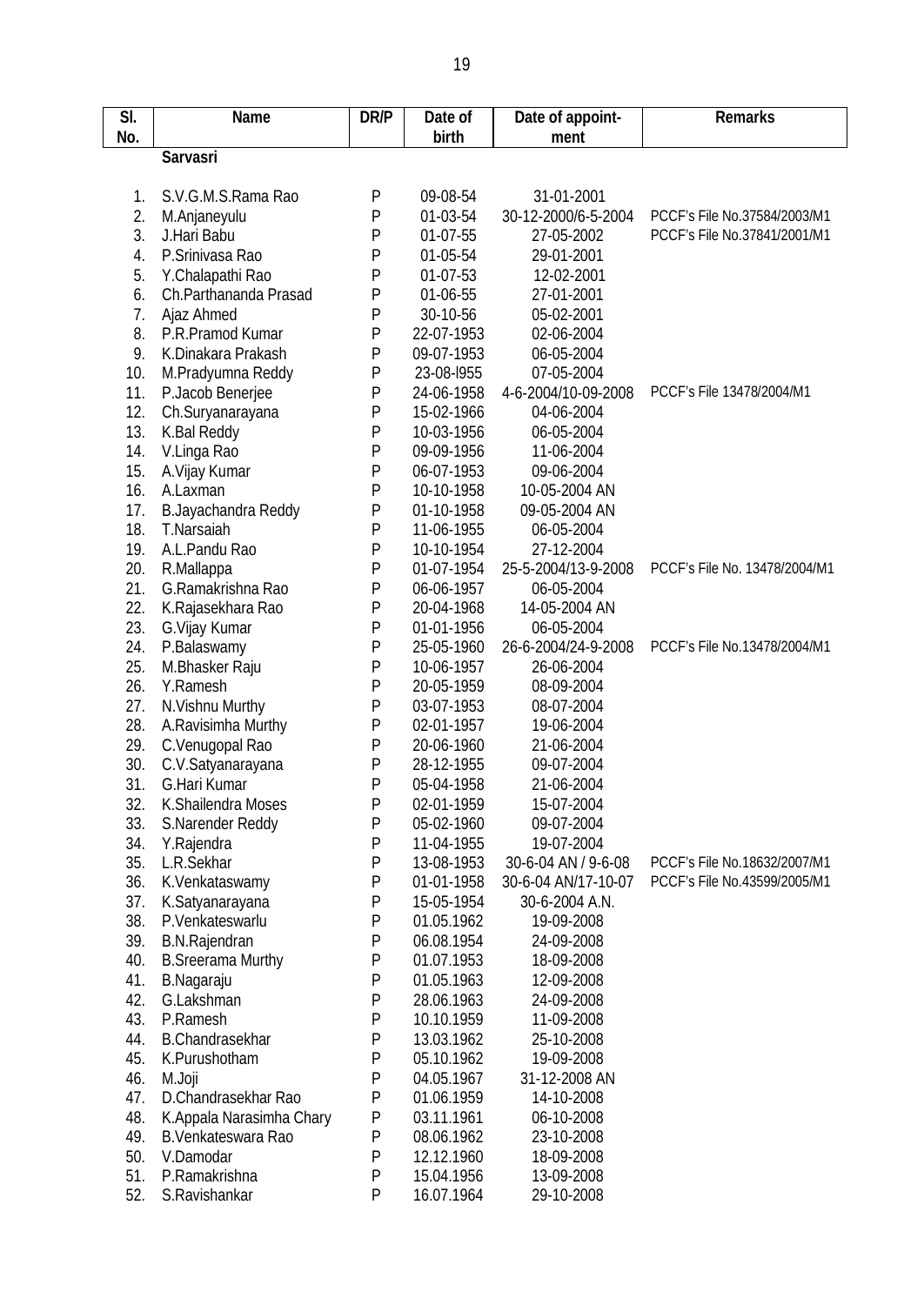| 53. | B.Venkataramana      | P | 31.03.1960 | 03-11-2008         |                               |
|-----|----------------------|---|------------|--------------------|-------------------------------|
| 54. | M.Nagabhushanam      | P | 14.12.1964 | 30-10-2008         |                               |
| 55. | P.Siva Shankar Reddy | P | 01.07.1963 | 29-10-2008         |                               |
| 56. | S.M.Hussainy         | P | 20.08.1961 | 29-10-2008         |                               |
| 57. | C.Viswanath          | P | 01.06.1954 | 31-10-2008 AN      |                               |
| 58. | Y.Ramaiah            | P | 01.04.1962 | 30-10-2008 AN      |                               |
| 59. | V. Sreenivasa Rao    | P | 01.04.1965 | 03-11-2008         |                               |
| 60. | Ch.Ganga Reddy       | Ρ | 19.05.1966 | 29-10-2008         |                               |
| 61. | E.Mallikarjunaiah    | P | 01-07-1954 | 12-12-2008/20-5-09 | PCCF's File No.36870/2008/M3  |
| 62. | S.Mustafa            | P | 01.07.1961 | 12-12-2008         |                               |
| 63. | V.Venkateswara Rao   | P | 01.01.1966 | 01-11-2008         |                               |
| 64. | K.Mohan              | P | 26.06.1964 | 29-10-2008         |                               |
| 65. | M.Keshavaram         | P | 05.10.1960 | 29-10-2008         |                               |
| 66. | P.Anil Kumar         | P | 30.08.1965 | 30-10-2008         |                               |
| 67. | M.Nagarjuna Reddy    | P | 30-01-1965 | 31-12-2008/17-7-09 | PCCF's File No.39037/2008/M3  |
| 68. | G.N.Pavan Kumar Rao  | P | 20.05.1967 | 31-12-2008 AN      |                               |
| 69. | Y.Narasimha Rao      | P | 02.03.1962 | 29-12-2008         |                               |
| 70. | S.Rajasekhar         | P | 20.08.1970 | 29-12-2008         |                               |
| 71. | G.Ravinder           | P | 30-12-1958 | 07-09-2009         | PCCF's File No. 43239/2005/M3 |
|     |                      |   |            |                    |                               |

Note:

The Government vide G.M.No.2346/For.V/2011-2, EFS&T Dept., dtd.14-11-2011 have take a provisional decision to call for the objections, if any, under Rule 24 of A.P. State and Subordinate Service Rules, 1996 from the affected ACFs, to consider the case of Sri G.Ravinder, ACF for his promotion to the category of ACF with retrospective effect with consequential benefits from 2007-2008 panel year. As such his seniority will be changed at a later date above Sri G.N.Pavan Kumar Rao (Sl.No.68) below Sri M.Nagarjuna Reddy (Sl.No.67).

| 72. M.Janakiram          | 19-06-1964 | 18-07-2009 | PCCF's File No. 43239/2005/M3 |
|--------------------------|------------|------------|-------------------------------|
| - 73. - Ch.Prakasa Rao - | 02-04-1963 | 23-07-2009 | PCCF's File No. 43239/2005/M3 |

Note:

The Government vide G.M.No.2346/For.V/2011-2, EFS&T Dept., dtd.14-11-2011 have take a provisional decision to call for the objections, if any, under Rule 24 of A.P. State and Subordinate Service Rules, 1996 from the affected ACFs, to consider the case of Sri Ch.Prakash Rao, ACF for his promotion to the category of ACF with retrospective effect with consequential benefits from 2007-2008 panel year. As such his seniority will be changed at a later date above Sri G.Lakshman (SI.No.42) duly sliding down Sri B.Nagaraju from Sl.No.41.

- 74. M.Ravi Prasad P 04.09.1966 22-02-2010 PCCF's File No.16660/2009/Z4 (M4)
- Note: The Government vide G.M.No.3934/For.V/2009-1, dt.27-06-2009 have take a provisional decision to call for the objections, if any, under Rule 24 of A.P. State and Subordinate Services, 1996 from the affected ACFs, to consider the case of Sri M.Ravi Pradas, ACF for his promotion to the category of ACF with retrospective effect with consequential benefits from 2007-2008 panel year. As such his seniority will be changed at a later date above Sri G.Ravinder and below Sri M.Nagarjuna Reddy (Sl.No.67).

| 75. K.Khader Basha | 03.07.1960 | $01-04-2010$ | PCCF's File No.43770/2009/Z4 |
|--------------------|------------|--------------|------------------------------|
|                    |            |              | (M4)                         |

Note:

The Government vide G.M.No.559/For.V/2010-1, dt.06-02-2010 have take a provisional decision to call for the objections, if any, under Rule 24 of A.P. State and Subordinate Services, 1996 from the affected ACFs, to consider the case of Sri K.Khader Basha, ACF for his promotion to the category of ACF with retrospective effect with consequential benefits from 2007-2008 panel year. As such his seniority will be changed at a later date above Sri P.Ramesh (Sl.No.43) and below Sri G.Lakshman (Sl.No.42).

| 76. T.Chakrapani      |   | 01.06-1966 | 28-05-2010    | PCCF's File No.39038/2008/M4 |
|-----------------------|---|------------|---------------|------------------------------|
| 77. L.Bheemaiah       |   | 17-04-1963 | 17-09-2010    |                              |
| 78. K.Somasekharam    |   | 01-07-1964 | 10-09-2010 FN |                              |
| 79. P.V. Ramana Kumar | P | 16-05-1956 | 10-09-2010    |                              |

20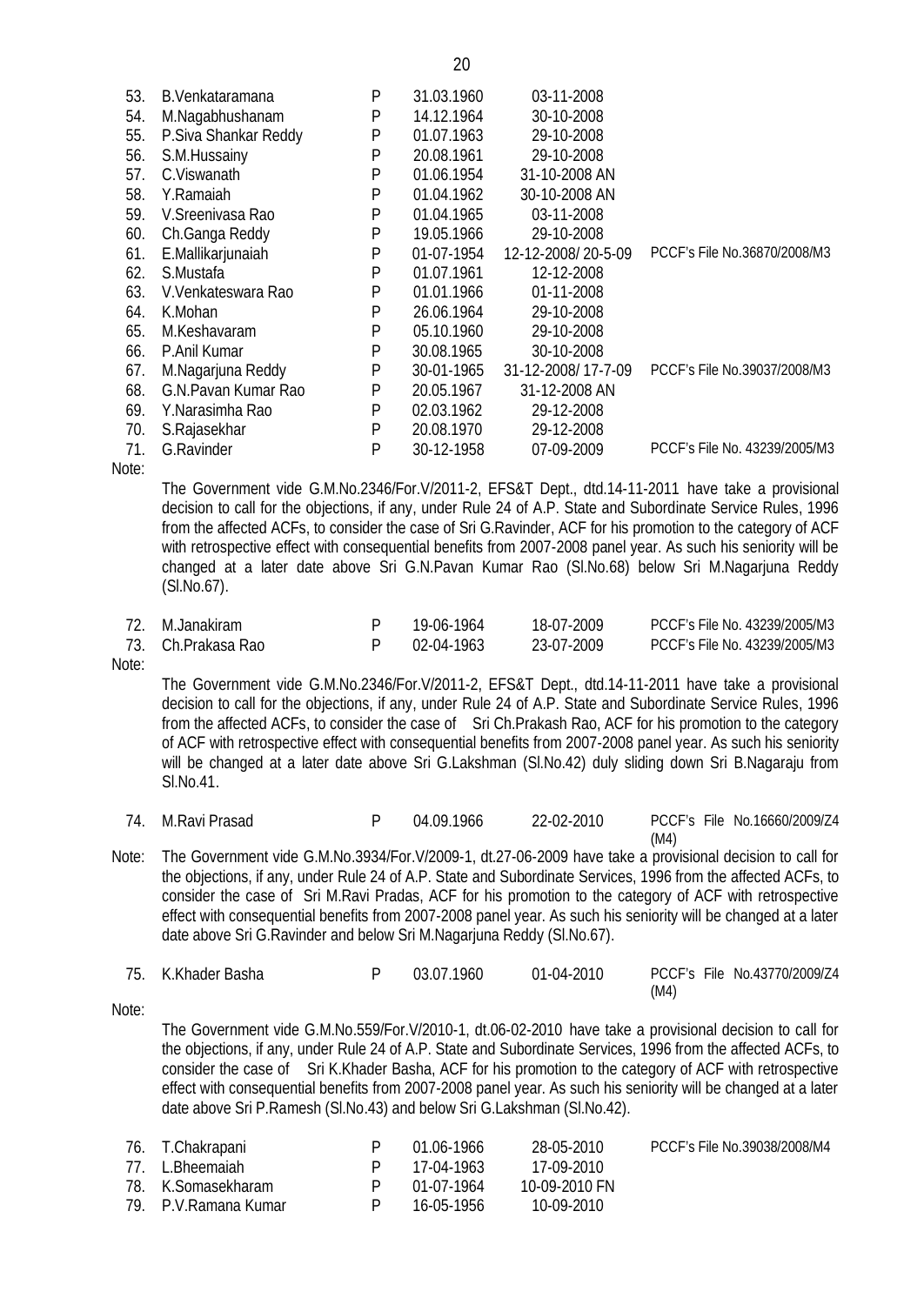| 80. P.Samuel      | P 07-01-1964 | 17-09-2010 |
|-------------------|--------------|------------|
| 81. B.Penchalaiah | P 15-09-1953 | 30-09-2010 |

PCCF's File No.11097/2010/M4 Retired on 30-09-2011.

Note: The Government vide G.M.No.2262/For.V/2011-1, EFS&T Dept., dt.27-04-2011 have take a provisional decision to call for the objections, if any, under Rule 24 of A.P. State and Subordinate Services, 1996 from the affected ACFs, to consider the case of Sri B.Penchalaiah, ACF for his promotion to the category of ACF with retrospective effect with consequential benefits from 2003-2004 panel year. As such his seniority will be changed at a later date above Sri A.Vijaya Kumar (Sl.No.15) and below Sri V.Linga Rao (Sl.No.14).

| 82. M.S.S.Murthy Raju | P | 18-12-1957 | 18-09-2010    |
|-----------------------|---|------------|---------------|
| 83. K.Kamalakar       |   | 22-11-1958 | 04-10-2010 FN |
| 84. M. Sreeniyasa Rao | P | 10-06-1961 | 13-09-2010    |
| 85. B.Janaki Rao,     |   | 26-07-1961 | 04-09-2010 AN |

Note:

The Government vide G.M.No.437/For.V/2010-1, dt.28-01-2010 have take a provisional decision to call for the objections, if any, under Rule 24 of A.P. State and Subordinate Services, 1996 from the affected ACFs, to consider the case of Sri B.Janaki Rao, ACF for his promotion to the category of ACF with retrospective effect with consequential benefits from 2007-2008 panel year. As such his seniority will be changed at a later date above Sri K.A.N.Chary (Sl.No.48) and below Sri D.Chandrasekhar Rao (Sl.No.47).

|     | 86. J.Venkateshwar Rao | P | 24-06-1967 | 17-09-2010     |
|-----|------------------------|---|------------|----------------|
|     | 87. A.V.S.R.K.Appanna  | P | 04-06-1963 | 06-09-2010 F.N |
| 88. | V.Satish Kumar         | P | 13-06-1968 | 17-09-2010     |
|     | 89. M.Ashok Kumar      | P | 13-10-1965 | 13-09-2010     |
|     | 90. S.Satyanarayana    | P | 04-10-1967 | 13-09-2010     |
|     | 91. D.Sudhakar Reddy   | P | 01-10-1966 | 16-09-2010     |
| 92. | K.Ramkishan            | P | 01-06-1963 | 30-09-2010 F.N |
|     | 93. T.Venu Babu        | P | 09-08-1969 | 23-09-2010 FN  |

#### **COMPUTATION OF SENIORITY DURING THE YEAR (2012)**

| I.     | No. of permanent posts:<br>(Details of posts given in the Annexure-vii)                                                                                                                                                                                                                                                                                                                                                                | 113     |
|--------|----------------------------------------------------------------------------------------------------------------------------------------------------------------------------------------------------------------------------------------------------------------------------------------------------------------------------------------------------------------------------------------------------------------------------------------|---------|
| II.    | (i) No. of temporary posts which count for calculation of substantive<br>vacancies as per explanation (i) under Rule 4 of A.P. State and<br>Subordinate Service Rules (G.O.Ms.No.436 GA (Ser.D) Dept.,<br>dt.15-10-1996). (Details of posts given in the Annexure-viii).<br>(ii) Due to creation of one ACF temporary post at Atmkur under<br>YSR Smuruthivanam Project, vide G.O.Ms.No.74, EFS&T (For-II)<br>Dept., dated 15-04-2010. | 19<br>1 |
| II(a). | (30) Posts of FROs are upgraded to that of ACF in G.O.Ms.No.496<br>Finance (SMPC) Department dt.20-11-2003 read with G.O.Ms.<br>No.26 EFS&T (For.V) Department dt.5-3-2004. (Details of posts<br>given in the Annexure-ix).                                                                                                                                                                                                            | 30      |
| II(b). | Creation of one ACF supernumearary in Hyderabad Division as<br>Public Information Officer vide G.O.Ms.No.228, Fin (SMPC) Dept.,<br>dtd.25-06-2010. (Detail of post given in the Annexure-viii)                                                                                                                                                                                                                                         | 1       |
| Ш.     | Vacancy position during the year                                                                                                                                                                                                                                                                                                                                                                                                       |         |
|        | a) No. of carried forward vacancies for direct recruits:<br>(74)                                                                                                                                                                                                                                                                                                                                                                       |         |
|        | 01-04-1997<br>$\Omega$ ne nost w e f                                                                                                                                                                                                                                                                                                                                                                                                   |         |

| One post w.e.f. | 01-04-1997 |
|-----------------|------------|
| One post w.e.f. | 17-12-1997 |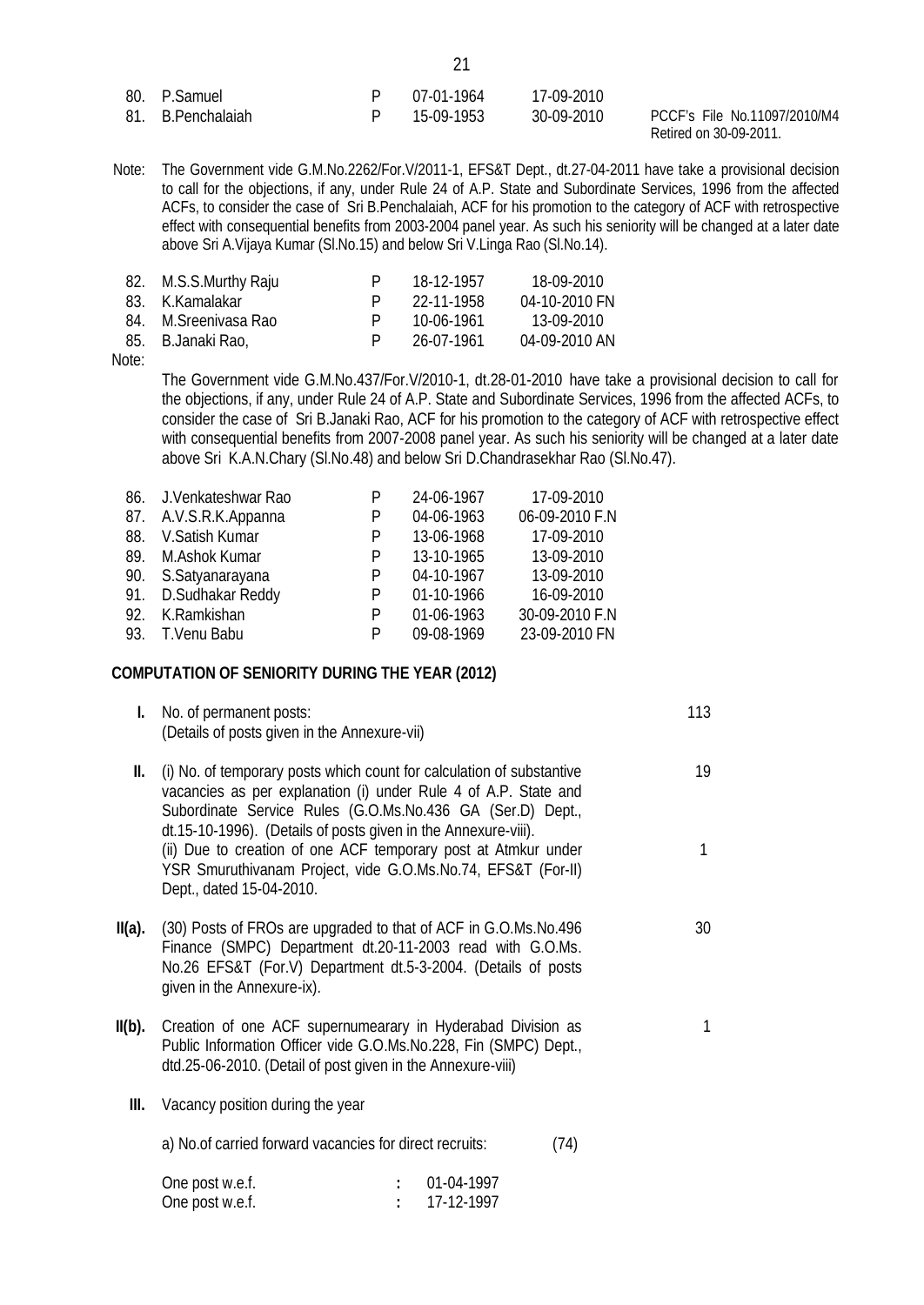| One post w.e.f.     | $\ddot{\cdot}$ | 01-01-1998 |
|---------------------|----------------|------------|
| One post w.e.f.     | $\ddot{\cdot}$ | 01-02-1998 |
| One post w.e.f.     | $\ddot{\cdot}$ | 01-04-1998 |
| Four posts w.e.f.   |                | 18-05-1998 |
| One post w.e.f.     | $\ddot{\cdot}$ | 17-07-1998 |
| One post w.e.f.     | $\ddot{\cdot}$ | 23-09-1998 |
| One post w.e.f.     | $\ddot{\cdot}$ | 16-07-1999 |
| Two post w.e.f      | $\ddot{\cdot}$ | 07-01-2000 |
| One post w.e.f      | $\ddot{\cdot}$ | 24-01-2000 |
| One post w.e.f      | $\ddot{\cdot}$ | 01-02-2000 |
| One post w.e.f      | $\ddot{\cdot}$ | 01-03-2000 |
| One post w.e.f      |                | 01-08-2000 |
| One post w.e.f      | $\ddot{\cdot}$ | 01-09-2000 |
| One post w.e.f      | $\ddot{\cdot}$ | 01-01-2001 |
| Four posts w.e.f    | $\ddot{\cdot}$ | 06-01-2001 |
| Two posts w.e.f     | $\ddot{\cdot}$ | 01-08-2001 |
| Seven posts w.e.f   | $\vdots$       | 01-01-2002 |
| One post w.e.f.     | $\vdots$       | 01-03-2002 |
| One post w.e.f      | $\ddot{\cdot}$ | 01-04-2002 |
| One post w.e.f      | $\ddot{\cdot}$ | 01-05-2002 |
| One post w.e.f      | $\ddot{\cdot}$ | 01-12-2002 |
| One post w.e.f      |                | 01-04-2003 |
| One post w.e.f      | $\ddot{\cdot}$ | 01-09-2003 |
| One post w.e.f      | $\ddot{\cdot}$ | 01-01-2004 |
| Twelve posts w.e.f. |                | 05-03-2004 |
| One post w.e.f.     | $\ddot{\cdot}$ | 01-02-2005 |
| One post w.e.f.     | $\ddot{\cdot}$ | 17-05-2005 |
| Three post w.e.f.   | $\ddot{\cdot}$ | 01-01-2006 |
| One posts w.e.f.    | $\vdots$       | 24-06-2006 |
| One post w.e.f.     | $\ddot{\cdot}$ | 01-01-2007 |
| One post w.e.f.     | $\ddot{\cdot}$ | 01-05-2007 |
| One post w.e.f      | $\vdots$       | 01-01-2008 |
| Two posts w.e.f     | $\ddot{\cdot}$ | 26-03-2008 |
| One post w.e.f      | $\ddot{\cdot}$ | 01-01-2009 |
| One post w.e.f      | $\ddot{\cdot}$ | 01-02-2009 |
| One post w.e.f      | $\ddot{\cdot}$ | 01-03-2009 |
| One post w.e.f      | $\vdots$       | 01-02-2010 |
| One post w.ef.      | $\vdots$       | 01-00-2010 |
| Two posts w.ef.     | $\ddot{\cdot}$ | 01-04-2010 |
|                     |                |            |

b) No. of vacancies that have arisen during the year 2011.

One post w.e.f **:** 01-05-2010 Three posts w.e.f **:** 01-06-2010

|  | i) As per explanation (i) under Rule 4 of APS&SS rules |  |  |  |  | NIL. |
|--|--------------------------------------------------------|--|--|--|--|------|
|  | vacancies with effect from 01-01-2010.                 |  |  |  |  |      |

ii) Vacancies that have arisen on account of

i) Due to retirement of Sri G.David, ACF on 31-01-2011 A.N. **:** 01-02-2011 Vacancy w.e.from

ii) Due to expire of Sri N.Vidyasagar Rao, ACF on 22-03-2011. Vacancy w.e.from : 23-03-2011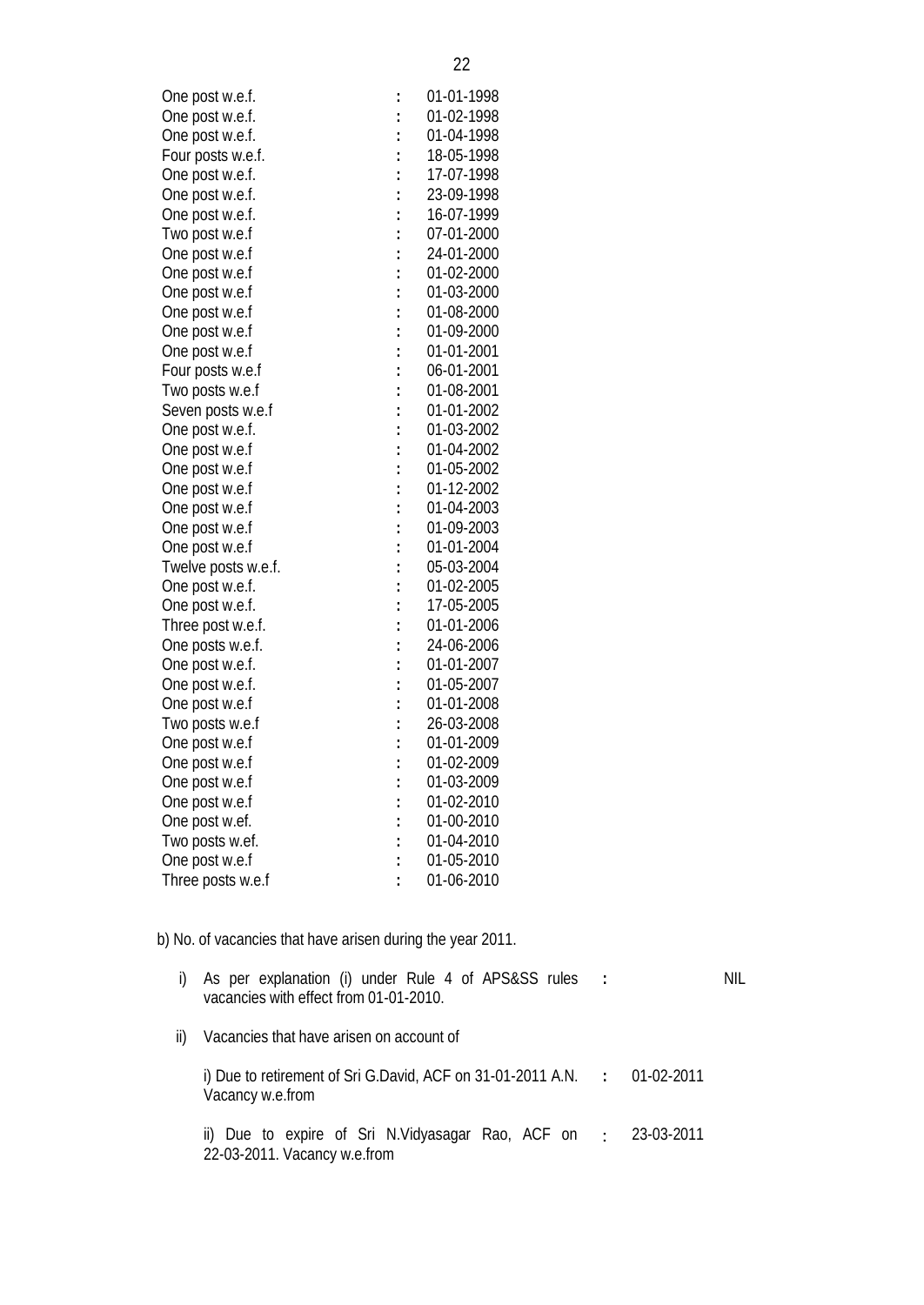| iii) Due to retirement of Sri Mir Layaq Ali, Dy.CF on : 01-04-2011<br>31-03-2011 A.N. Vacancy w.e.from                                                                                  |            |
|-----------------------------------------------------------------------------------------------------------------------------------------------------------------------------------------|------------|
| iv) Due to retirement of Sri Sardar Iqbal Singh, ACF on : 01-05-2011                                                                                                                    |            |
| 30-04-2011 A.N. Vacancy w.e.from<br>v) Due to retirement of Sri B.Gandhi Reddy, Dy.CF on :<br>30-04-2011 A.N. Vacancy w.e.from                                                          | 01-05-2011 |
| vi) Due to retirement of Sri N.Ram Prasad, ACF on : 01-07-2011<br>30-06-2011 A.N. Vacancy w.e.from                                                                                      |            |
| vii) Due to retirement of Sri A.L.N.Prasad, ACF on : 01-07-2011<br>30-06-2011 A.N. Vacancy w.e.from                                                                                     |            |
| viii) Due to retirement of Sri K.Tulasi Rao, Dy.CF on : 01-07-2011<br>30-06-2011 A.N. Vacancy w.e.from                                                                                  |            |
| ix) Due to retirement of Sri G.V.Ramana Reddy, Dy.CF on : 01-07-2011<br>30-06-2011 A.N. Vacancy w.e.from                                                                                |            |
| x) Due to retirement of Sri K.Govinda Rao, Dy.CF on : 01-07-2011<br>30-06-2011 A.N. Vacancy w.e.from                                                                                    |            |
| xi) Due to retirement of Sri P.Badusha Saheb, Dy.CF on : 01-07-2011<br>30-06-2011 A.N. Vacancy w.e.from                                                                                 |            |
| xii) Due to retirement of Sri P.Eswar Reddy, Dy.CF on : 01-07-2011<br>30-06-2011 A.N. Vacancy w.e.from                                                                                  |            |
| xiii) Due to retirement of Sri G.V.Subba Reddy, ACF on : 01-08-2011<br>31-07-2011 A.N. Vacancy w.e.from                                                                                 |            |
| xiv) Due to retirement of Sri P.Udaya Shankar, Dy.CF on :<br>31-07-2011 A.N. Vacancy w.e.from                                                                                           | 01-08-2011 |
| xv) Due to retirement of Sri P.Rajendranath, ACF on : 01-09-2011<br>31-08-2011 A.N. Vacancy w.e.from                                                                                    |            |
| xvi) Due to retirement of Sri G.Vasantha Mohan, ACF on : 01-10-2011<br>30-09-2011 A.N. Vacancy w.e.from                                                                                 |            |
| xvii) Due to retirement of Sri V.V. Hari Prasad, Dy.CF on : 01-10-2011<br>30-09-2011 A.N. Vacancy w.e.from                                                                              |            |
| xviii) Due to retirement of Sri M.Parvatheesam Naidu, ACF : 01-11-2011<br>on 31-10-2011 A.N. Vacancy w.e.from                                                                           |            |
| xix) Due to retirement of Sri U.Govinda Rao, Dy.CF on : 01-11-2011<br>31-10-2011 A.N. Vacancy w.e.from                                                                                  |            |
| <b>NOTE:</b> During 2011 the following Dy.CFs were appointed to<br>the IFS Cadre vide MoEF, Government of India Notification<br>No. 17013/06/2011-IFS.II dtd.14-07-2011 communicated by |            |

the State Government vide G.O.Rt.No.3355 GA (SC-IFS) Department dtd.27-07-2011 / MoEF, GOI, New Delhi Notification No.17013/06/2011-IFS.II dtd.24-11-2011

23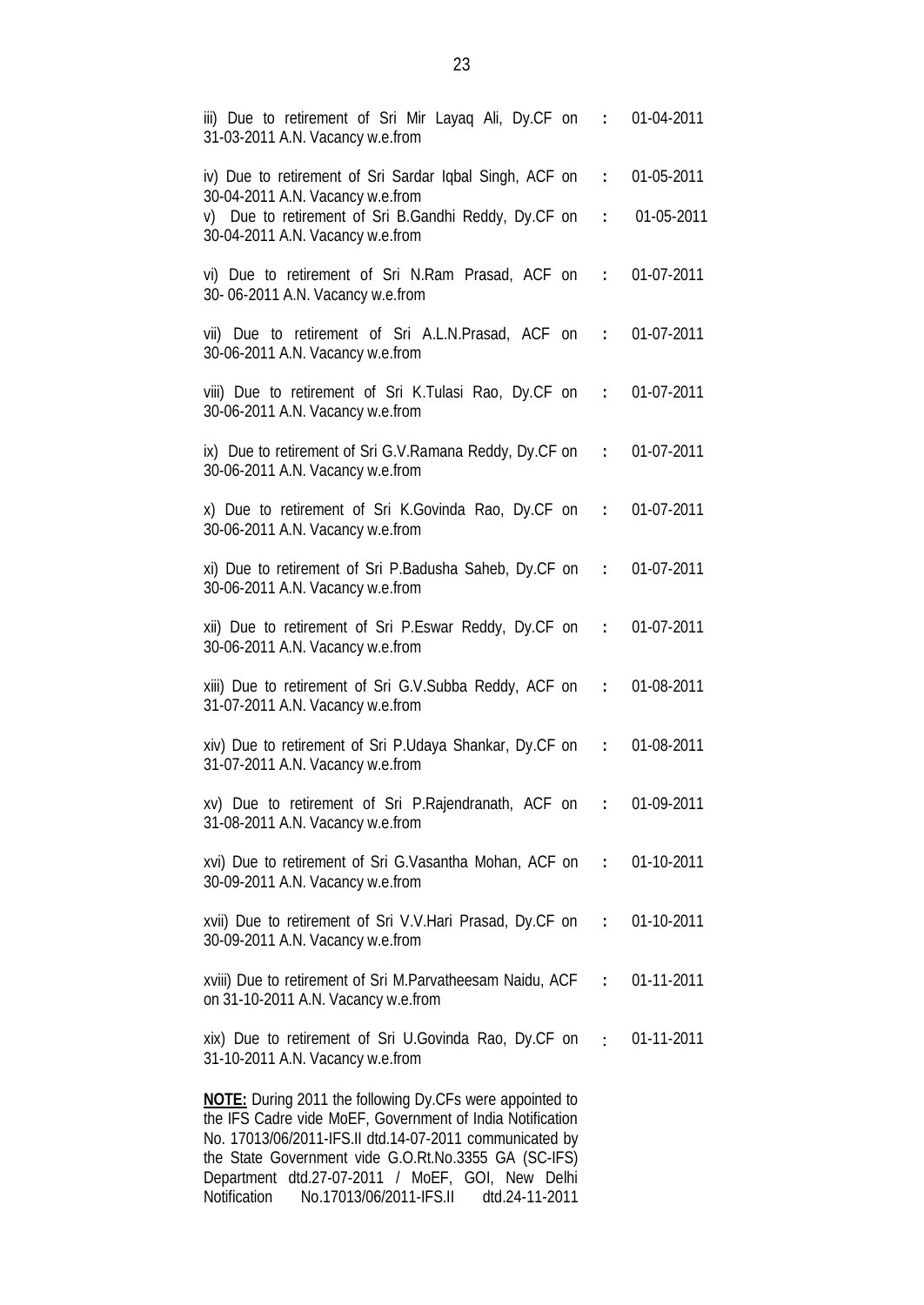| communicated by the State Government vide                |  |       |            |                |
|----------------------------------------------------------|--|-------|------------|----------------|
| G.O.Rt.No.5368 G.A(SC-IFS) Department dtd.30-11-2011.    |  |       |            |                |
| Hence the vacancies are taken as arisen.                 |  |       |            |                |
|                                                          |  |       |            |                |
| xx) Sri T.V.Subba Reddy, Dy.CFw.e.f. 24-11-2011          |  |       |            | $: 25-11-2011$ |
|                                                          |  |       |            |                |
| xxi) Sri S. Srikantanatha Reddy, Dy. CF w.e.f 24-11-2011 |  |       |            | $: 25-11-2011$ |
|                                                          |  | Total | $\sim 100$ | 21             |

### **IV. APPORTIONMENT OF VACANCIES AMONG DIRECT RECRUITS AND PROMOTEES.**

As per the amendment issued by the Government in G.O.Ms.No.40 EFS&T (For.V) Department dt.23-3- 2004, the above (21) substantive vacancies are apportioned (7) for Direct Recruits and (14) for Promotees as follows: (Under Note (1)(a) and (b) of Rule 3 of A.P.F.S. Rules). 74 posts meant for direct recruits are also carried forward to this year and allotted to Direct Recruits.

|     | <b>DIRECT RECRUITS</b>           |                 | <b>PROMOTEES</b> |                 |  |
|-----|----------------------------------|-----------------|------------------|-----------------|--|
|     | <b>Name</b>                      | Date from which | <b>Name</b>      | Date from which |  |
|     |                                  | vacancy arose   |                  | vacancy arose   |  |
|     |                                  |                 |                  |                 |  |
|     | <b>Carried forward vacancies</b> |                 |                  |                 |  |
| 1.  | Smt.G.A.P.Prasuna                | 01-04-1997      |                  |                 |  |
| 2.  | Vacant                           | 17-12-1997      |                  |                 |  |
| 3.  | Vacant                           | 01-01-1998      |                  |                 |  |
| 4.  | Vacant                           | 01-02-1998      |                  |                 |  |
| 5.  | Vacant                           | 01-04-1998      |                  |                 |  |
| 6.  | Vacant                           | 18-05-1998      |                  |                 |  |
| 7.  | Vacant                           | 18-05-1998      |                  |                 |  |
| 8.  | Vacant                           | 18-05-1998      |                  |                 |  |
| 9.  | Vacant                           | 18-05-1998      |                  |                 |  |
| 10. | Vacant                           | 17-07-1998      |                  |                 |  |
| 11. | Vacant                           | 23-09-1998      |                  |                 |  |
| 12. | Vacant                           | 16-07-1999      |                  |                 |  |
| 13. | Vacant                           | 07-01-2000      |                  |                 |  |
| 14. | Vacant                           | 07-01-2000      |                  |                 |  |
| 15. | Vacant                           | 24-01-2000      |                  |                 |  |
| 16. | Vacant                           | 01-02-2000      |                  |                 |  |
| 17. | Vacant                           | 01-03-2000      |                  |                 |  |
| 18. | Vacant                           | 01-08-2000      |                  |                 |  |
| 19. | Vacant                           | 01-09-2000      |                  |                 |  |
| 20. | Vacant                           | 01-01-2001      |                  |                 |  |
| 21. | Vacant                           | 06-01-2001      |                  |                 |  |
| 22. | Vacant                           | 06-01-2001      |                  |                 |  |
| 23. | Vacant                           | 06-01-2001      |                  |                 |  |
| 24. | Vacant                           | 06-01-2001      |                  |                 |  |
| 25. | Vacant                           | 01-08-2001      |                  |                 |  |
| 26. | Vacant                           | 01-08-2001      |                  |                 |  |
| 27. | Vacant                           | 01-01-2002      |                  |                 |  |
| 28. | Vacant                           | 01-01-2002      |                  |                 |  |
| 29. | Vacant                           | 01-01-2002      |                  |                 |  |
| 30. | Vacant                           | 01-01-2002      |                  |                 |  |
| 31. | Vacant                           | 01-01-2002      |                  |                 |  |
| 32. | Vacant                           | 01-01-2002      |                  |                 |  |
| 33. | Vacant                           | 01-01-2002      |                  |                 |  |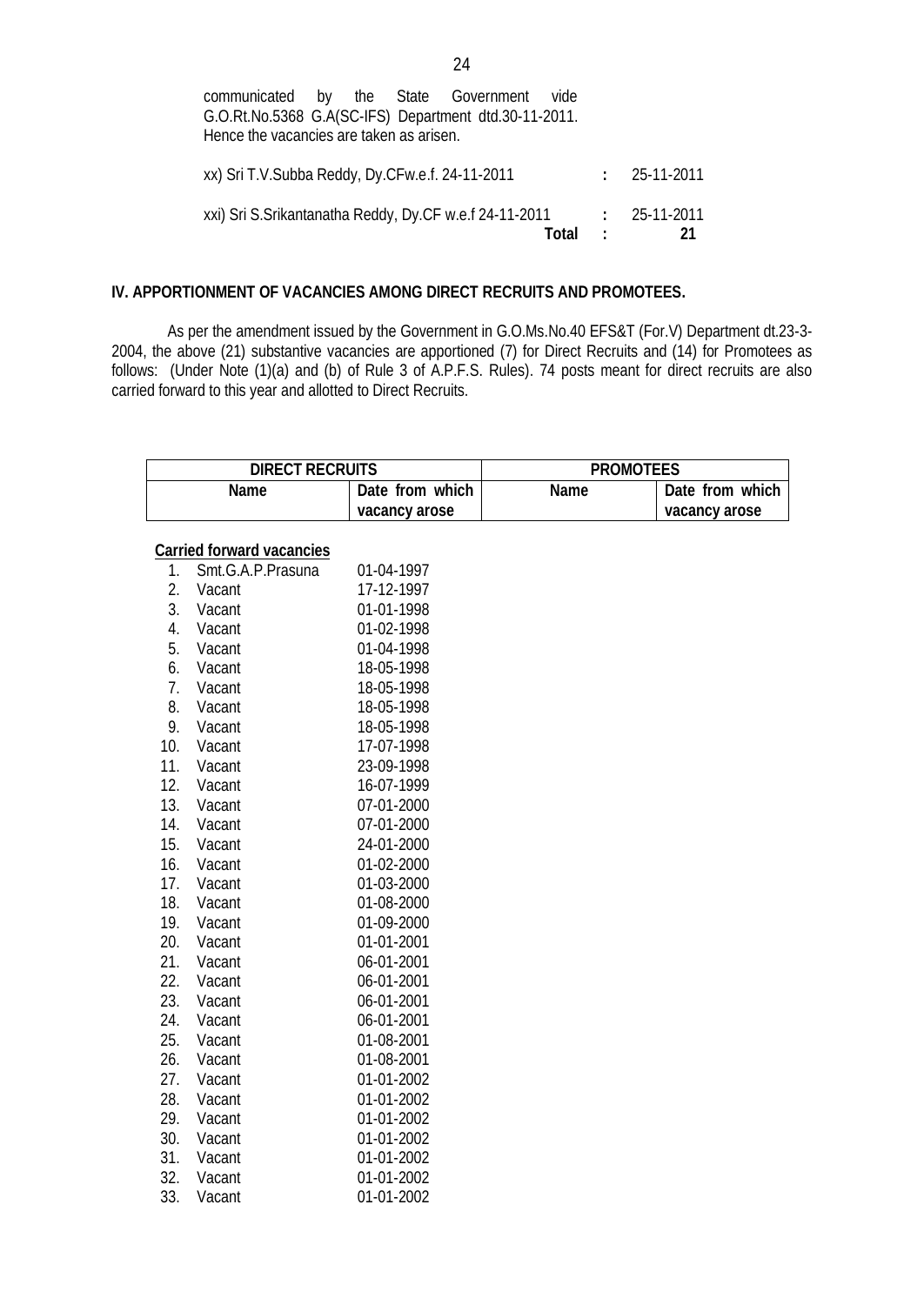| 34. | Vacant                                 | 01-03-2002 |
|-----|----------------------------------------|------------|
| 35. | Vacant                                 | 01-04-2002 |
| 36. | Vacant                                 | 01-05-2002 |
| 37. | Vacant                                 | 01-12-2002 |
| 38. | Vacant                                 | 01-04-2003 |
| 39. | Vacant                                 | 01-09-2003 |
| 40. |                                        |            |
|     | Vacant                                 | 01-01-2004 |
| 41. | Vacant                                 | 05-03-2004 |
| 42. | Vacant                                 | 05-03-2004 |
| 43. | Vacant                                 | 05-03-2004 |
| 44. | Vacant                                 | 05-03-2004 |
| 45. | Vacant                                 | 05-03-2004 |
| 46. | Vacant                                 | 05-03-2004 |
| 47. | Vacant                                 | 05-03-2004 |
| 48. | Vacant                                 | 05-03-2004 |
| 49. | Vacant                                 | 05-03-2004 |
| 50. | Vacant                                 | 05-03-2004 |
| 51. | Vacant                                 | 05-03-2004 |
| 52. | Vacant                                 | 05-03-2004 |
| 53. | Vacant                                 | 01-02-2005 |
| 54. | Vacant                                 | 17-05-2005 |
| 55. | Vacant                                 | 01-06-2006 |
| 56. | Vacant                                 | 01-06-2006 |
| 57. | Vacant                                 | 01-06-2006 |
| 58. | Vacant                                 | 24-06-2006 |
| 59. | Vacant                                 | 01-01-2007 |
| 60. | Vacant                                 | 01-05-2007 |
| 61. | Vacant                                 | 01-01-2008 |
| 62. | Vacant                                 | 26-03-2008 |
| 63. | Vacant                                 | 26-03-2008 |
| 64. | Vacant                                 | 01-01-2009 |
| 65. | Vacant                                 | 01-02-2009 |
| 66. | Vacant                                 | 01-03-2009 |
| 67. | Vacant                                 | 01-02-2010 |
| 68. | Vacant                                 | 01-03-2010 |
| 69. | Vacant                                 | 01-04-2010 |
| 70. | Vacant                                 | 01-04-2010 |
| 71. | Vacant                                 | 01-05-2010 |
| 72. | Vacant                                 | 01-06-2010 |
| 73. | Vacant                                 | 01-06-2010 |
| 74. | Vacant                                 | 01-06-2010 |
|     |                                        |            |
|     | <b>Fresh Vacancies during the year</b> |            |
|     | 1. Vacant                              | 01-02-2011 |
|     | $2$ $\sqrt{2}$                         | 11 ממ כמ   |

| ı. vacant | 01-02-2011 |
|-----------|------------|
| 2. Vacant | 23-03-2011 |
| 3. Vacant | 01-04-2011 |
| 4. Vacant | 01-05-2011 |
| 5. Vacant | 01-05-2011 |
| 6. Vacant | 01-07-2011 |
| 7. Vacant | 01-07-2011 |
|           |            |

1. SVGMS Rama Rao 01-07-2011 2. M.Anjaneyulu 01-07-2011 **NOTE:** Sri E.Anjaneyulu, ACF retired on 31- 10-2010 prior to completion of probation, and hence his name is not shown in the above appointment and the vacancy is shown to Sri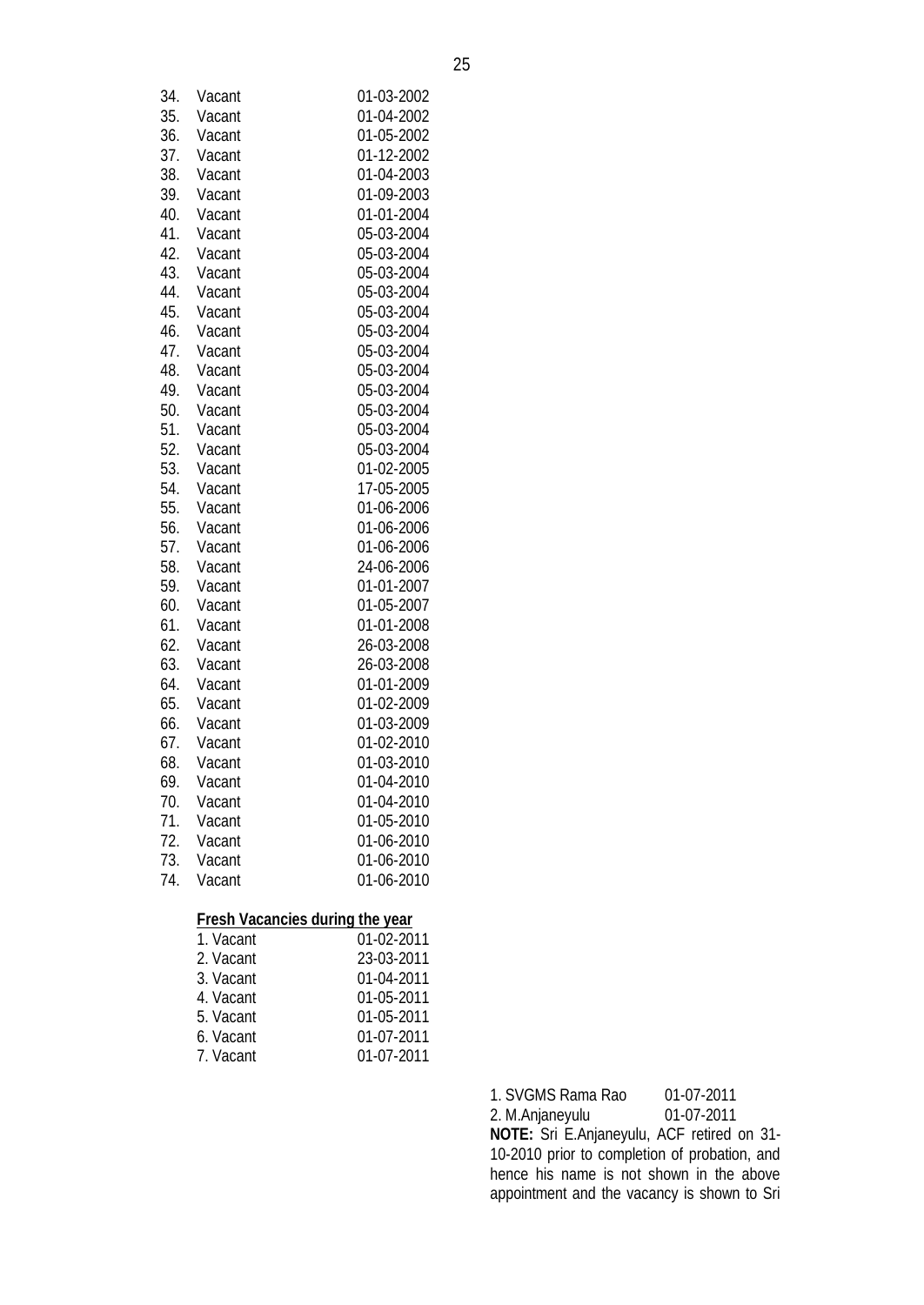M.Anjaneyulu. 3. J.Hari Babu 01-07-2011 **NOTE:** Sri K.Raghavendra Rao, ACF is retired on 31-07-2010 prior to completion of probation, and hence his name is not shown in the above appointment and the vacancy is shown to Sri J.Hari Babu. 4.P.Srinivasa Rao 01-07-2011 5.Ch.Parthananda Prasad 01-07-2011 **NOTE:** S/sri Y.Chalapathi Rao and D.Ravindranath, ACFs are retired on 30-06- 2011 and 30-09-2009 prior to completion of probation, and hence their names are not shown in the above appointment and the vacancy is shown to Sri Ch.Parthananda Prasad. 6. Ajaz Ahmed 01-08-2011 7. M.Pradyumna Reddy **NOTE:** S/sri P.R.Promod Kumar and K.Dinakar Prakash, ACFs retired on 31-07- 2011 and 31-07-2011 prior to completion of probation, and hence their names are not shown in the above appointment and the vacancy is shown to Sri M.Pradyumna Reddy. 8. P.J.Benarjee 01-09-2011 9. Ch.Suryanarayana 01-10-2011 10. K.Bal Reddy 01-10-2011 11. V.Linga Rao 01-11-2011 12. A.Laxman 01-11-2011 A.Vijaya Kumar and P.Venkateswarlu, ACFs retired on 31-07-2011 and 28-02-2010 prior to completion of probation, and hence their names are not shown in the above appointment and the vacancy is shown to Sri A.Laxman. 13. B.Jayachandra Reddy 25-11-2011 14. T.Narsaiah 25-12-2011

#### **V. LIST OF PROBATIONERS:**

From the above apportionment, the following ACFs (Direct Recruits and Promotees) are appointed on probation on the dates indicated against each. (Under Rule 16(a) of A.P.S. and S.S. Rules).

| <b>DIRECT RECRUITS</b>    | Date of commen-<br>cement of probation | <b>PROMOTEES</b>        | Date of<br>commencement<br>of probation |
|---------------------------|----------------------------------------|-------------------------|-----------------------------------------|
| 1. M.Babji                | 19-05-2007/01-01-1992                  | 1. SVGMS Rama Rao       | 01-07-2011                              |
| 2. Ms.M.Babita            | 24-06-2008/01-03-1992                  | 2. M.Anjaneyulu         | 01-07-2011                              |
| 3. Smt. P. Srilakshmi     | 01-07-2010/14-03-1992                  | 3. J.Hari Babu          | 01-07-2011                              |
| 4.Mrs. VVL. Subhadra Devi | 01-07-2010/14-03-1992                  | 4.P.Srinivasa Rao       | 01-07-2011                              |
| 5.Mrs.G.Krishna Priya     | 01-07-2010/20-08-1992                  | 5.Ch.Parthananda Prasad | 01-07-2011                              |
| 6.G.Kista Goud            | 01-07-2010/20-08-1992                  | 6. Ajaz Ahmed           | 01-08-2011                              |
| 7.G.Mukund Reddy          | 01-07-2010/20-08-1992                  | 7. M.Pradyumna Reddy    | 01-08-2011                              |
| 8.D. Ravindranath Reddy   | 01-07-2010/20-08-1992                  | 8. P.J.Benarjee         | 01-09-2011                              |
| 9.K.Srinivas              | 01-07-2010/20-08-1992                  | 9. Ch.Suryanarayana     | 01-10-2011                              |
| 10.S. Venkatesh           | 01-07-2010/01-11-1992                  | 10. K.Bal Reddy         | 01-10-2011                              |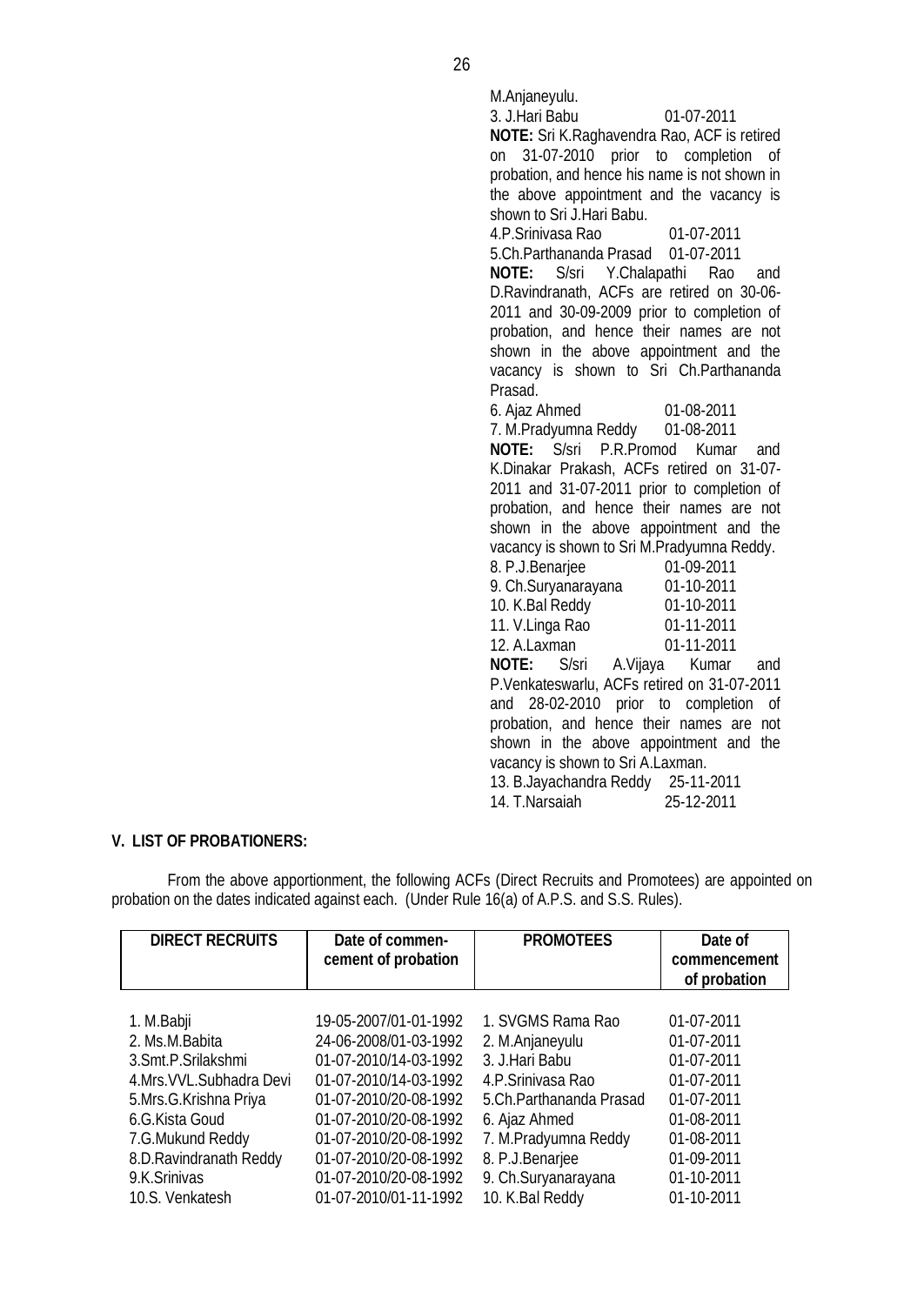| 11. Smt. B. Praveena     | 01-07-2010/01-11-1992 | 11. V.Linga Rao          | 01-11-2011 |
|--------------------------|-----------------------|--------------------------|------------|
| 12.Mrs. J.Vasantha       | 01-07-2010/01-01-1993 | 12. A.Laxman             | 01-11-2011 |
| 13. Smt T. Nagamaneswari | 01-07-2010/05-03-1993 | 13. B. Jayachandra Reddy | 25-11-2011 |
| 14.V.Saibaba             | 01-07-2010/09-03-1993 | 14. T.Narsaiah           | 25-12-2011 |
| 15.I.Prakash             | 01-07-2010/01-11-1994 |                          |            |
| 16. Smt. S. Sujatha      | 01-07-2010/01-01-1995 |                          |            |
| 17. Smt. M. Hima Sailaja | 01-07-2010/01-06-1995 |                          |            |
| 18. Smt. Ch. Balamani    | 01-07-2010/01-06-1996 |                          |            |
| 19. Smt. P. Syamala      | 01-07-2010/01-06-1996 |                          |            |
| 20. Smt. I. Padmaja Rani | 01-07-2010/01-07-1996 |                          |            |
| 21.K.Mahaboob Basha      | 01-07-2010/01-03-1997 |                          |            |
| 22.Smt.G.A.P.Prasuna     | 14-07-2011/01-04-1997 |                          |            |

Including the above officers, the list of probationers for this year is as follows:

| <b>DIRECT RECRUITS</b>    | Date of commen-       | <b>PROMOTEES</b>          | Date of      |
|---------------------------|-----------------------|---------------------------|--------------|
|                           | cement of probation   |                           | commencement |
|                           |                       |                           | of probation |
|                           |                       |                           |              |
| 1. M.Babji                | 19-05-2007/01-01-1992 | 1. P.Anjaneyulu           | 01-07-2010   |
| 2. Ms.M.Babita            | 24-06-2008/01-03-1992 | 2. I.Vijaya Kumar         | 01-07-2010   |
| 3.Smt.P.Srilakshmi        | 01-07-2010/14-03-1992 | 3. L.Ch. Tirupelu Reddy   | 01-07-2010   |
| 4.Mrs. VVL. Subhadra Devi | 01-07-2010/14-03-1992 | 4.M.Parvatheesam Naidu    | 01-07-2010   |
| 5.Mrs.G.Krishna Priya     | 01-07-2010/20-08-1992 | 5. B.Nageswara Rao        | 01-08-2010   |
| 6.G.Kista Goud            | 01-07-2010/20-08-1992 | 6. Syed Meer              | 01-08-2010   |
| 7.G.Mukund Reddy          | 01-07-2010/20-08-1992 | 7. D. Vasantha Kumar      | 01-08-2010   |
| 8.D. Ravindranath Reddy   | 01-07-2010/20-08-1992 | 8. Y.Joji Babu            | 01-09-2010   |
| 9.K.Srinivas              | 01-07-2010/20-08-1992 | 9. A.Satyanarayana        | 01-09-2010   |
| 10.S. Venkatesh           | 01-07-2010/01-11-1992 | 10. A.Parthasarathy       | 01-09-2010   |
| 11.Smt.B.Praveena         | 01-07-2010/01-11-1992 | 11.T.Somasekhara Reddy    | 01-09-2010   |
| 12.Mrs. J. Vasantha       | 01-07-2010/01-01-1993 | 12. G.Satyanarayana       | 01-09-2010   |
| 13.SmtT. Nagamaneswari    | 01-07-2010/05-03-1993 | 13. G. Vasantha Mohan     | 01-10-2010   |
| 14.V.Saibaba              | 01-07-2010/09-03-1993 | 14. K.Sekhar Reddy        | 03-12-2010   |
| 15.I.Prakash              | 01-07-2010/01-11-1994 | 15. I.Janardhan           | 23-12-2010   |
| 16.Smt. S.Sujatha         | 01-07-2010/01-01-1995 |                           |              |
| 17. Smt. M. Hima Sailaja  | 01-07-2010/01-06-1995 | 16. SVGMS Rama Rao        | 01-07-2011   |
| 18.Smt. Ch.Balamani       | 01-07-2010/01-06-1996 | 17. M.Anjaneyulu          | 01-07-2011   |
| 19. Smt. P. Syamala       | 01-07-2010/01-06-1996 | 18. J.Hari Babu           | 01-07-2011   |
| 20. Smt. I. Padmaja Rani  | 01-07-2010/01-07-1996 | 19. P. Srinivasa Rao      | 01-07-2011   |
| 21.K.Mahaboob Basha       | 01-07-2010/01-03-1997 | 20. Ch.Parthananda Prasad | 01-07-2011   |
| 22.Smt.G.A.P.Prasuna      | 14-07-2011/01-04-1997 | 21. Ajaz Ahmed            | 01-08-2011   |
|                           |                       | 22. M.Pradyumna Reddy     | 01-08-2011   |
|                           |                       | 23. P.J.Benarjee          | 01-09-2011   |
|                           |                       | 24. Ch.Suryanarayana      | 01-10-2011   |
|                           |                       | 25. K.Bal Reddy           | 01-10-2011   |
|                           |                       | 26. V.Linga Rao           | 01-11-2011   |
|                           |                       | 27. A.Laxman              | 01-11-2011   |
|                           |                       | 28. B. Jayachandra Reddy  | 25-11-2011   |
|                           |                       | 29. T.Narsaiah            | 25-11-2011   |

**NOTE:** As per Rule 12 of A.P.Forest Service Rules, the inter-se-seniority of the Direct Recruit ACFs trained in the same batch shall be determined with reference to the rank in the pass list issued by the respective Colleges.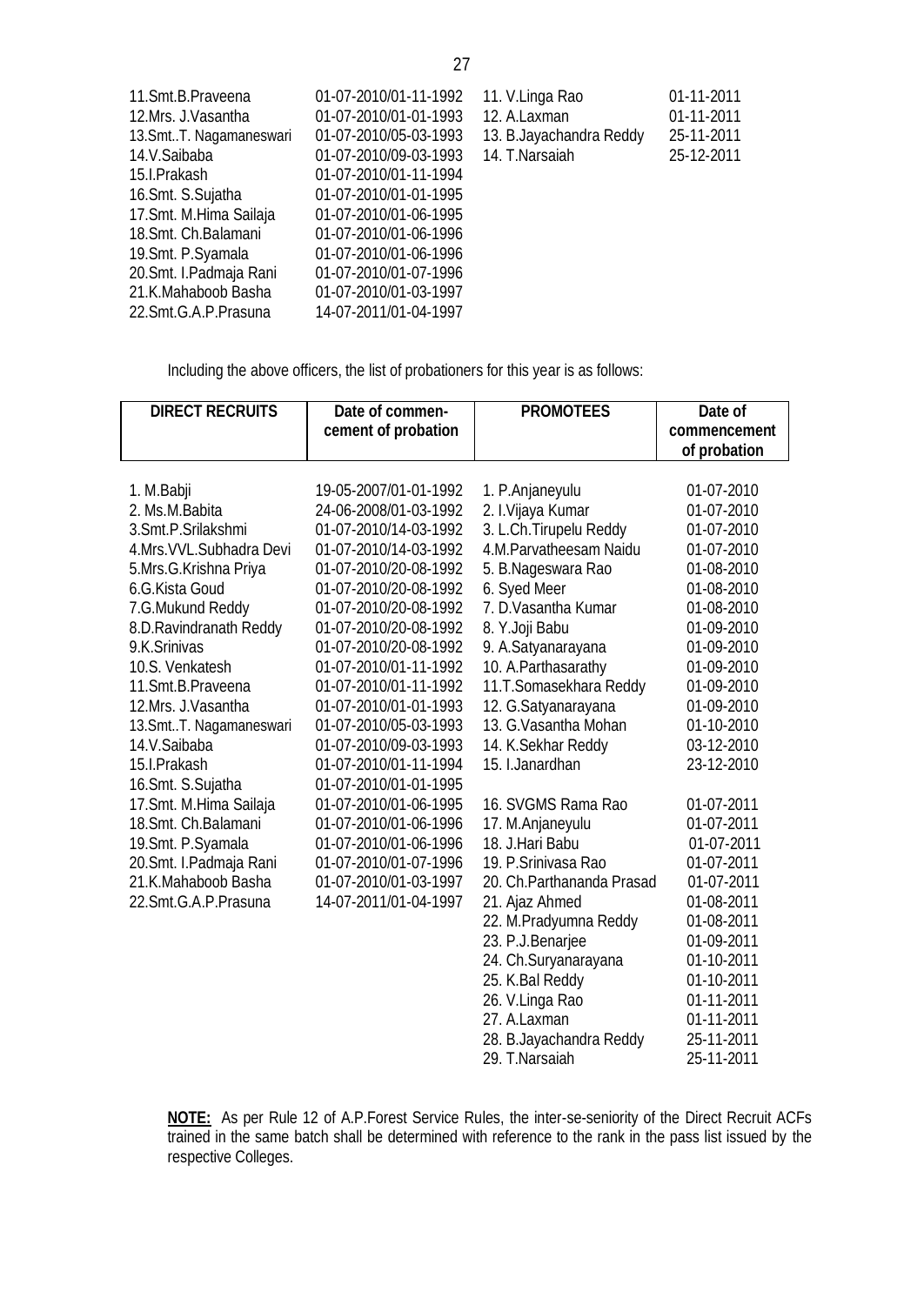## **VI. LIST OF APPROVED PROBATIONERS**

(Under Rule 18 of A.P.S. & S.S. Rules.)

|                    | <b>DIRECT RECRUITS</b>  | <b>PROMOTEES</b>        |            |  |
|--------------------|-------------------------|-------------------------|------------|--|
| 1.P.Sreenivasa Rao | 19-05-2007 / 13-07-2011 | 1. P.Anjaneyulu         | 30-06-2011 |  |
| 2.V.Krishna        | 19-05-2007 / 14-06-2011 | 2. I.Vijaya Kumar       | 30-06-2011 |  |
|                    |                         | 3. L.Ch. Tirupelu Reddy | 30-06-2011 |  |
|                    |                         | 4.M.Parvatheesam Naidu  | 30-06-2011 |  |
|                    |                         | 5. B.Nageswara Rao      | 31-07-2011 |  |
|                    |                         | 6. Syed Meer            | 31-07-2011 |  |
|                    |                         | 7. D. Vasantha Kumar    | 31-07-2011 |  |
|                    |                         | 8. Y.Joji Babu          | 31-08-2011 |  |
|                    |                         | 9. A.Satyanarayana      | 31-08-2011 |  |
|                    |                         | 10. A. Parthasarathy    | 31-08-2011 |  |
|                    |                         | 11.T.Somasekhara Reddy  | 31-08-2011 |  |
|                    |                         | 12. G.Satyanarayana     | 31-08-2011 |  |
|                    |                         | 13. G. Vasantha Mohan   | 30-09-2011 |  |
|                    |                         | 14. K.Sekhar Reddy      | 02-12-2011 |  |
|                    |                         | 15. I.Janardhan         | 22-12-2011 |  |

# **VII. LIST OF OFFICERS APPOINTED AS FULL MEMBERS FROM THE DATES NOTED AGAINST THEM**

| (UNDER RULE 21 OF A.P.S. & S.S. RULES) |  |
|----------------------------------------|--|
|----------------------------------------|--|

|                    | <b>DIRECT RECRUITS</b>                       | <b>PROMOTEES</b>        |            |  |  |
|--------------------|----------------------------------------------|-------------------------|------------|--|--|
| 1.P.Sreenivasa Rao | 19-05-2007 / 13-07-2011                      | 1. P.Anjaneyulu         | 01-07-2010 |  |  |
| 2.V.Krishna        | 19-05-2007 / 14-06-2011                      | 2. I.Vijaya Kumar       | 01-07-2010 |  |  |
|                    | PCCF's Ref.No.47185/96/M4(i), dtd.17-10-2011 | 3. L.Ch. Tirupelu Reddy | 01-07-2010 |  |  |
|                    |                                              | 4.M.Parvatheesam Naidu  | 01-07-2010 |  |  |
|                    |                                              | 5. B.Nageswara Rao      | 01-08-2010 |  |  |
|                    |                                              | 6. Syed Meer            | 01-08-2010 |  |  |
|                    |                                              | 7. D. Vasantha Kumar    | 01-08-2010 |  |  |
|                    |                                              | 8. Y.Joji Babu          | 01-09-2010 |  |  |
|                    |                                              | 9. A.Satyanarayana      | 01-09-2010 |  |  |
|                    |                                              | 10. A. Parthasarathy    | 01-09-2010 |  |  |
|                    |                                              | 11.T.Somasekhara Reddy  | 01-09-2010 |  |  |
|                    |                                              | 12. G.Satyanarayana     | 01-09-2010 |  |  |
|                    |                                              | 13. G. Vasantha Mohan   | 01-10-2010 |  |  |
|                    |                                              | 14. K.Sekhar Reddy      | 03-12-2010 |  |  |
|                    |                                              | 15. I.Janardhan         | 23-12-2010 |  |  |

## **2012**

#### **FINAL SENIORITY LIST AMONG FULL MEMBERS OF THE SERVICE (AS ON 01-01-2012) (UNDER RULE 33(a) OF A.P.STATE & SUBORDINATE SERVICE RULES AND UNDER RULE 12 OF A.P.FOREST SERVICE RULES)**

|     | 110LLJ/             |     |                |            |            |                  |                     |
|-----|---------------------|-----|----------------|------------|------------|------------------|---------------------|
| SI. | Name of the Officer | DR/ | Date of        | Date of    | Date of    | Date of          | Date of appoint-    |
| No. |                     | P   | <b>birth</b>   | first      | appoint-   | declaration      | ment as full        |
|     |                     |     |                | appoint-   | ment on    | Οf               | member              |
|     |                     |     |                | ment       | probation  | <b>Probation</b> |                     |
|     | <b>Sarvasri</b>     |     |                |            |            |                  |                     |
|     | G.Nageswara Rao     | DR. | $10-12-60$     | $01-07-90$ | $01-07-90$ | 03-01-95         | 01-07-90 (01-09-86) |
|     | Shaik Salaam        | DR  | 04-06-63       | $01-07-90$ | $01-07-90$ | 13-09-94         | 01-07-90 (01-01-87) |
|     | P.Ram Mohan Rao     | DR  | $15 - 11 - 62$ | $01-07-90$ | $01-07-90$ | 30-06-94         | 01-07-90 (01-01-87) |
| 4.  | T.Narasimhulu       | DR  | $01-07-59$     | $01-07-90$ | $01-07-90$ | 14-06-96         | 01-07-90 (01-01-87) |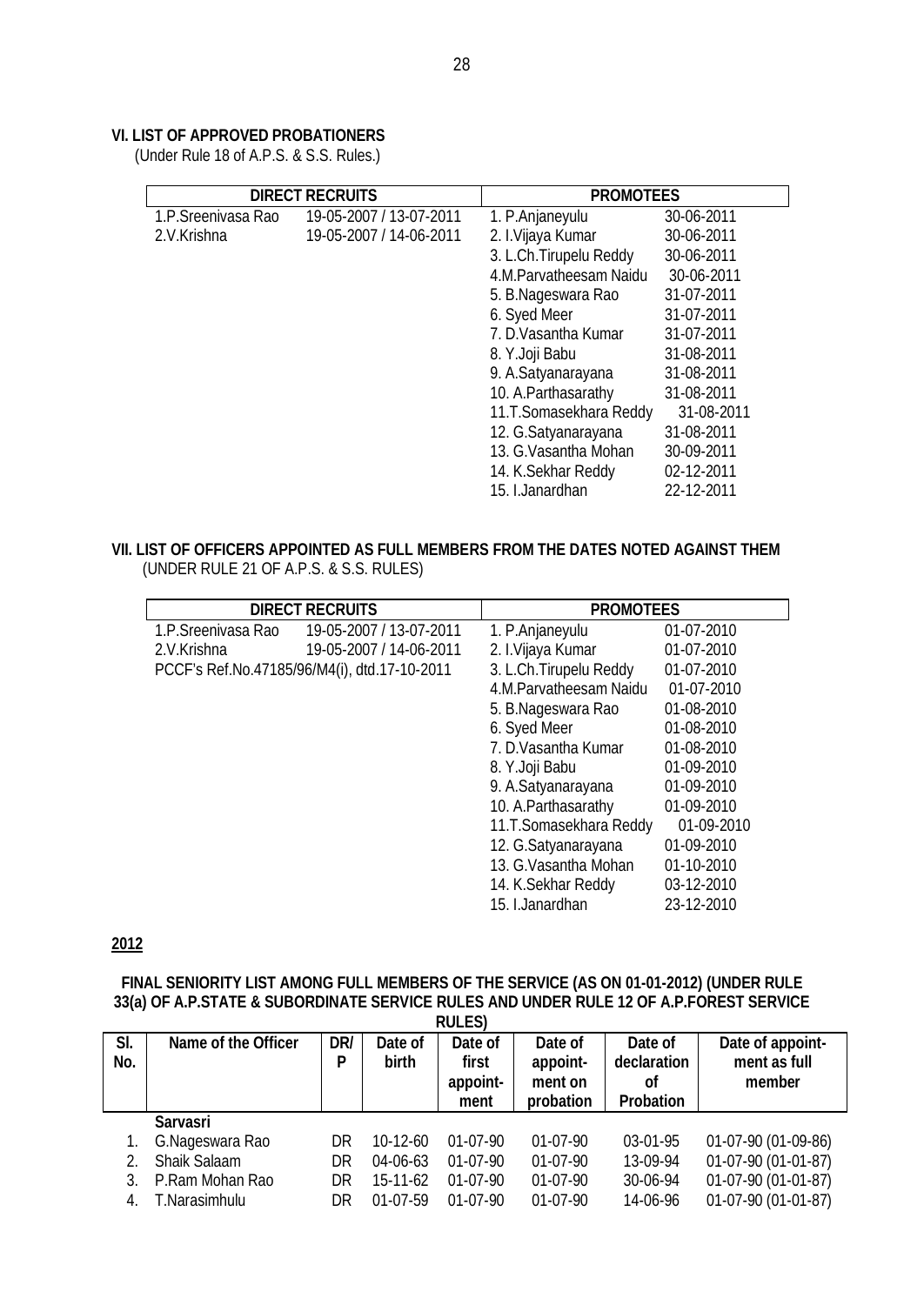| 5.  | B. Vijaya Kumar        | DR           | 24-04-68   | 02-07-93  | 02-07-93   | 17-05-01   | 02-07-93 (01-01-88) |
|-----|------------------------|--------------|------------|-----------|------------|------------|---------------------|
| 6.  | I.Kasi Viswanadha Raju | DR           | 20-08-67   | 05-07-93  | 05-07-93   | 31-01-99   | 05-07-93 (01-09-87) |
| 7.  | G.Ramalingam           | DR           | 05-01-66   | 12-04-99  | 12-04-99   | 31-08-2003 | 12-04-99 (01-03-88) |
| 8.  | Smt.T.Jyothi           | DR           | 23-07-75   | 12-04-99  | 12-04-99   | 16-04-2003 | 12-04-99 (01-03-88) |
| 9.  | R.Kondal Rao           | DR           | 15-01-70   | 12-04-99  | 12-04-99   | 18-04-2003 | 12-04-99 (01-06-88) |
| 10. | N.Nageswara Rao        | DR           | 10-05-71   | 12-04-99  | 12-04-99   | 12-06-2003 | 12-04-99 (01-01-89) |
| 11. | B.V.A.Krishna Murthy   | DR           | $01-07-67$ | 12-04-99  | 12-04-99   | 25-04-2003 | 12-04-99 (01-01-89) |
| 12. | Smt.S.J.Asha           | DR           | 07-05-75   | 12-04-99  | 12-04-99   | 26-08-2003 | 12-04-99 (01-07-89) |
| 13. | Dr B.Prabhakar         | DR           | 16-12-66   | 12-04-99  | 12-04-99   | 23-05-2004 | 12-04-99 (01-08-89) |
| 14. | D.Bheema               | DR           | 15-11-67   | 12-04-99  | 12-04-99   | 13-06-2003 | 12-04-99 (01-11-89) |
| 15. | Y.Srinivasa Reddy      | DR           | 03-04-71   | 12-04-99  | 12-04-99   | 21-04-2003 | 12-04-99 (01-01-90) |
| 16. | P.Ramakrishna          | DR           | 02-06-72   | 12-04-99  | 12-04-99   | 24-04-2003 | 12-04-99 (01-01-90) |
| 17. | K.Ashok Kumar          | DR           | 31-08-76   | 12-04-99  | 12-04-99   | 11-09-2006 | 12-04-99 (01-01-90) |
| 18. | Smt.N.Kshitija         | DR           | 01-06-76   | 12-04-99  | 12-04-99   | 08-10-2003 | 12-04-99 (01-01-90) |
| 19. | <b>B.Saidulu</b>       | DR           | 09-05-74   | 12-04-99  | 12-04-99   | 08-11-2003 | 12-04-99 (01-01-91) |
| 20. | A.Sankaran             | ${\sf P}$    | 16-07-56   | 01-04-91  | 01-06-2001 | 30-05-2002 | 01-06-2001          |
| 21. | M.A.Mabood             | ${\sf P}$    | 09-06-55   | 20-09-91  | 01-10-2002 | 30-09-2003 | 01-10-2002          |
| 22. | K.Mahender Reddy       | ${\sf P}$    | 29-11-54   | 09-09-92  | 05-03-2004 | 04-03-2005 | 05-03-2004          |
| 23. | S.Kishan Das           | $\mathsf{P}$ | 10-05-55   | $1-10-92$ | 05-03-2004 | 04-03-2005 | 05-03-2004          |
| 24. | P.Rajender Reddy       | ${\sf P}$    | 27-02-56   | 03-09-92  | 05-03-2004 | 04-03-2005 | 05-03-2004          |
| 25. | M.V.S.N.Acharyulu      | $\mathsf{P}$ | 01-10-54   | 28-04-97  | 01-07-2004 | 30-06-2005 | 01-07-2004          |
| 26. | Qudrath Mohiuddin      | P            | 15-06-55   | 27-04-97  | 01-08-2004 | 30-07-2005 | 01-08-2004          |
|     | Ahmed                  |              |            |           |            |            |                     |
| 27. | Mohd. Thoyyab          | P            | 16-02-56   | 28-04-97  | 17-05-2005 | 16-05-2006 | 17-05-2005          |
| 28. | M.Narasimha Reddy      | ${\sf P}$    | 02-09-54   | 29-04-97  | 17-05-2005 | 16-05-2006 | 17-05-2005          |
| 29. | E.N.Srinivasulu        | P            | 30-10-54   | 27-04-97  | 01-06-2005 | 31-05-2006 | 01-06-2005          |
| 30. | A.Rama Rao             | $\mathsf{P}$ | 14-02-55   | 28-04-97  | 24-06-2006 | 23-06-2007 | 24-06-2006          |
| 31. | P.Sreenivasa Rao       | DR           | 10-03-66   | 19-05-07  | 19-05-2007 | 13-07-2011 | 19-05-07 (01-08-91) |
| 32. | V.Krishna              | DR           | 25-05-66   | 19-05-07  | 19-05-2007 | 14-06-2011 | 19-05-07 (01-01-92) |
| 33. | K.Pradeep              | P            | 28-05-54   | 08-01-98  | 01-06-2007 | 31-05-2008 | 01-06-2007          |
| 34. | N.Venkat Ram Narsaiah  | P            | 20-10-54   | 03-01-98  | 01-06-2007 | 31-05-2008 | 01-06-2007          |
| 35. | D.Basavasankara Rao    | P            | 01-05-54   | 21-12-98  | 26-03-2008 | 25-03-2009 | 26-03-2008          |
| 36. | C.G.Swamy Das          | ${\sf P}$    | 05-07-54   | 23-12-98  | 01-07-2008 | 30-06-2009 | 01-07-2008          |
| 37. | G.Krishna Murthy       | P            | 25-12-54   | 06-11-98  | 01-12-2008 | 30-11-2009 | 01-12-2008          |
| 38. | <b>B.M.Swamydas</b>    | $\mathsf{P}$ | 24-10-54   | 07-11-98  | 01-06-2009 | 31-05-2010 | 01-06-2009          |
| 39. | P.Anjaneyulu           | $\mathsf{P}$ | 15-08-55   | 01-01-99  | 01-07-2010 | 30-06-2011 | 01-07-2010          |
| 40. | I. Vijaya Kumar        | P            | 23-02-54   | 20-09-00  | 01-07-2010 | 30-06-2011 | 01-07-2010          |
| 41. | L.Ch.Tirupelu Reddy    | P            | 01-08-56   | 15-08-00  | 01-07-2010 | 30-06-2011 | 01-07-2010          |
|     | M.Parvatheesam Naidu   | P            | 06-10-53   | 28-11-00  | 01-07-2010 | 30-06-2011 | 01-07-2010          |
| 42. | B.Nageswara Rao        | P            | 15-08-55   | 09-08-00  | 01-08-2010 | 31-07-2011 | 01-08-2010          |
| 43. | <b>Syed Meer</b>       | P            | 01-06-54   | 23-08-00  | 01-08-2010 | 31-07-2011 | 01-08-2010          |
|     | D.Vasantha Kumar       | P            | 17-12-53   | 31-08-00  | 01-08-2010 | 31-07-2011 | 01-08-2010          |
| 44. | Y.Joji Babu            | P            | 28-03-55   | 16-08-00  | 01-09-2010 | 31-08-2011 | 01-09-2010          |
| 45. | A.Satyanarayana        | P            | 16-01-54   | 24-08-00  | 01-09-2010 | 31-08-2011 | 01-09-2010          |
| 46. | A.Parthasarathy        | P            | 22-04-56   | 09-05-02  | 01-09-2010 | 31-08-2011 | 01-09-2010          |
| 47. | T.Somasekhara Reddy    | P            | 15-01-54   | 30-12-00  | 01-09-2010 | 31-08-2011 | 01-09-2010          |
| 48. | G.Satyanarayana        | P            | 04-06-54   | 31-01-01  | 01-09-2010 | 31-08-2011 | 01-09-2010          |
|     | G.Vasantha Mohan       | P            | 08-09-53   | 30-12-00  | 01-10-2010 | 31-08-2011 | 01-10-2010          |
| 49. | K.Sekhar Reddy         | P            | 16-05-56   | 30-12-00  | 03-12-2010 | 02-12-2011 | 03-12-2010          |
| 50. | I.Janardhan            | P            | 23-03-54   | 08-12-00  | 23-12-2010 | 22-12-2011 | 23-12-2010          |
|     |                        |              |            |           |            |            |                     |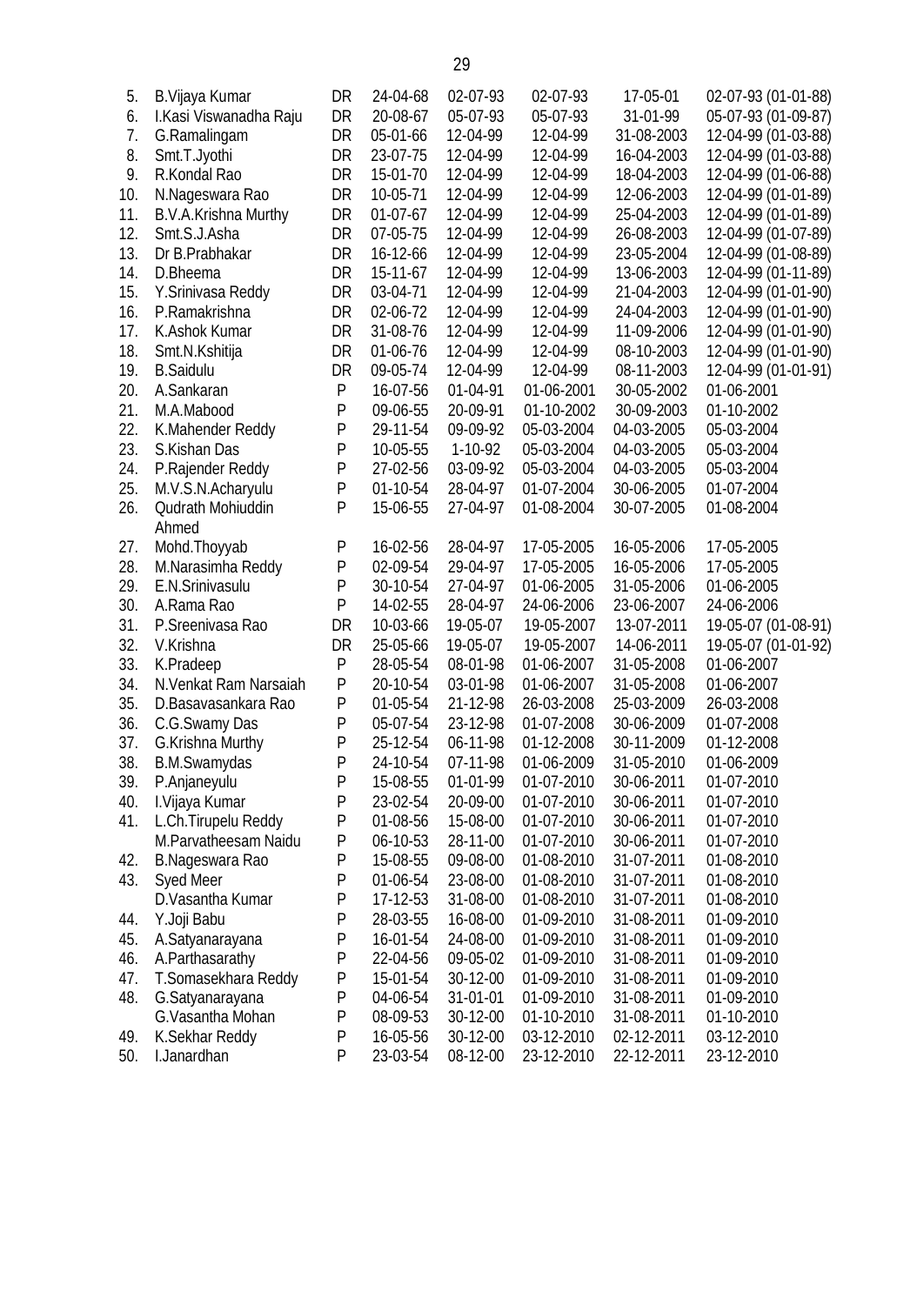## **LIST OF OFFICERS WHO DO NOT FALL INTO THE CATEGORY OF FULL MEMBERS, APPROVED PROBATIONERS AND PROBATIONERS, ARE ARRANGED IN ORDER OF THEIR DATES OF APPOINTMENT.**

| SI. | <b>Name</b>              | DR/P      | Date of    | Date of appoint-    | <b>Remarks</b>                |
|-----|--------------------------|-----------|------------|---------------------|-------------------------------|
| No. |                          |           | birth      | ment                |                               |
|     |                          |           |            |                     |                               |
|     | <b>Sarvasri</b>          |           |            |                     |                               |
| 1.  | A.L.Pandu Rao            | P         | 10-10-1954 | 27-12-2004          |                               |
| 2.  | R.Mallappa               | P         | 01-07-1954 | 25-5-2004/13-9-2008 | PCCF's File No. 13478/2004/M1 |
| 3.  | G.Ramakrishna Rao        | P         | 06-06-1957 | 06-05-2004          |                               |
| 4.  | K.Rajasekhara Rao        | P         | 20-04-1968 | 14-05-2004 AN       |                               |
| 5.  | G. Vijay Kumar           | P         | 01-01-1956 | 06-05-2004          |                               |
| 6.  | P.Balaswamy              | P         | 25-05-1960 | 26-6-2004/24-9-2008 | PCCF's File No.13478/2004/M1  |
| 7.  | M.Bhasker Raju           | P         | 10-06-1957 | 26-06-2004          |                               |
| 8.  | Y.Ramesh                 | P         | 20-05-1959 | 08-09-2004          |                               |
| 9.  | A.Ravisimha Murthy       | P         | 02-01-1957 | 19-06-2004          |                               |
| 10. | C.Venugopal Rao          | P         | 20-06-1960 | 21-06-2004          |                               |
| 11. | C.V.Satyanarayana        | P         | 28-12-1955 | 09-07-2004          |                               |
| 12. | G.Hari Kumar             | P         | 05-04-1958 | 21-06-2004          |                               |
| 13. | K.Shailendra Moses       | P         | 02-01-1959 | 15-07-2004          |                               |
| 14. | S.Narender Reddy         | P         | 05-02-1960 | 09-07-2004          |                               |
| 15. | Y.Rajendra               | P         | 11-04-1955 | 19-07-2004          |                               |
| 16. | K.Venkataswamy           | P         | 01-01-1958 | 30-6-04 AN/17-10-07 | PCCF's File No.43599/2005/M1  |
| 17. | K.Satyanarayana          | P         | 15-05-1954 | 30-6-2004 A.N.      |                               |
| 18. | P.Venkateswarlu          | P         | 01.05.1962 | 19-09-2008          |                               |
| 19. | <b>B.N.Rajendran</b>     | P         | 06.08.1954 | 24-09-2008          |                               |
| 20. | B.Nagaraju               | ${\sf P}$ | 01.05.1963 | 12-09-2008          |                               |
| 21. | G.Laxman                 | ${\sf P}$ | 28.06.1963 | 24-09-2008          |                               |
| 22. | P.Ramesh                 | ${\sf P}$ | 10.10.1959 | 11-09-2008          |                               |
| 23. | <b>B.Chandrasekhar</b>   | P         | 13.03.1962 | 25-10-2008          |                               |
| 24. | K.Purushotham            | P         | 05.10.1962 | 19-09-2008          |                               |
| 25. | M.Joji                   | P         | 04.05.1967 | 31-12-2008 AN       |                               |
| 26. | D.Chandrasekhar Rao      | P         | 01.06.1959 | 14-10-2008          |                               |
| 27. | K.Appala Narasimha Chary | P         | 03.11.1961 | 06-10-2008          |                               |
| 28. | B.Venkateswara Rao       | P         | 08.06.1962 | 23-10-2008          |                               |
| 29. | V.Damodar                | P         | 12.12.1960 | 18-09-2008          |                               |
| 30. | P.Ramakrishna            | P         | 15.04.1956 | 13-09-2008          |                               |
| 31. | S.Ravishankar            | ${\sf P}$ | 16.07.1964 | 29-10-2008          |                               |
| 32. | B.Venkataramana          | P         | 31.03.1960 | 03-11-2008          |                               |
| 33. | M.Nagabhushanam          | P         | 14.12.1964 | 30-10-2008          |                               |
| 34. | P.Siva Shankar Reddy     | P         | 01.07.1963 | 29-10-2008          |                               |
| 35. | S.M.Hussainy             | P         | 20.08.1961 | 29-10-2008          |                               |
| 36. | C.Viswanath              | P         | 01.06.1954 | 31-10-2008 AN       |                               |
| 37. | V.Sreenivasa Rao         | P         | 01.04.1965 | 03-11-2008          |                               |
| 38. | Ch.Ganga Reddy           | P         | 19.05.1966 | 29-10-2008          |                               |
| 39. | E.Mallikarjunaiah        | P         | 01-07-1954 | 12-12-2008/20-5-09  | PCCF's File No.36870/2008/M3  |
| 40. | S.Mustafa                | P         | 01.07.1961 | 12-12-2008          |                               |
| 41. | V.Venkateswara Rao       | P         | 01.01.1966 | 01-11-2008          |                               |
| 42. | K.Mohan                  | P         | 26.06.1964 | 29-10-2008          |                               |
| 43. | M.Keshavaram             | P         | 05.10.1960 | 29-10-2008          |                               |
| 44. | P.Anil Kumar             | P         | 30.08.1965 | 30-10-2008          |                               |
| 45. | M.Nagarjuna Reddy        | P         | 30-01-1965 | 31-12-2008/17-7-09  | PCCF's File No.39037/2008/M3  |
| 46. | G.N.Pavan Kumar Rao      | P         | 20.05.1967 | 31-12-2008 AN       |                               |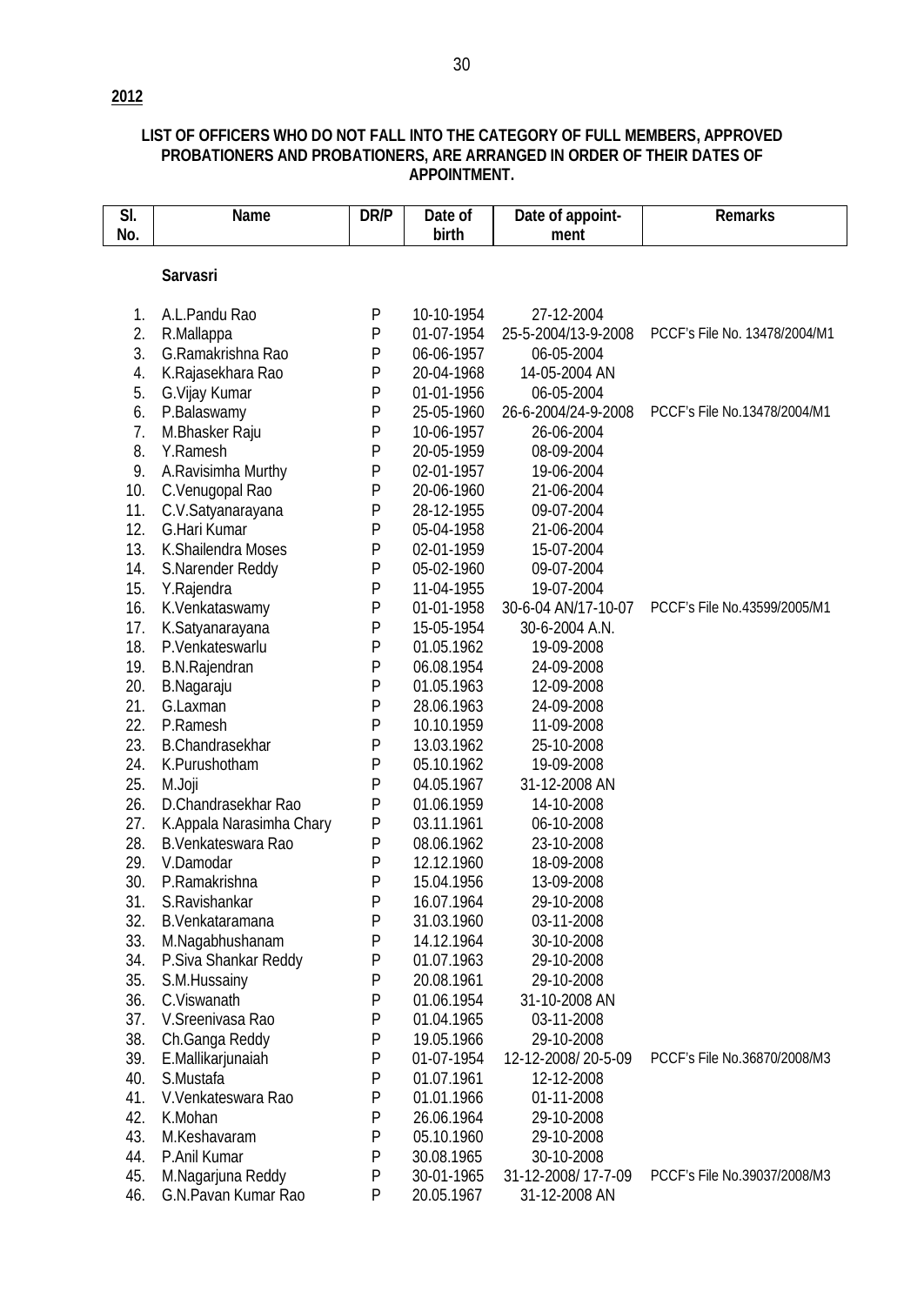| 47. Y Narasimha Rao | 02.03.1962 | 29-12-2008 |      |                              |
|---------------------|------------|------------|------|------------------------------|
| 48. S.Rajasekhar    | 20.08.1970 | 29-12-2008 |      |                              |
| 49. G.Ravinder      | 30-12-1958 | 07-09-2009 |      | PCCF's File No.43239/2003/M3 |
|                     |            |            | (M4) |                              |

Note: The Government vide G.M.No.2346/For.V/2011-2, EFS&T Dept., dtd.14-11-2011 have take a provisional decision to call for the objections, if any, under Rule 24 of A.P. State and Subordinate Service Rules, 1996 from the affected ACFs, to consider the case of Sri G.Ravinder, ACF for his promotion to the category of ACF with retrospective effect with consequential benefits from 2007-2008 panel year. As such his seniority will be changed at a later date above Sri G.N.Pavan Kumar Rao (Sl.No.46).

| -50. | M.Janakiram        | 19-06-1964 | 18-07-2009 |              | PCCF's File No.43239/2003/M3 |
|------|--------------------|------------|------------|--------------|------------------------------|
|      | 51. Ch.Prakasa Rao | 02-04-1963 | 23-07-2009 | (M4)<br>(M4) | PCCF's File No.43239/2003/M3 |

Note: The Government vide G.M.No.2346/For.V/2011-2, EFS&T Dept., dtd.14-11-2011 have take a provisional decision to call for the objections, if any, under Rule 24 of A.P. State and Subordinate Service Rules, 1996 from the affected ACFs, to consider the case of Sri Ch.Prakash Rao, ACF for his promotion to the category of ACF with retrospective effect with consequential benefits from 2007-2008 panel year. As such his seniority will be changed at a later date above Sri G.Lakshman (Sl.No.21) duly sliding down Sri B.Nagaraju from Sl.No.20.

| 52. M.Ravi Prasad | 04.09.1966 | 22-02-2010 |      | PCCF's File No.16660/2009/Z4 |
|-------------------|------------|------------|------|------------------------------|
|                   |            |            | (M4) |                              |

Note: The Government vide G.M.No.3934/For.V/2009-1, dt.27-06-2009 have take a provisional decision to call for the objections, if any, under Rule 24 of A.P. State and Subordinate Services, 1996 from the affected ACFs, to consider the case of Sri M.Ravi Prasad, ACF for his promotion to the category of ACF with retrospective effect with consequential benefits from 2007-2008 panel year. As such his seniority will be changed at a later date above Sri G.Ravinder and below Sri M.Nagarjuna Reddy (Sl.No.45).

| 53. K.Khader Basha | 03.07.1960 | $01-04-2010$ |      | PCCF's File No.43770/2009/Z4 |
|--------------------|------------|--------------|------|------------------------------|
|                    |            |              | (M4) |                              |

Note: The Government vide G.M.No.559/For.V/2010-1, dt.06-02-2010 have take a provisional decision to call for the objections, if any, under Rule 24 of A.P. State and Subordinate Services, 1996 from the affected ACFs, to consider the case of Sri K.Khader Basha, ACF for his promotion to the category of ACF with retrospective effect with consequential benefits from 2007-2008 panel year. As such his seniority will be changed at a later date above Sri P.Ramesh (Sl.No.22) and below Sri G.Lakshman (Sl.No.21).

| 54. | T.Chakrapani      | P | 01.06-1966 | 28-05-2010    | PCCF's File No.39038/2008/M4 |
|-----|-------------------|---|------------|---------------|------------------------------|
| 55. | L.Bheemaiah       | P | 17-04-1963 | 17-09-2010    |                              |
| 56. | K.Somasekharam    | P | 01-07-1964 | 10-09-2010 FN |                              |
| 57. | P.V.Ramana Kumar  | P | 16-05-1956 | 10-09-2010    |                              |
| 58. | P.Samuel          | P | 07-01-1964 | 17-09-2010    |                              |
| 59. | M.S.S.Murthy Raju | P | 18-12-1957 | 18-09-2010    |                              |
| 60. | K.Kamalakar       | P | 22-11-1958 | 04-10-2010 FN |                              |
| 61. | M.Sreenivasa Rao  | P | 10-06-1961 | 13-09-2010    |                              |
| 62. | B.Janaki Rao,     | P | 26-07-1961 | 04-09-2010 AN |                              |

Note:

The Government vide G.M.No.437/For.V/2010-1, dt.28-01-2010 have take a provisional decision to call for the objections, if any, under Rule 24 of A.P. State and Subordinate Services, 1996 from the affected ACFs, to consider the case of Sri B.Janaki Rao, ACF for his promotion to the category of ACF with retrospective effect with consequential benefits from 2007-2008 panel year. As such his seniority will be changed at a later date above Sri K.A.N.Chary (Sl.No.27) and below Sri D.Chandrasekhar Rao (Sl.No.26).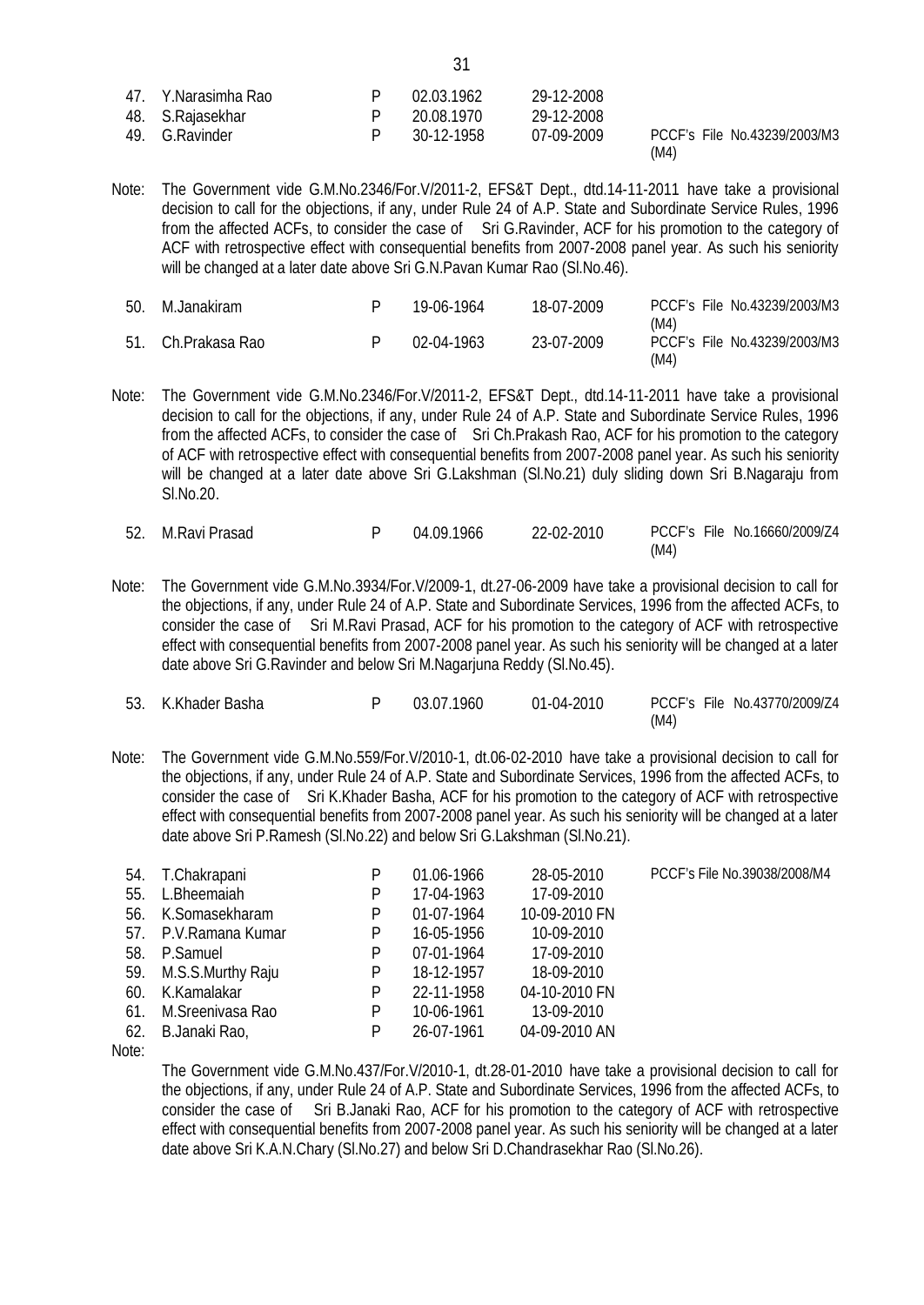| 64. A.V.S.R.K.Appanna | P                                             | 04-06-1963 | 06-09-2010 F.N |                              |
|-----------------------|-----------------------------------------------|------------|----------------|------------------------------|
| 65. V.Satish Kumar    | P                                             | 13-06-1968 | 17-09-2010     |                              |
| 66. M.Ashok Kumar     | P                                             | 13-10-1965 | 13-09-2010     |                              |
|                       | P                                             | 04-10-1967 | 13-09-2010     |                              |
| 68. D.Sudhakar Reddy  | P                                             | 01-10-1966 | 16-09-2010     |                              |
| 69. K.Ramkishan       | P                                             | 01-06-1963 | 30-09-2010 F.N |                              |
| 70. T.Venu Babu       | P                                             | 09-08-1969 | 23-09-2010 FN  |                              |
| 71. G.Ravi            | P                                             | 15-05-1962 | 04-08-2011 FN  | PCCF's File No.20128/2011/M4 |
|                       | 63. J.Venkateshwar Rao<br>67. S.Satyanarayana | P          | 24-06-1967     | 17-09-2010                   |

- Note: The Government vide G.M.No.5090/For.V/2011-1, EFS&T Dept., dtd.19-07-2011 have take a provisional decision to call for the objections, if any, under Rule 24 of A.P. State and Subordinate Services, 1996 from the affected ACFs, to consider the case of Sri G.Ravi, FRO for his promotion to the category of ACF with retrospective effect with consequential benefits from 2007-2008 panel year. As such his seniority will be changed at a later date above Sri P.Anil Kumar (Sl.No.44) and below Sri M.Keshavaram (Sl.No.43).
- 72. T.Sreenivasa Rao P 04-05-1969 31-08-2011 73. B.Dhanunjaya Rao 15-03-1960 25-08-2011 PCCF's File No.29434/2011/M4
- Note: The Government vide G.M.No.8123/For.V/2011-1, EFS&T Dept., dtd.04-01-2012 have take a provisional decision to call for the objections, if any, under Rule 24 of A.P. State and Subordinate Services, 1996 from the affected ACFs, to consider the case of Sri B.Dhanunjaya Rao, ACF for his promotion to the category of ACF with retrospective effect with consequential benefits from 2007-2008 panel year. As such his seniority will be changed at a later date above Sri P.Siva Sankara Reddy (Sl.No.34) and below Sri M.Nagabushanam (Sl.No.33).
	- 74. Ch.Sivaiah P

20-08-1967 02-09-2011 PCCF's File No. 40257/2010/M4

Note: The Government vide G.M.No.8117/For.V/2011-1, EFS&T Dept., dtd.02-12-2011 have take a provisional decision to call for the objections, if any, under Rule 24 of A.P. State and Subordinate Services, 1996 from the affected ACFs, to consider the case of Sri Ch.Sivaiah, ACF for his promotion to the category of ACF with retrospective effect with consequential benefits from 2009-2010 panel year. As such his seniority will be changed at a later date above Sri D.Sudhakar Reddy (Sl.No.68) and below Sri S.Satyanarayana (Sl.No.67).

| 75. | E.Subrahmanyam            | P | 01-06-1954 | 24-08-2011 |
|-----|---------------------------|---|------------|------------|
| 76. | V.Prabhakar Rao           | P | 26-11-1964 | 22-09-2011 |
| 77. | S.Venkateswarlu           | P | 22-09-1961 | 27-08-2011 |
| 78. | S.Madhava Rao             | P | 16-06-1968 | 20-08-2011 |
| 79. | A.Venkateswarlu           | P | 15-12-1968 | 25-08-2011 |
| 80. | K.Ravinder                | P | 27-03-1961 | 30-08-2011 |
| 81. | V.Anjaneyulu              | P | 24-07-1966 | 26-08-2011 |
| 82. | N.Khader Vali             | P | 06-07-1960 | 07-09-2011 |
| 83. | P.Krishnamachary          | P | 07-10-1964 | 26-08-2011 |
| 84. | M.Guru Prabhakar          | P | 28-03-1965 | 02-09-2011 |
| 85. | P.Sagar                   | P | 03-05-1964 | 25-08-2011 |
| 86. | R.Sreenivasa Reddy        | P | 05-07-1971 | 25-08-2011 |
| 87. | N.V.Sivaram Prasad        | P | 18-06-1966 | 02-09-2011 |
| 88. | A.Sreenivasulu            | P | 11-09-1967 | 02-09-2011 |
| 89. | G.P.Anand                 | P | 13-06-1967 | 26-08-2011 |
| 90. | K.Damodar Reddy           | P | 28-11-1967 | 02-09-2011 |
| 91. | N.Kondala Rao             | P | 02-03-1961 | 26-08-2011 |
| 92. | C.Vajra Reddy             | P | 01-01-1967 | 26-08-2011 |
| 93. | A.Rama Murthy             | P | 10-08-1969 | 20-08-2011 |
| 94. | V.Srihari Gopal           | P | 14-01-1966 | 24-08-2011 |
| 95. | M.Raja Ramana Reddy       | P | 19-06-1968 | 20-08-2011 |
| 96. | <b>B.Venkateswara Rao</b> | P | 31-01-1968 | 02-09-2011 |
| 97. | Ch.Nagabhushanam          | P | 15-03-1967 | 02-09-2011 |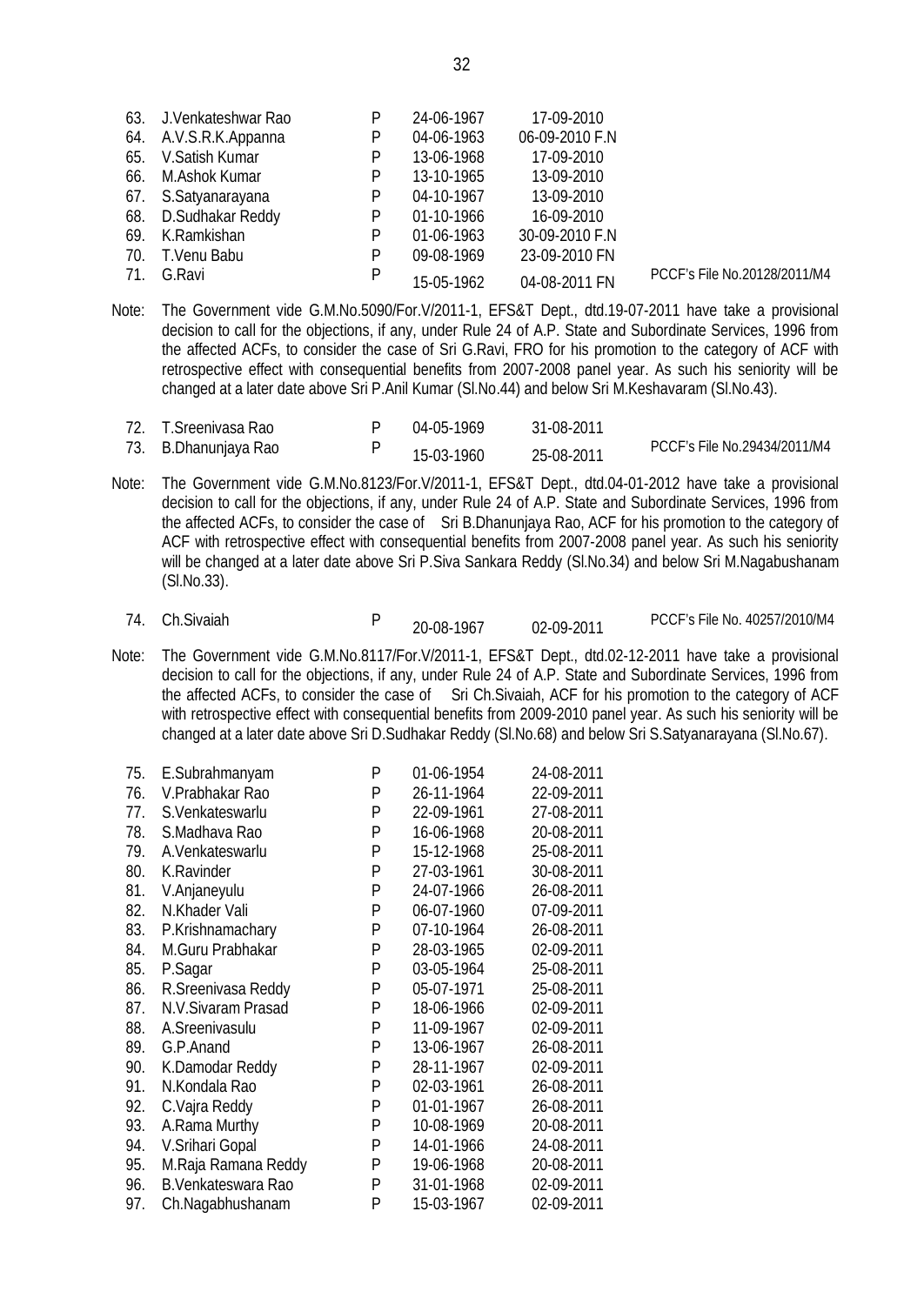| 98.  | G.Srinivasulu    | P | 10-06-1968 | 25-08-2011 |
|------|------------------|---|------------|------------|
| 99.  | A.Chandrasekhar  | P | 10-06-1965 | 26-08-2011 |
| 100. | R.Hanumantha Rao | P | 01-05-1961 | 25-08-2011 |
| 101. | C.Sreedhara Rao  | P | 24-04-1965 | 20-08-2011 |
|      | 102. P.Dhanraj   | P | 28-07-1963 | 24-08-2011 |
| 103. | P.Ashok Rao      | P | 10-01-1961 | 07-09-2011 |
| 104. | Md.Zaheer Ahmed  | P | 10-05-1955 | 09-09-2011 |
| 105. | P.Ramulu         | P | 14-02-1963 | 03-10-2011 |

 Sd/- B. Somasekhara Reddy, Principal Chief Conservator of Forests (Head of Forest Force)

 $/$ /t.c.b.o. $/$ /

Superintendent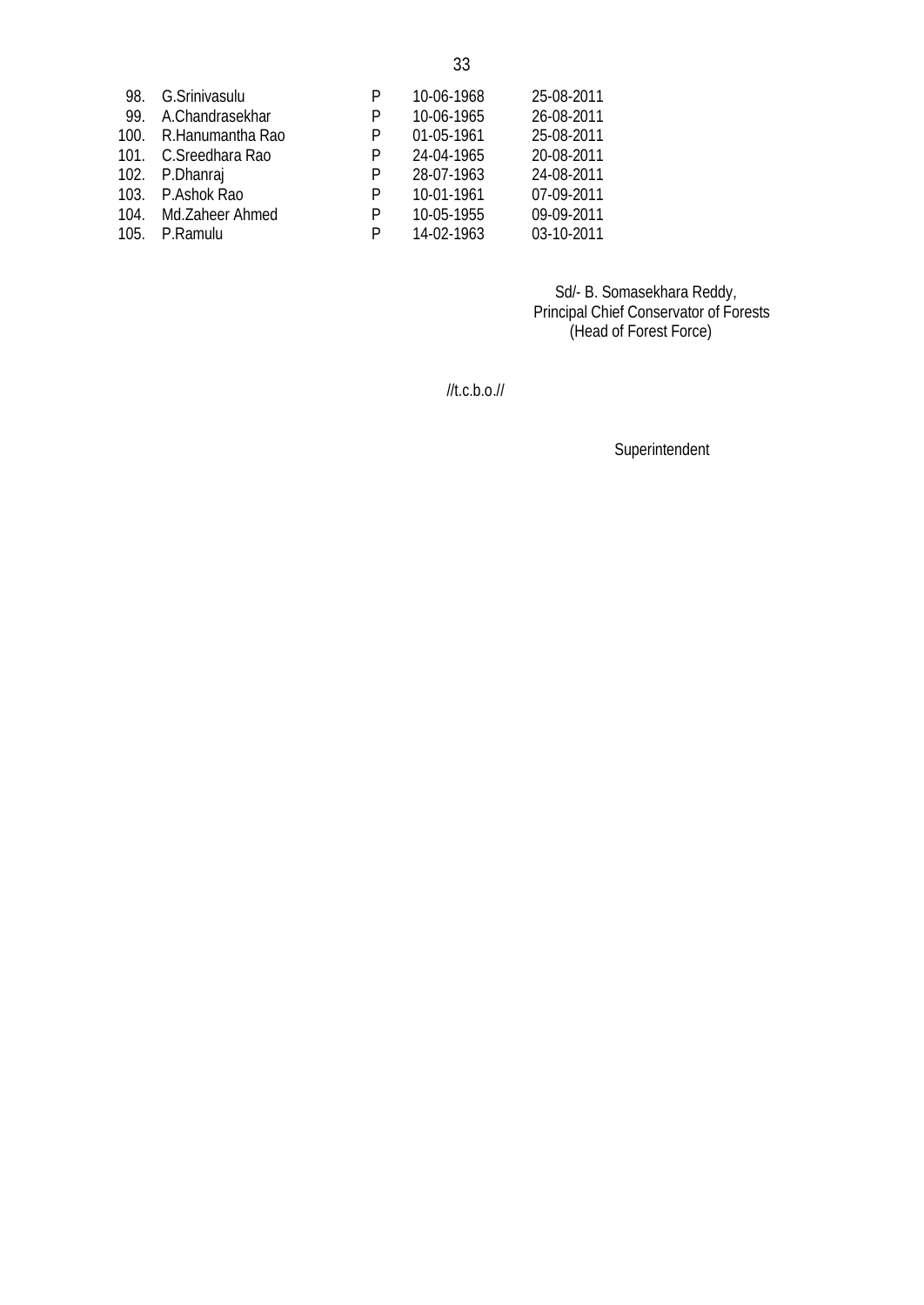# **ANNEXURE - I**

# **DETAILS OF PERMANENT POSTS IN SFS CADRE - 2009**

| SI.No. | <b>Designation</b>                                                             |
|--------|--------------------------------------------------------------------------------|
| 1.     | Divisional Forest Officer, Social Forestry Division, Anantapur                 |
| 2.     | Divisional Forest Officer, Social Forestry Division, Chittoor                  |
| 3.     | Divisional Forest Officer, Social Forestry Division, Nizamabad                 |
| 4.     | Divisional Forest Officer, Social Forestry Division, Karimnagar                |
| 5.     | Divisional Forest Officer, Social Forestry Division, Nalgonda                  |
| 6.     | Divisional Forest Officer, Social Forestry Division, Medak, Hq. Sangareddy     |
| 7.     | Divisional Forest Officer, Social Forestry Division, Khammam                   |
| 8.     | Divisional Forest Officer, Social Forestry Division, Nellore                   |
| 9.     | Divisional Forest Officer, Social Forestry Division, W.G. Dist, Hq. Eluru      |
| 10.    | Divisional Forest Officer, Social Forestry Division, Prakasam                  |
| 11.    | Divisional Forest Officer, Social Forestry Division, Adilabad                  |
| 12.    | Divisional Forest Officer, Social Forestry Division, Kurnool                   |
| 13.    | Divisional Forest Officer, Social Forestry Division, Vizianagaram              |
| 14.    | Divisional Forest Officer, Social Forestry Division, Srikakulam                |
| 15.    | Divisional Forest Officer, Social Forestry Division, Mahabubnagar              |
| 16.    | Divisional Forest Officer, Social Forestry Division, Krishna Hqrs. Vijayawada. |
| 17.    | Divisional Forest Officer, Giddalur                                            |
| 18.    | Divisional Forest Officer, Vizianagaram                                        |
| 19.    | Divisional Forest Officer, Vijayawada                                          |
| 20.    | Divisional Forest Officer, Nalgonda                                            |
| 21.    | Divisional Forest Officer, Kurnool                                             |
| 22.    | Divisional Forest Officer, Medak                                               |
| 23.    | Divisional Forest Officer, WLM, Hyderabad (Territorial)                        |
| 24.    | Divisional Forest Officer, WLM, Jannaram (Territorial)                         |
| 25.    | Divisional Forest Officer, WLM, Achampet (Territorial)                         |
| 26.    | Divisional Forest Officer, WLM, Proddatur (Territorial)                        |
| 27.    | Divisional Forest Officer, WLM, Rajahmundry                                    |
| 28.    | Divisional Forest Officer, WLM, Paloncha (Territorial)                         |
| 29.    | Divisional Forest Officer, Wildlife Management, Warangal                       |
| 30.    | Divisional Forest Officer, WLM, Medak                                          |
| 31.    | Divisional Forest Officer, Wild Life Management, Nagarjunasagar                |
| 32.    | Divisional Forest Officer, Wild Life Management, Eluru                         |
| 33.    | Divisional Forest Officer, Wild Life Management, Sullurpet                     |
| 34.    | Divisional Forest Officer, Flying Squad, Atmakur (Wild Life) (New Post)        |
| 35.    | Divisional Forest Officer, Flying Squad, Hyderabad                             |
| 36.    | Divisional Forest Officer, Flying Squad, E.G. District, Rajahmundry            |
| 37.    | Divisional Forest Officer, Flying Squad, Guntur                                |
| 38.    | Divisional Forest Officer, Flying Squad, Pileru                                |
| 39.    | Divisional Forest Officer, Flying Squad, Cuddapah                              |
| 40.    | Divisional Forest Officer, Flying Squad, Visakhapatnam                         |
| 41.    | DFO, Flying Squad, Kurnool                                                     |
| 42.    | DFO, Flying Squad, Nizamabad                                                   |
| 43.    | DFO, Flying Squad, Khammam                                                     |
| 44.    | DFO, Flying Squad, Warangal                                                    |
| 45.    | DFO, Flying Squad, Karimnagar                                                  |
| 46.    | DFO, Flying Squad, Nirmal                                                      |
| 47.    | DFO, Flying Squad, Tirupati (New Post)                                         |
| 48.    | DFO, Flying Squad, Mancherial                                                  |
| 49.    | DFO, Vig-I, O/o PCCF, Hyderabad                                                |
| 50.    | DFO, Vig-II, O/o PCCF, Hyderabad                                               |
| 51.    | DFO, Log. Divn., Rajahmundry                                                   |
| 52.    | DFO, Log. Divn., Jangareddygudem                                               |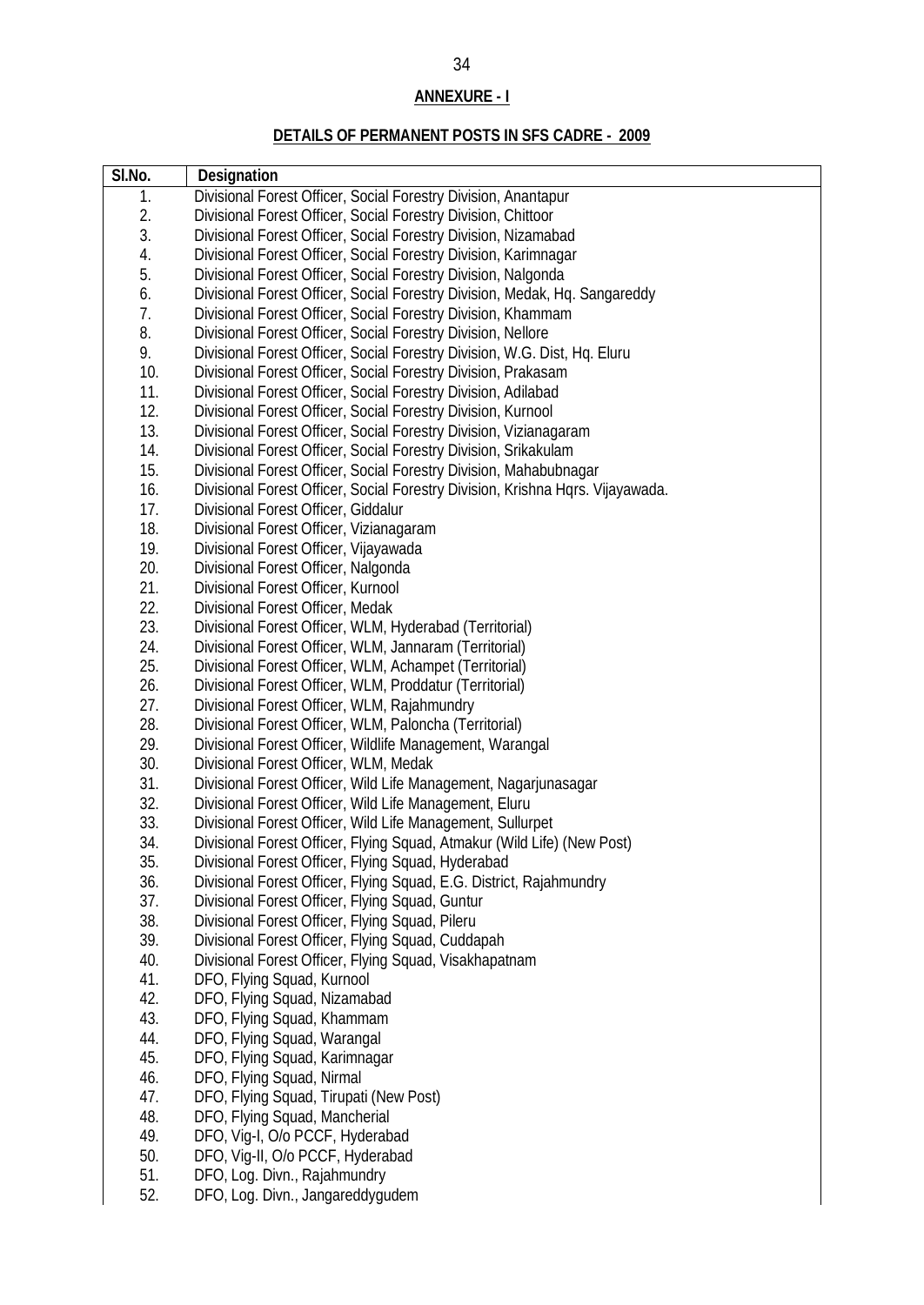- 53. DFO, Log. Divn., Bhadrachalam
- 54. State Silviculturist, Rajahmundry.
- 55. Curator, National Parks, Hyderabad
- 56. Deputy Director O/o Director, APFA, Dulapalli.
- 57. Deputy Director, APSOF, Yellandu (New Post)
- 58. Deputy Director, APFA, Dulapalli.
- 59. Deputy Director, APFA, Dulapalli.
- 60. Deputy Director, APFA, Dulapalli.
- 61. Deputy Director, APFA, Dulapalli.
- 62. Deputy Director, APFA, Dulapalli.
- 63. DFO, Logging Division, Nirmal.
- 64. Curator, Nehru Zoological Park, Hyderabad (New Post)
- 65. DFO, Logging Division, Nandyal
- 66. DFO, Logging Division, Giddalur
- 67. ACF (GIS), Warangal (New Post)
- 68. ACF (Law), O/o PCCF, Hyderabad
- 69. ACF (Bio-Diversity), Srisailam<br>70. Asst. Director. APSOF. Yellan
- Asst. Director, APSOF, Yellandu
- 71. ACF, Nehru Zoological Park, Hyderabad
- 72. Asst. Silviculturist, Tirupati
- 73. Asst. Forest Geneticist, Warangal
- 74. Sub-DFO, Hyderabad
- 75. Sub-DFO, Achampet, Hqrs. Kollapur
- 76. Sub-DFO, Yeleswaram
- 77. Sub-DFO, Koyyalagudem
- 78. Sub-DFO, Visakhapatnam
- 79. Sub-DFO, Khanapur
- 80. Sub-DFO, Utnoor
- 81. Sub-DFO, Bellampalli, Hq. Asifabad.<br>82. Sub-DFO. Kagaznagar
- Sub-DFO, Kagaznagar
- 83. Sub-DFO, Bhadrachalam (North)
- 84. Sub-DFO, Khammam, Hq. Sattupalli
- 85. Sub-DFO, Kothagudem, Hq. Yellandu
- 86. Sub-DFO, Nizamabad
- 87. Sub-DFO, Yellareddy
- 88. Sub-DFO, Mahadevpur
- 89. Sub-DFO, Jagtial
- 90. Sub-DFO, Mulug
- 91. Sub-DFO, Mahabubabad<br>92. Sub-DFO, Chennur
- Sub-DFO, Chennur
- 93. Sub-DFO, Paloncha, Hq.Munuguru<br>94. Sub-DFO, Narsampet
- Sub-DFO, Narsampet
- 95. Sub-DFO, Tirupati (Wildlife)
- 96. Sub-DFO, Bhadrachalam (South), Hq. Kunavaram
- 97. Sub-DFO, Zaheerabad
- 98. Sub-DFO, Rampachodavaram<br>99. Sub-DFO, Madanapalli
- Sub-DFO, Madanapalli
- 100. Sub-DFO, Ongole
- 101. Sub-DFO, Ichoda
- 102. Sub-DFO, Eturunagaram (Wildlife)
- 103. Sub-DFO, Guduru Nellore Division (New post)
- 104. Sub-DFO, Chintapalli
- 105. Sub-DFO, Narsipatnam (New Post)
- 106. Sub-DFO, Parvathipuram
- 107. Sub-DFO, Manthani
- 108. Sub-DFO, Banswada
- 109. Sub-DFO, Koduru Rajampet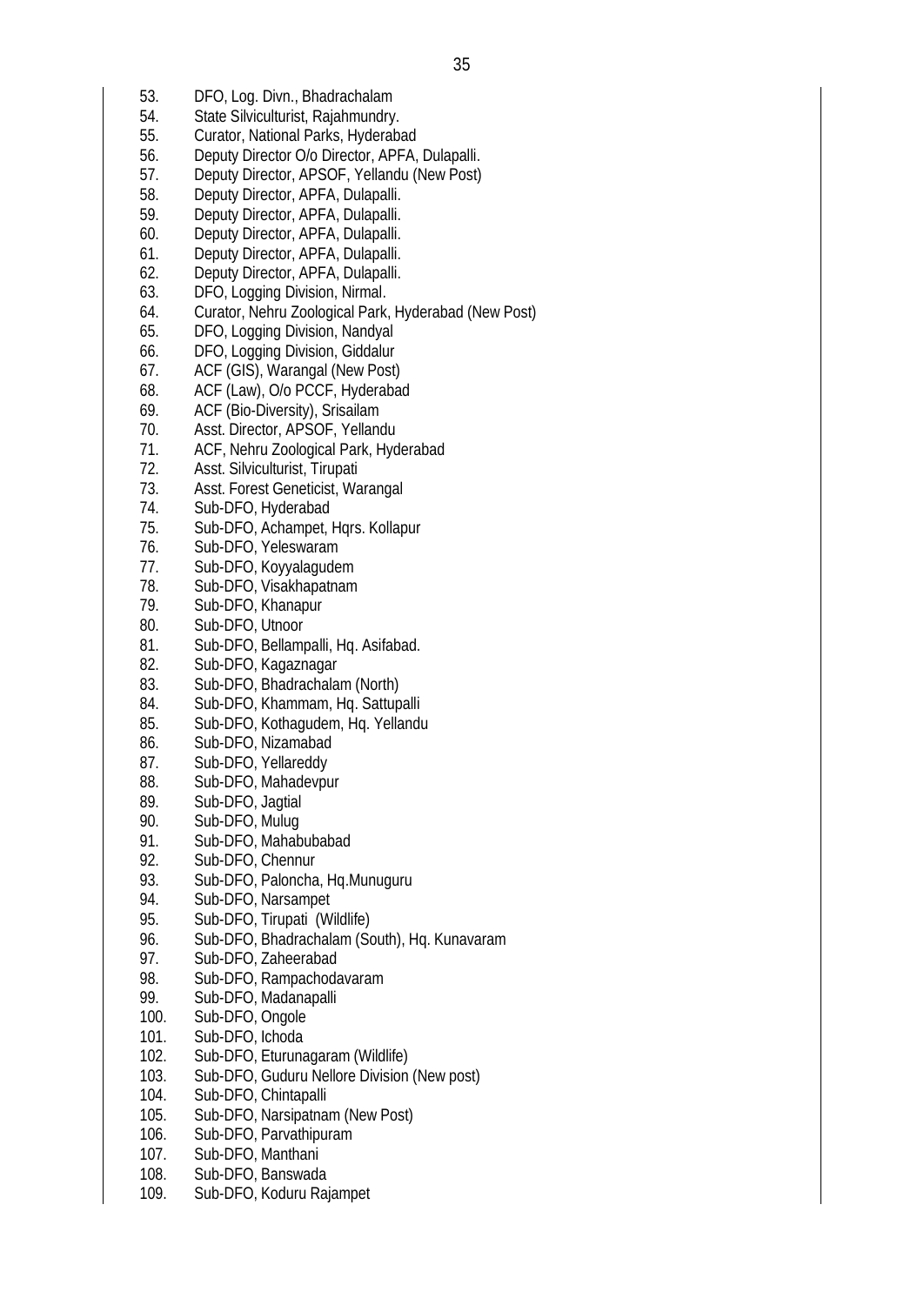| 110. | Sub-DFO, Aruku       |
|------|----------------------|
| 111. | Sub-DFO, Kalyandurg  |
| 112. | Sub-DFO, Luxettipet. |
| 113. | Sub-DFO, Rudravaram  |

Government in G.O.Ms.No.126 EFS&T (For.III) Department dt.31-12-2001 have issued orders restructuring the Department duly notifying 113 permanent and 19 temporary posts with the new designations as indicated above.

# **ANNEXURE - II**

## **DETAILS OF TEMPORARY POSTS - 2009**

| SI.No. | <b>Designation</b>                                     |
|--------|--------------------------------------------------------|
| 1.     | Dy.CF, Telugu Ganga Project, Nellore                   |
| 2.     | DFO, WLM, Tirupati (Territorial)                       |
| 3.     | ACF (GIS), Rajahmundry                                 |
| 4.     | Asst. Director, O/o Director, APFA, Dulapalli          |
| 5.     | Dy.CF (Production), O/o PCCF, Hyderabad                |
| 6.     | Dy.CF (DPAP), O/o PCCF, Hyderabad                      |
| 7.     | Dy.CF (Wild Life), O/o PCCF, Hyderabad                 |
| 8.     | Dy.CF (Forest Conservation Act), O/o PCCF, Hyderabad   |
| 9.     | ACF (JFM), O/o PCCF, Hyderabad                         |
| 10.    | ACF (GIS), O/o PCCF, Hyderabad                         |
| 11.    | ACF (MIS), O/o PCCF, Hyderabad                         |
| 12.    | Asst. Director, O/o Director, APFA, Dulapalli          |
| 13.    | ACF (Monitoring Cell), O/o PCCF, Hyderabad. (New Post) |
| 14.    | ACF (RS), O/o PCCF, Hyderabad                          |
| 15.    | ACF (Vig.), O/o PCCF, Hyderabad                        |
| 16.    | ACF (GIS), O/o PCCF, Hyderabad                         |
| 17.    | ACF (MIS), O/o PCCF, Hyderabad                         |
| 18.    | ACF (Wildlife), S.V. Zoological Park, Tirupati.        |
| 19.    | ACF, (Survillance Cell), O/o PCCF, Hyderabad           |

Government in G.O.Ms.No.126 EFS&T (For.III) Department dt.31-12-2001 have issued orders restructuring the Department duly notifying 113 permanent and 19 temporary posts with the new designations as indicated above.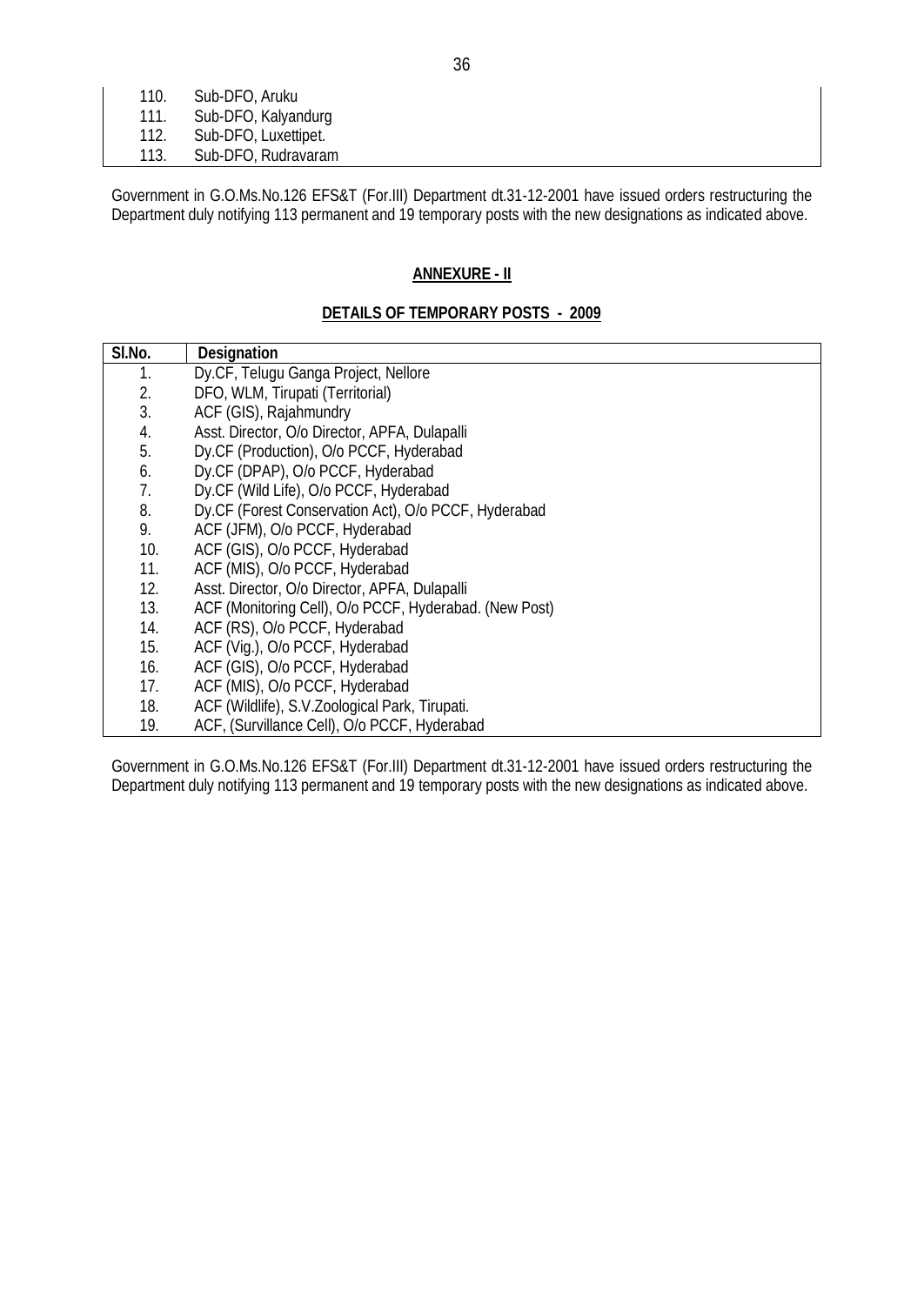## **ANNEXURE - III**

## **DETAILS OF POSTS - 2009**

## **DETAILS OF (30) POSTS OF FOREST RANGE OFFICERS UPGRADED TO THAT OF ASSISTANT CONSERVATOR OF FORESTS IN G.O.Ms.No.496 FINANCE (SMPC) DEPARTMENT dt.20-11-2003 READ WITH G.O.Ms.No.26 EFS&T (For.V) DEPARTMENT dt.5-3-2004 AND THEIR NOMENCLATURE.**

| SI.                     | Name of the Division / Circle,                        | Designation of the upgraded post / Nomenclature of                                            |
|-------------------------|-------------------------------------------------------|-----------------------------------------------------------------------------------------------|
| No.                     | in which the FRO posts were                           | redesignated post.                                                                            |
|                         | existing / which were                                 |                                                                                               |
|                         | upgraded to that of ACF.                              |                                                                                               |
| $\overline{\mathbf{1}}$ | 2                                                     | 3                                                                                             |
| 1.                      | FRO, State Silviculturist, Hyd.                       | Asst. SS, Hyd.                                                                                |
| 2.                      | FRO, State Silviculturist, Hyd.                       | ACF-I, O/o SS, Hyd redesignated as ACF, Hyderabad, Hyderabad                                  |
|                         |                                                       | Division (PCCF's Ref.No.25678/2003/M1(i) dt.1-5-2004).                                        |
| 3.                      | FRO, State Silviculturist, Hyd.                       | ACF-II, O/o SS, Hyd redesignated as ACF, Mahaboobnagar (PCCF's                                |
|                         |                                                       | Ref.No.25678/2003/M(i) dt.1-5-2004).                                                          |
| 4.                      | Silviculturist,<br>FRO,<br><b>State</b>               | ACF-I, O/o SS, Tirupati redesignated as ACF, Badvel, Proddatur WL                             |
|                         | Tirupati.                                             | Divn. (PCCF's Ref.No.25678/2003/M1 dt.15-3-2004).                                             |
| 5.                      | FRO,<br><b>State</b><br>Silviculturist,               | ACF-II, O/o SS, Tirupati redesignted as ACF, Kavali, Nellore Division                         |
|                         | Tirupati.                                             | (PCCF's Ref.No.25678/2003/M1 dt.15-3-2004).                                                   |
| 6.                      | FRO,<br>Silviculturist,<br><b>State</b>               | ACF-III, O/o SS, Tirupati.                                                                    |
|                         | Tirupati.                                             |                                                                                               |
| 7.                      | FRO,<br><b>State</b><br>Silviculturist,               | Asst. SS, Rajahmundry.                                                                        |
|                         | Rajahmundry                                           |                                                                                               |
| 8.                      | Silviculturist,<br>FRO,<br><b>State</b>               | ACF, O/o SS, Rajahmundry redesignated as ACF, Kakinada,                                       |
|                         | Rajahmundry                                           | Kakinada Division (PCCF's Ref.No.25678/2003/M1(ii) dt.1-5-2004)                               |
|                         |                                                       | as ACF, Kailkaluru with H.Qrs at Kaikaluru, WLM Division, Eluru                               |
|                         |                                                       | (G.O.Rt.No.630 EFS&T (For.V) Department dt.9-2-2007. PCCF's                                   |
|                         |                                                       | Ref.No.6/2006/M1 dt.24-12-2006). Post retained as ACF, Kakinada,                              |
|                         |                                                       | Kakinada Division (G.O.Rt.No.61 EFS&T (For.V) Department dt.9-2-                              |
| 9.                      |                                                       | 2007 PCCF's Ref.No.6/2006/M1 dt.14-2-2007).                                                   |
| 10.                     | FRO, FUO, Hyderabad.<br>FRO,<br>Forest<br>Geneticist, | ACF, O/o FUO, Hyderabad.<br>ACF-I, Forest Geneticist, Warangal redesignated as ACF, Bellampa- |
|                         | Warangal.                                             | lly, Bellampally Divn (PCCF's Ref.No.25678/2003/M1(iii) dt.1-5-2004)                          |
| 11.                     | Geneticist,<br>Forest<br>FRO,                         | ACF-II, Forest Geneticist, Warangal redesignated as ACF, Nirmal,                              |
|                         | Warangal.                                             | Nirmal Division (PCCF's Ref.No.25678/2003/M1(iii) dt.1-5-2004).                               |
| 12.                     | FRO,<br>Geneticist,<br>Forest                         | ACF-III, Forest Geneticist, Warangal redesignated as ACF,                                     |
|                         | Warangal.                                             | Khammam, Khammam Division (PCCF's Ref.No.25678/2003/M1(iii)                                   |
|                         |                                                       | dt.1-5-2004) and as ACF, Lakkavaram (Mothugudem), Bhad (S)                                    |
|                         |                                                       | (PCCF's Ref.No.25678/2003/M1 dt.17-6-2006).                                                   |
| 13.                     | FRO, MIS, Cell, O/o PrI.CCF,                          | ACF (PMU-I), O/o PrI.CCF, Hyd.                                                                |
|                         | Hyd.                                                  |                                                                                               |
| 14.                     |                                                       | FRO, MIS, Cell, O/o PrI.CCF, ACF (PMU-II), O/o PrI.CCF, Hyd.                                  |
|                         | Hyd.                                                  |                                                                                               |
| 15.                     |                                                       | FRO, GIS, Cell, O/o PrI.CCF, ACF (Net Working), O/o PrI.CCF, Hyd.                             |
|                         | Hyd.                                                  |                                                                                               |
| 16.                     | FRO, MEP Circle, Hyd.                                 | ACF-I, O/o MEP Circle, Hyd redesignated as ACF, Hyderabad                                     |
|                         |                                                       | Central, Hyd Dn. (G.O.Rt.No.587 EFS&T (For.V) Department dt.13-                               |
|                         |                                                       | 12-2007 PCCF's Ref.No.10412/2007/M1 dt.25-12-2007).                                           |
| 17.                     | FRO, MEP Circle, Hyd.                                 | ACF-II, O/o MEP Circle, Hyd redesignted as DFO (Vig.III) O/o PCCF,                            |
|                         |                                                       | Hyd. (G.O.Rt.No.1 EFS&T (For.V) Department dt.3-1-2005).                                      |
| 18.                     | FRO, O/o T&E Circle (APFA),                           | ACF-I, APFA, Dulapalli redesignated as ACF, Warangal (North),                                 |
|                         | Dulapalli                                             | Warangal North Division (PCCF's Ref.No.25678/2003/M1(iv) dt.1-5-                              |
|                         |                                                       | 2004).                                                                                        |
| 19.                     | FRO, O/o T&E Circle (APFA),                           | ACF-II, APFA, Dulapalli redesignated as ACF, Karimnagar (West),                               |
|                         | Dulapalli                                             | Karimnagar West Division (PCCF's Ref.No.25678/2003/M1(iv) dt.1-                               |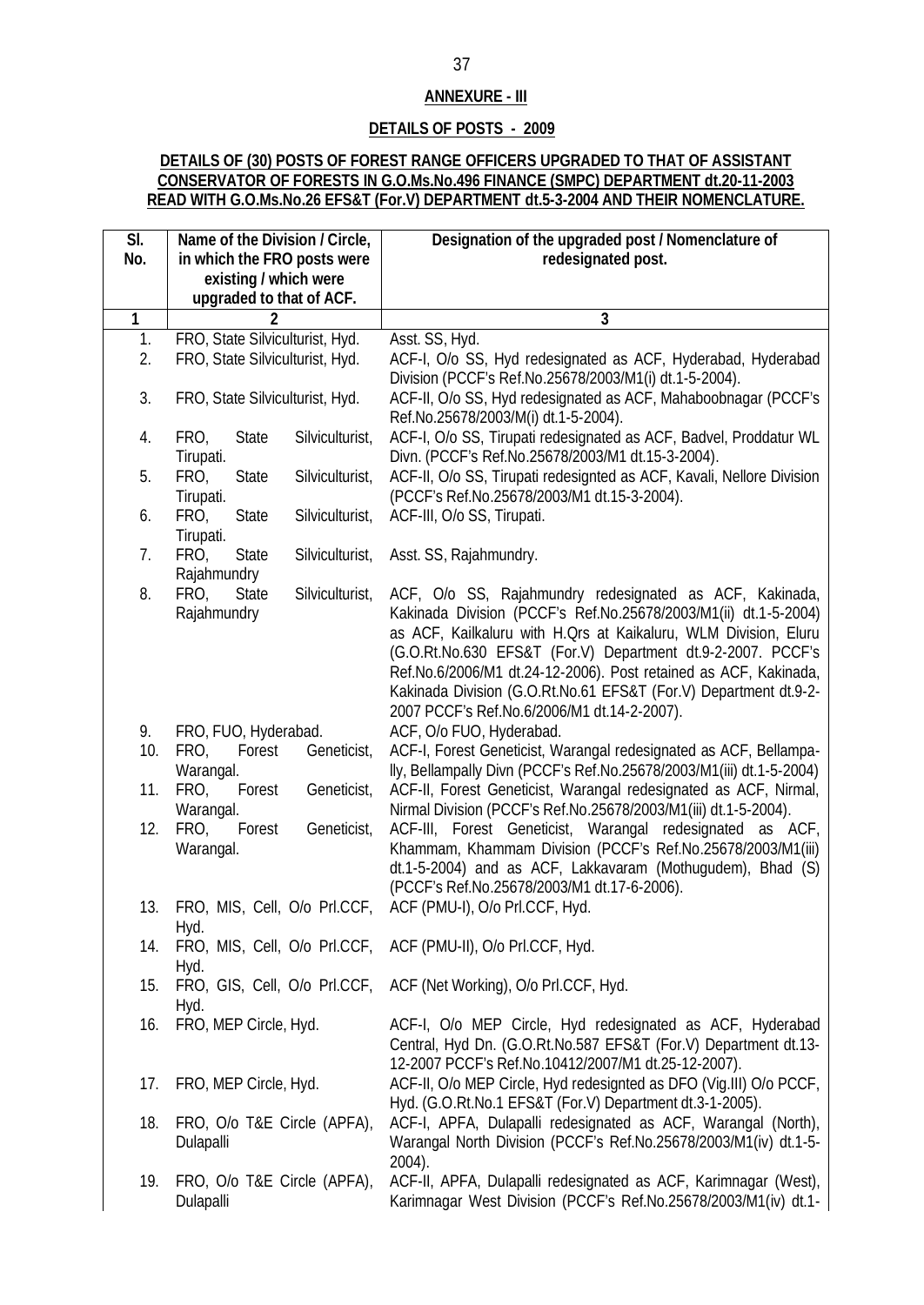| 20. | FRO, O/o T&E Circle (APFA),<br>Dulapalli | $5-2004$ ).<br>ACF-III, APFA, Dulapalli redesignated as ACF, NZP, O/o Curator,<br>NZP Hyderabad (PCCF's Ref.No.211/2002/M1(i) dt.20-1-2005) and<br>as ACF Mannanur, Achampet WL Divn. (PCCF's Ref.No.57778/<br>2005/M1 dt.4-6-2006).                                                                                 |
|-----|------------------------------------------|----------------------------------------------------------------------------------------------------------------------------------------------------------------------------------------------------------------------------------------------------------------------------------------------------------------------|
| 21. | FRO, O/o WLM, Hyderabad.                 | ACF, O/o WLM, Hyderabad redesignated as ACF, Siddipet, Medak<br>Division (PCCF's Ref.No.25678/2003/M1(v) dt.1-5-2004).                                                                                                                                                                                               |
| 22. | FRO, NZP, Hyderabad.                     | ACF-I, O/o Curator, NZP, Hyderabad redesignated as ACF, Macher-                                                                                                                                                                                                                                                      |
| 23. | FRO, NZP, Hyderabad.                     | la, Guntur Division (PCCF's Ref.No.25678/2003/M1(v) dt.1-5-2004).<br>ACF-II, O/o Curator, NZP, Hyderabad redesignated as ACF, Chittoor<br>(West) (PCCF's Ref.No.25678/2003/M1(v) dt.1-5-2004). Post shifted<br>as ACF, Chittoor West from Chittoor to Palamaner (G.O.Rt.No.395                                       |
| 24. | FRO, IGZP, Visakhapatnam                 | EFS&T (For.V) Dept. dt.10-8-2006 PCCF's Ref.No.25678/2006/M1).<br>ACF-I, O/o Curator, IGZP, Visakhapatnam redesignated as ACF,<br>Srisailam, Atmakur WL (G.O.Rt.No.97 EFS&T (For.V) Department<br>dt.26-2-2007 PCCF's Ref.No.57778/2005/M1 dt.1-3-2007).                                                             |
| 25. | FRO, IGZP, Visakhapatnam                 | ACF-II, O/o Curator, IGZP, Visakhapatnam redesignated as ACF,<br>Tekkali, Srikakulam Division (PCCF's Ref.No.25678/2003/M1 dt.14-<br>$6-2004)$                                                                                                                                                                       |
| 26. | FRO, SVZP, Tirupati                      | ACF-I, SVZP, Tirupati redesignated as ACF, Kurnool, Kurnool<br>Division (PCCF's Ref.No.25678/2003/M1(viii) dt.1-5-2004).                                                                                                                                                                                             |
| 27. | FRO, SVZP, Tirupati                      | ACF-II, SVZP, Tirupati redesignated as ACF, Dornal, Markapur WL.<br>(G.O.Rt.No.97 EFS&T (For.V) Department dt.26-2-2007 PCCF's<br>Ref.No.57778/2005/M1 dt.1-3-2007).                                                                                                                                                 |
| 28. | FRO, Kurnool Circle, Kadapa              | ACF, Kadapa                                                                                                                                                                                                                                                                                                          |
| 29. | FRO, APSOF, Yellandu.                    | ACF-I, APFP, Yellandu redesignated as ACF, Eluru, Eluru Division<br>(PCCF's Ref.No.25678/ 2003/M1(viii) dt.1-5-2004). Post of ACF,<br>Eluru is shifted to Kaikaluru with redesignation as ACF, Kaikaluru<br>H. Ors. Kaikaluru, WLM Division, Eluru (G.O.Rt. No.61 EFS&T (For.V)                                      |
| 30. | FRO, APSOF, Yellandu.                    | Department dt.9-2-2007 PCCF's Ref.No.6/2006/ M1 dt.14-2-2007).<br>ACF-II, APFP, Yellandu redesignated as ACF, Vijayawada (PCCF's<br>Ref.No.25678/2003/M1 (viii) dt.1-5-2004) as ACF, Nuzvidu, Krishna<br>Division (G.O.Rt.No.152 EFS&T (For.V) Department dt.26-12-2007<br>PCCF's Ref.No.34226/2007/M1 dt.6-1-2008). |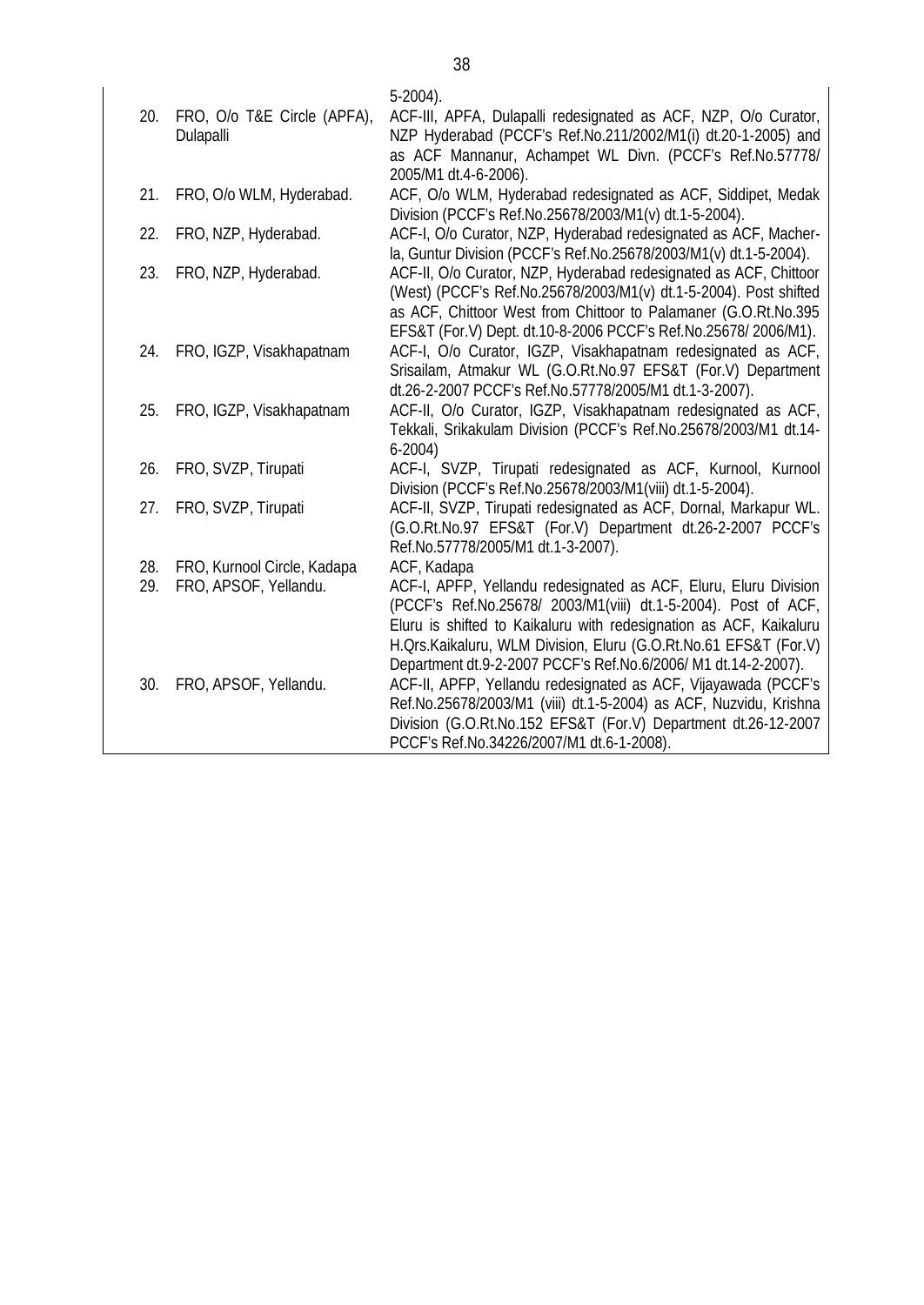# **ANNEXURE - IV**

# **DETAILS OF PERMANENT POSTS IN SFS CADRE - 2010**

| SI.No.     | <b>Designation</b>                                                             |
|------------|--------------------------------------------------------------------------------|
| 1.         | Divisional Forest Officer, Social Forestry Division, Anantapur                 |
| 2.         | Divisional Forest Officer, Social Forestry Division, Chittoor                  |
| 3.         | Divisional Forest Officer, Social Forestry Division, Nizamabad                 |
| 4.         | Divisional Forest Officer, Social Forestry Division, Karimnagar                |
| 5.         | Divisional Forest Officer, Social Forestry Division, Nalgonda                  |
| 6.         | Divisional Forest Officer, Social Forestry Division, Medak, Hq. Sangareddy     |
| 7.         | Divisional Forest Officer, Social Forestry Division, Khammam                   |
| 8.         | Divisional Forest Officer, Social Forestry Division, Nellore                   |
| 9.         | Divisional Forest Officer, Social Forestry Division, W.G. Dist, Hq. Eluru      |
| 10.        | Divisional Forest Officer, Social Forestry Division, Prakasam                  |
| 11.        | Divisional Forest Officer, Social Forestry Division, Adilabad                  |
| 12.        | Divisional Forest Officer, Social Forestry Division, Kurnool                   |
| 13.        | Divisional Forest Officer, Social Forestry Division, Vizianagaram              |
| 14.        | Divisional Forest Officer, Social Forestry Division, Srikakulam                |
| 15.        | Divisional Forest Officer, Social Forestry Division, Mahabubnagar              |
| 16.        | Divisional Forest Officer, Social Forestry Division, Krishna Hqrs. Vijayawada. |
| 17.        | DFO, Giddalur                                                                  |
| 18.        | DFO, Vizianagaram                                                              |
| 19.        | DFO, Vijayawada                                                                |
| 20.        | DFO, Nalgonda                                                                  |
| 21.        | DFO, Kurnool                                                                   |
| 22.        | DFO, Medak                                                                     |
| 23.        | DFO, WLM, Hyderabad (Territorial)                                              |
| 24.        | DFO, WLM, Jannaram (Territorial)                                               |
| 25.        | DFO, WLM, Achampet (Territorial)                                               |
| 26.        | DFO, WLM, Proddatur (Territorial)                                              |
| 27.        | DFO, WLM, Rajahmundry                                                          |
| 28.        | DFO, WLM, Paloncha (Territorial)                                               |
| 29.        | DFO, Wildlife Management, Warangal                                             |
| 30.        | DFO, WLM, Medak                                                                |
| 31.        | DFO, Wild Life Management, Nagarjunasagar                                      |
| 32.        | DFO, Wild Life Management, Eluru                                               |
| 33.        | DFO, Wild Life Management, Sullurpet                                           |
| 34.        | DFO, Flying Squad, Atmakur (Wild Life) (New Post)                              |
| 35.        | DFO, Flying Squad, Hyderabad                                                   |
| 36.        | DFO, Flying Squad, E.G. District, Rajahmundry                                  |
| 37.        | DFO, Flying Squad, Guntur                                                      |
| 38.<br>39. | DFO, Flying Squad, Pileru                                                      |
| 40.        | DFO, Flying Squad, Cuddapah                                                    |
| 41.        | DFO, Flying Squad, Visakhapatnam<br>DFO, Flying Squad, Kurnool                 |
| 42.        | DFO, Flying Squad, Nizamabad                                                   |
| 43.        | DFO, Flying Squad, Khammam                                                     |
| 44.        | DFO, Flying Squad, Warangal                                                    |
| 45.        | DFO, Flying Squad, Karimnagar                                                  |
| 46.        | DFO, Flying Squad, Nirmal                                                      |
| 47.        | DFO, Flying Squad, Tirupati (New Post)                                         |
| 48.        | DFO, Flying Squad, Mancherial                                                  |
| 49.        | DFO, Vig-I, O/o PCCF, Hyderabad                                                |
| 50.        | DFO, Vig-II, O/o PCCF, Hyderabad                                               |
| 51.        | DFO, Log. Divn., Rajahmundry                                                   |
| 52.        | DFO, Log. Divn., Jangareddygudem                                               |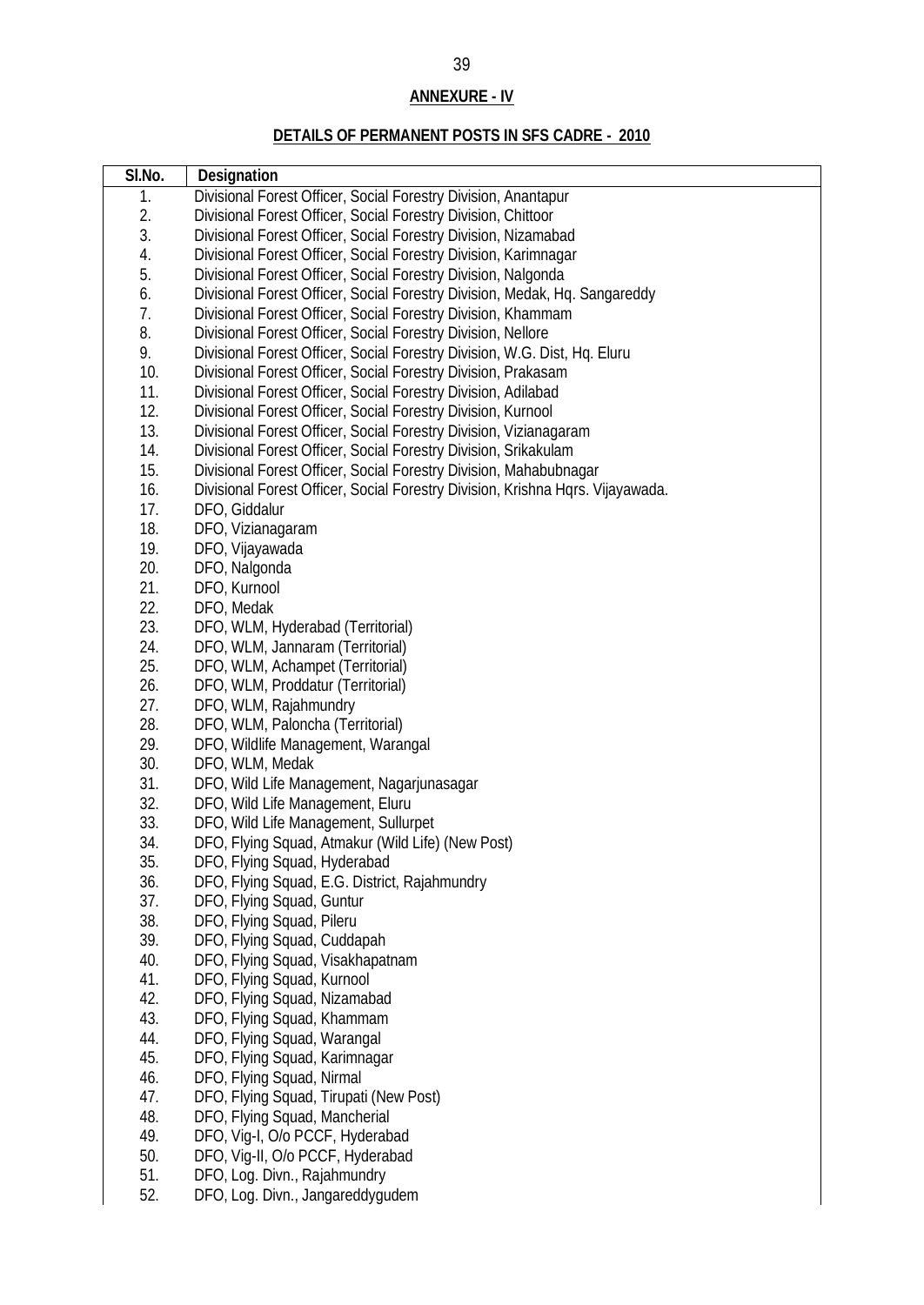- 53. DFO, Log. Divn., Bhadrachalam
- 54. State Silviculturist, Rajahmundry.
- 55. Curator, National Parks, Hyderabad
- 56. Deputy Director O/o Director, APFA, Dulapalli.
- 57. Deputy Director, APSOF, Yellandu (New Post)
- 58. Deputy Director, APFA, Dulapalli.
- 59. Deputy Director, APFA, Dulapalli.
- 60. Deputy Director, APFA, Dulapalli.
- 61. Deputy Director, APFA, Dulapalli.
- 62. Deputy Director, APFA, Dulapalli.
- 63. DFO, Logging Division, Nirmal.
- 64. Curator, Nehru Zoological Park, Hyderabad (New Post)
- 65. DFO, Logging Division, Nandyal
- 66. DFO, Logging Division, Giddalur
- 67. ACF (GIS), Warangal (New Post)
- 68. ACF (Law), O/o PCCF, Hyderabad
- 69. ACF (Bio-Diversity), Srisailam<br>70. Asst. Director. APSOF. Yellan
- Asst. Director, APSOF, Yellandu
- 71. ACF, Nehru Zoological Park, Hyderabad
- 72. Asst. Silviculturist, Tirupati
- 73. Asst. Forest Geneticist, Warangal
- 74. Sub-DFO, Hyderabad
- 75. Sub-DFO, Achampet, Hqrs. Kollapur
- 76. Sub-DFO, Yeleswaram
- 77. Sub-DFO, Koyyalagudem
- 78. Sub-DFO, Visakhapatnam
- 79. Sub-DFO, Khanapur
- 80. Sub-DFO, Utnoor
- 81. Sub-DFO, Bellampalli, Hq. Asifabad.<br>82. Sub-DFO. Kagaznagar
- Sub-DFO, Kagaznagar
- 83. Sub-DFO, Bhadrachalam (North)
- 84. Sub-DFO, Khammam, Hq. Sattupalli
- 85. Sub-DFO, Kothagudem, Hq. Yellandu
- 86. Sub-DFO, Nizamabad
- 87. Sub-DFO, Yellareddy
- 88. Sub-DFO, Mahadevpur
- 89. Sub-DFO, Jagtial
- 90. Sub-DFO, Mulug
- 91. Sub-DFO, Mahabubabad<br>92. Sub-DFO, Chennur
- Sub-DFO, Chennur
- 93. Sub-DFO, Paloncha, Hq.Munuguru<br>94. Sub-DFO, Narsampet
- Sub-DFO, Narsampet
- 95. Sub-DFO, Tirupati (Wildlife)
- 96. Sub-DFO, Bhadrachalam (South), Hq. Kunavaram
- 97. Sub-DFO, Zaheerabad
- 98. Sub-DFO, Rampachodavaram<br>99. Sub-DFO, Madanapalli
- Sub-DFO, Madanapalli
- 100. Sub-DFO, Ongole
- 101. Sub-DFO, Ichoda
- 102. Sub-DFO, Eturunagaram (Wildlife)
- 103. Sub-DFO, Guduru Nellore Division (New post)
- 104. Sub-DFO, Chintapalli
- 105. Sub-DFO, Narsipatnam (New Post)
- 106. Sub-DFO, Parvathipuram
- 107. Sub-DFO, Manthani
- 108. Sub-DFO, Banswada
- 109. Sub-DFO, Koduru Rajampet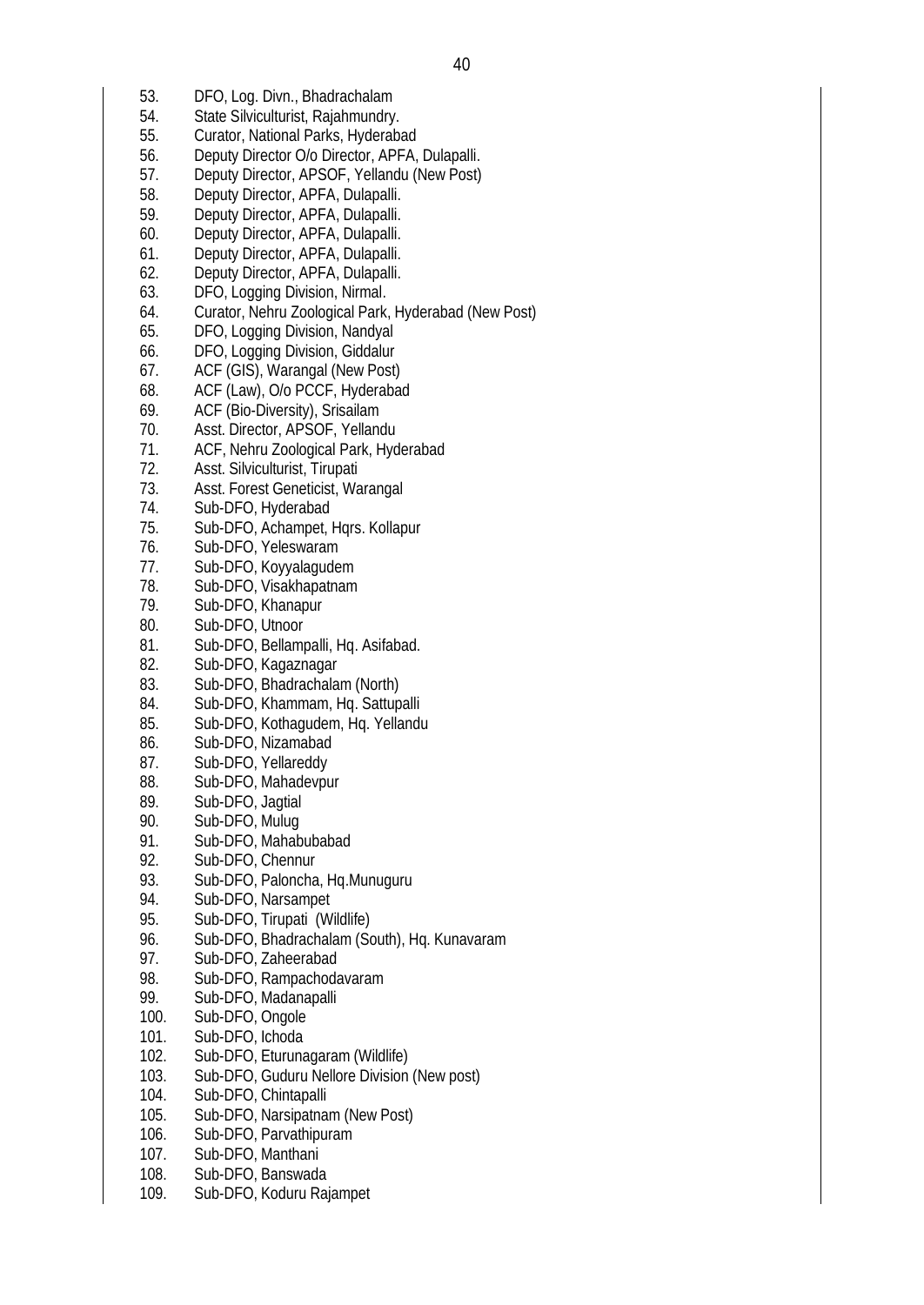| 110. | Sub-DFO, Aruku       |  |  |
|------|----------------------|--|--|
| 111. | Sub-DFO, Kalyandurg  |  |  |
| 112. | Sub-DFO, Luxettipet. |  |  |
|      |                      |  |  |
| 113. | Sub-DFO, Rudravaram  |  |  |

Government in G.O.Ms.No.126 EFS&T (For.III) Department dt.31-12-2001 have issued orders restructuring the Department duly notifying 113 permanent and 19 temporary posts with the new designations as indicated above.

## **ANNEXURE - V**

## **DETAILS OF TEMPORARY POSTS - 2010**

| SI.No. | <b>Designation</b>                                    |
|--------|-------------------------------------------------------|
| 1.     | Dy.CF, Telugu Ganga Project, Nellore                  |
| 2.     | DFO, WLM, Tirupati (Territorial)                      |
| 3.     | ACF (GIS), Rajahmundry                                |
| 4.     | Asst. Director, O/o Director, APFA, Dulapalli         |
| 5.     | Dy.CF (Production), O/o PCCF, Hyderabad               |
| 6.     | Dy.CF (DPAP), O/o PCCF, Hyderabad                     |
| 7.     | Dy.CF (Wild Life), O/o PCCF, Hyderabad                |
| 8.     | Dy.CF (Forest Conservation Act), O/o PCCF, Hyderabad  |
| 9.     | ACF (JFM), O/o PCCF, Hyderabad                        |
| 10.    | ACF (GIS), O/o PCCF, Hyderabad                        |
| 11.    | ACF (MIS), O/o PCCF, Hyderabad                        |
| 12.    | Asst. Director, O/o Director, APFA, Dulapalli         |
| 13.    | ACF (Monitoring Cell), O/o PCCF, Hyderabad (New Post) |
| 14.    | ACF (RS), O/o PCCF, Hyderabad                         |
| 15.    | ACF (Vig.), O/o PCCF, Hyderabad                       |
| 16.    | ACF (GIS), O/o PCCF, Hyderabad                        |
| 17.    | ACF (MIS), O/o PCCF, Hyderabad                        |
| 18.    | ACF (Wildlife), S.V.Zoological Park, Tirupati.        |
| 19.    | ACF, (Survillance Cell), O/o PCCF, Hyderabad          |

Government in G.O.Ms.No.126 EFS&T (For.III) Department dt.31-12-2001 have issued orders restructuring the Department duly notifying 113 permanent and 19 temporary posts with the new designations as indicated above.

20. ACF, Dr. YSR Smuruthi Vanam Project, Atmakur. G.O.Ms.No.74, EFS&T (For-II) Dept., dated 15-04-2010.

## **DETAILS OF SUPERNUMEARARY POST - 2010**

| ACF / Public Information Officer, Hyderabad Division. |
|-------------------------------------------------------|
| G.O.Ms.No.228, Fin (SMPC) Dept., dtd.25-06-2010.      |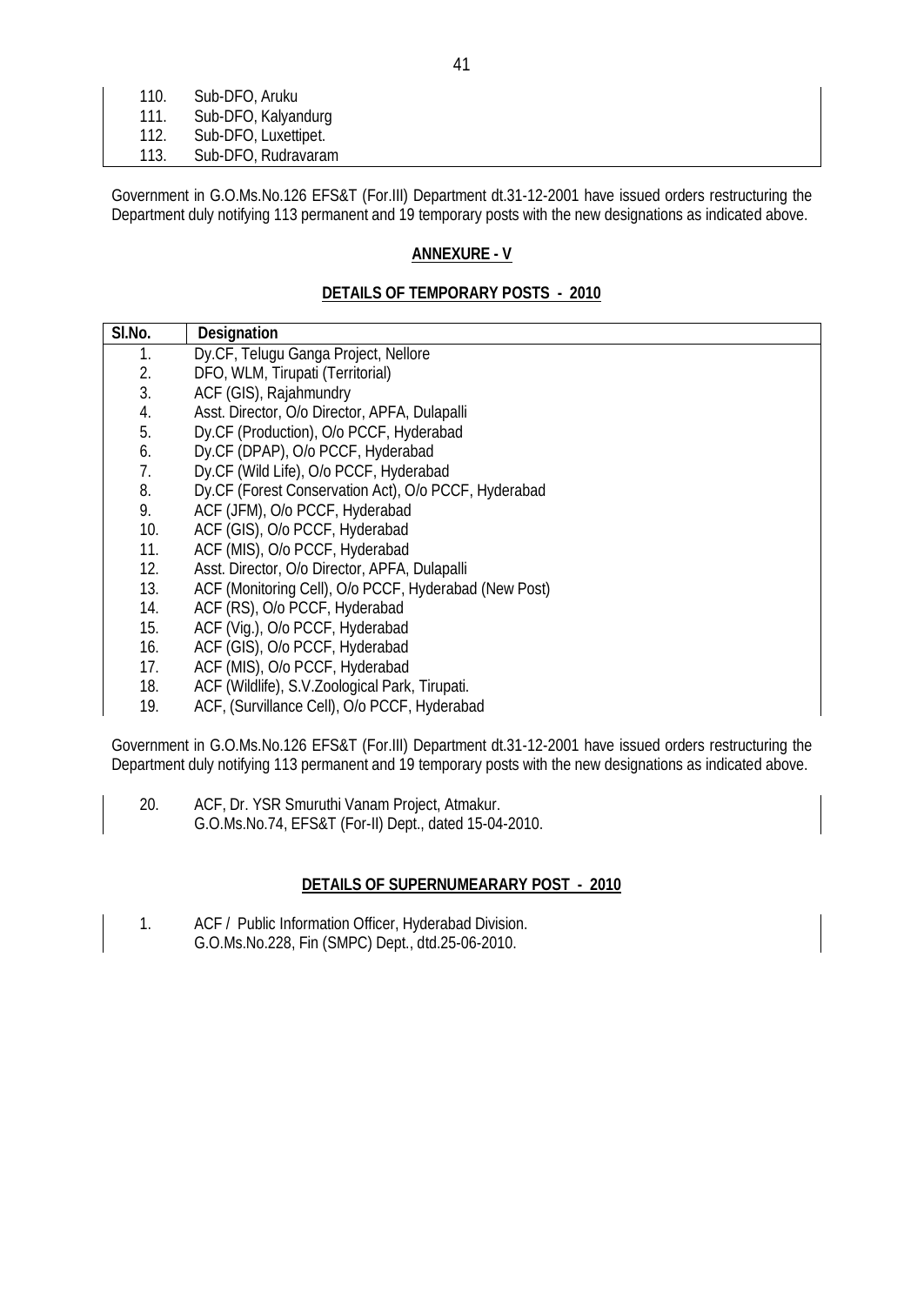## **ANNEXURE –VI**

## **DETAILS OF POSTS - 2010**

## **DETAILS OF (30) POSTS OF FOREST RANGE OFFICERS UPGRADED TO THAT OF ASSISTANT CONSERVATOR OF FORESTS IN G.O.Ms.No.496 FINANCE (SMPC) DEPARTMENT dt.20-11-2003 READ WITH G.O.Ms.No.26 EFS&T (For.V) DEPARTMENT dt.5-3-2004 AND THEIR NOMENCLATURE.**

| SI. | Name of the Division / Circle,                        | Designation of the upgraded post / Nomenclature of                      |
|-----|-------------------------------------------------------|-------------------------------------------------------------------------|
| No. | in which the FRO posts were                           | redesignated post.                                                      |
|     | existing / which were                                 |                                                                         |
|     | upgraded to that of ACF.                              |                                                                         |
| 1   | 2                                                     | 3                                                                       |
| 1.  | FRO, State Silviculturist, Hyd.                       | Asst. SS, Hyd.                                                          |
| 2.  | FRO, State Silviculturist, Hyd.                       | ACF-I, O/o SS, Hyd redesignated as ACF, Hyderabad, Hyderabad            |
|     |                                                       | Division (PCCF's Ref.No.25678/2003/M1(i) dt.1-5-2004).                  |
| 3.  | FRO, State Silviculturist, Hyd.                       | ACF-II, O/o SS, Hyd redesignated as ACF, Mahaboobnagar (PCCF's          |
|     |                                                       | Ref.No.25678/2003/M(i) dt.1-5-2004).                                    |
| 4.  | Silviculturist,<br>FRO,<br><b>State</b>               | ACF-I, O/o SS, Tirupati redesignated as ACF, Badvel, Proddatur WL       |
|     | Tirupati.                                             | Divn. (PCCF's Ref.No.25678/2003/M1 dt.15-3-2004).                       |
| 5.  | FRO,<br><b>State</b><br>Silviculturist,               | ACF-II, O/o SS, Tirupati redesignted as ACF, Kavali, Nellore Division   |
|     | Tirupati.                                             | (PCCF's Ref.No.25678/2003/M1 dt.15-3-2004).                             |
| 6.  | FRO,<br>Silviculturist,<br><b>State</b>               | ACF-III, O/o SS, Tirupati.                                              |
|     | Tirupati.                                             |                                                                         |
| 7.  | FRO,<br><b>State</b><br>Silviculturist,               | Asst. SS, Rajahmundry.                                                  |
|     | Rajahmundry                                           |                                                                         |
| 8.  | <b>State</b><br>Silviculturist,<br>FRO,               | ACF, O/o SS, Rajahmundry redesignated as ACF, Kakinada,                 |
|     | Rajahmundry                                           | Kakinada Division (PCCF's Ref.No.25678/2003/M1(ii) dt.1-5-2004)         |
|     |                                                       | as ACF, Kailkaluru with H.Qrs at Kaikaluru, WLM Division, Eluru         |
|     |                                                       | (G.O.Rt.No.630 EFS&T (For.V) Department dt.9-2-2007. PCCF's             |
|     |                                                       | Ref.No.6/2006/M1 dt.24-12-2006). Post retained as ACF, Kakinada,        |
|     |                                                       | Kakinada Division (G.O.Rt.No.61 EFS&T (For.V) Department dt.9-2-        |
| 9.  |                                                       | 2007 PCCF's Ref.No.6/2006/M1 dt.14-2-2007).<br>ACF, O/o FUO, Hyderabad. |
| 10. | FRO, FUO, Hyderabad.<br>FRO,<br>Forest<br>Geneticist, | ACF-I, Forest Geneticist, Warangal redesignated as ACF, Bellampa-       |
|     | Warangal.                                             | lly, Bellampally Divn (PCCF's Ref.No.25678/2003/M1(iii) dt.1-5-2004)    |
| 11. | Geneticist,<br>FRO,<br>Forest                         | ACF-II, Forest Geneticist, Warangal redesignated as ACF, Nirmal,        |
|     | Warangal.                                             | Nirmal Division (PCCF's Ref.No.25678/2003/M1(iii) dt.1-5-2004).         |
| 12. | FRO,<br>Geneticist,<br>Forest                         | ACF-III, Forest Geneticist, Warangal redesignated as ACF,               |
|     | Warangal.                                             | Khammam, Khammam Division (PCCF's Ref.No.25678/2003/M1(iii)             |
|     |                                                       | dt.1-5-2004) and as ACF, Lakkavaram (Mothugudem), Bhad (S)              |
|     |                                                       | (PCCF's Ref.No.25678/2003/M1 dt.17-6-2006).                             |
|     | 13. FRO, MIS, Cell, O/o PrI.CCF,                      | ACF (PMU-I), O/o PrI.CCF, Hyd.                                          |
|     | Hyd.                                                  |                                                                         |
| 14. |                                                       | FRO, MIS, Cell, O/o PrI.CCF, ACF (PMU-II), O/o PrI.CCF, Hyd.            |
|     | Hyd.                                                  |                                                                         |
| 15. |                                                       | FRO, GIS, Cell, O/o PrI.CCF, ACF (Net Working), O/o PrI.CCF, Hyd.       |
|     | Hyd.                                                  |                                                                         |
| 16. | FRO, MEP Circle, Hyd.                                 | ACF-I, O/o MEP Circle, Hyd redesignated as ACF, Hyderabad               |
|     |                                                       | Central, Hyd Dn. (G.O.Rt.No.587 EFS&T (For.V) Department dt.13-         |
|     |                                                       | 12-2007 PCCF's Ref.No.10412/2007/M1 dt.25-12-2007).                     |
| 17. | FRO, MEP Circle, Hyd.                                 | ACF-II, O/o MEP Circle, Hyd redesignted as DFO (Vig.III) O/o PCCF,      |
|     |                                                       | Hyd. (G.O.Rt.No.1 EFS&T (For.V) Department dt.3-1-2005).                |
| 18. | FRO, O/o T&E Circle (APFA),                           | ACF-I, APFA, Dulapalli redesignated as ACF, Warangal (North),           |
|     | Dulapalli                                             | Warangal North Division (PCCF's Ref.No.25678/2003/M1(iv) dt.1-5-        |
|     |                                                       | 2004).                                                                  |
| 19. | FRO, O/o T&E Circle (APFA),                           | ACF-II, APFA, Dulapalli redesignated as ACF, Karimnagar (West),         |
|     | Dulapalli                                             | Karimnagar West Division (PCCF's Ref.No.25678/2003/M1(iv) dt.1-         |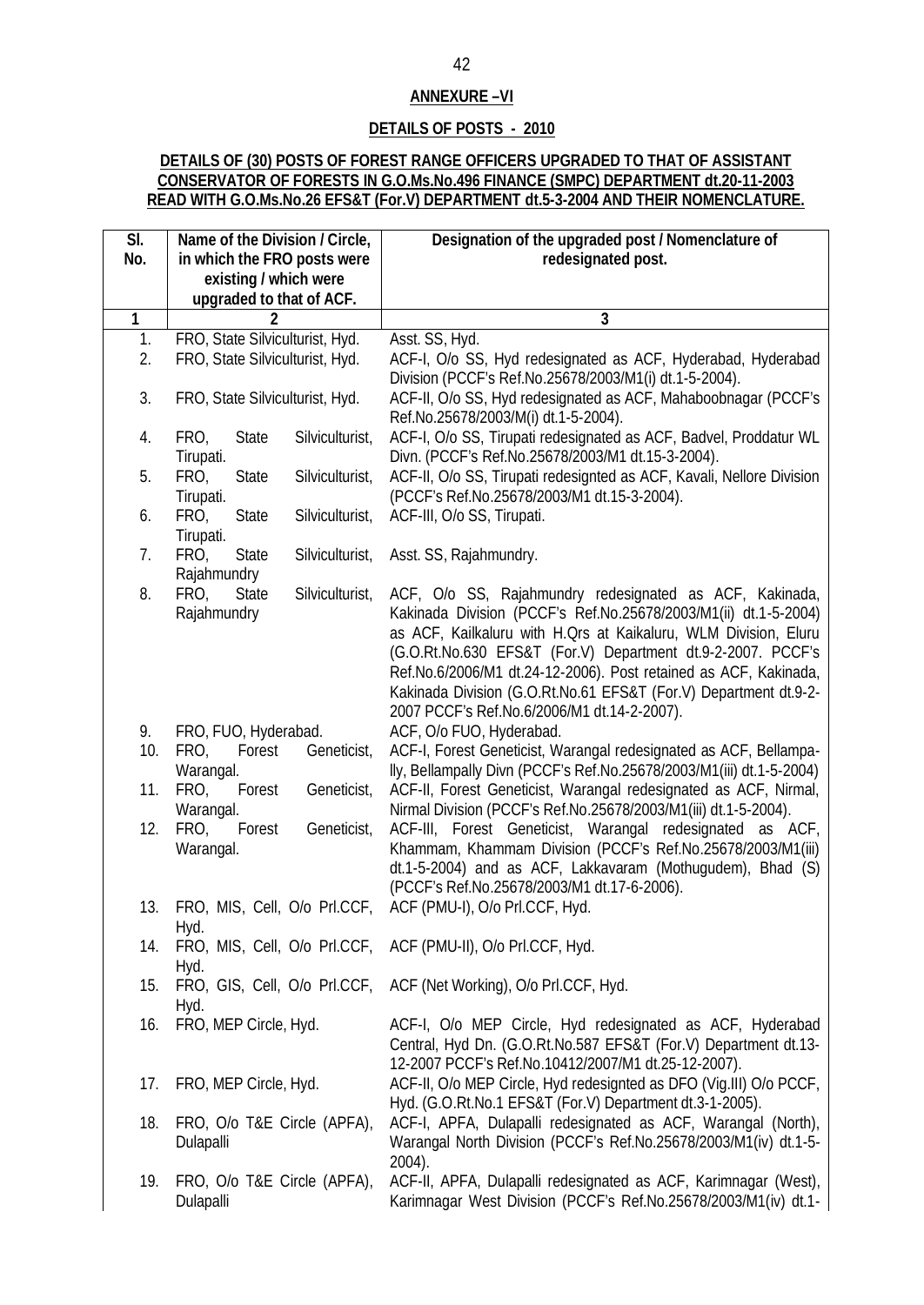| as ACF Mannanur, Achampet WL Divn. (PCCF's Ref.No.57778/<br>2005/M1 dt.4-6-2006).                                                                                                                                                        |  |
|------------------------------------------------------------------------------------------------------------------------------------------------------------------------------------------------------------------------------------------|--|
| 21.<br>FRO, O/o WLM, Hyderabad.<br>ACF, O/o WLM, Hyderabad redesignated as ACF, Siddipet, Medak                                                                                                                                          |  |
| Division (PCCF's Ref.No.25678/2003/M1(v) dt.1-5-2004).                                                                                                                                                                                   |  |
| ACF-I, O/o Curator, NZP, Hyderabad redesignated as ACF, Macher-<br>FRO, NZP, Hyderabad.<br>22.<br>la, Guntur Division (PCCF's Ref.No.25678/2003/M1(v) dt.1-5-2004).                                                                      |  |
| ACF-II, O/o Curator, NZP, Hyderabad redesignated as ACF, Chittoor<br>23.<br>FRO, NZP, Hyderabad.<br>(West) (PCCF's Ref.No.25678/2003/M1(v) dt.1-5-2004). Post shifted<br>as ACF, Chittoor West from Chittoor to Palamaner (G.O.Rt.No.395 |  |
| EFS&T (For.V) Dept. dt.10-8-2006 PCCF's Ref.No.25678/2006/M1).                                                                                                                                                                           |  |
| ACF-I, O/o Curator, IGZP, Visakhapatnam redesignated as ACF,<br>24.<br>FRO, IGZP, Visakhapatnam                                                                                                                                          |  |
| Srisailam, Atmakur WL (G.O.Rt.No.97 EFS&T (For.V) Department                                                                                                                                                                             |  |
| dt.26-2-2007 PCCF's Ref.No.57778/2005/M1 dt.1-3-2007).<br>ACF-II, O/o Curator, IGZP, Visakhapatnam redesignated as ACF,<br>25.<br>FRO, IGZP, Visakhapatnam                                                                               |  |
| Tekkali, Srikakulam Division (PCCF's Ref.No.25678/2003/M1 dt.14-                                                                                                                                                                         |  |
| $6-2004)$                                                                                                                                                                                                                                |  |
| FRO, SVZP, Tirupati<br>ACF-I, SVZP, Tirupati redesignated as ACF, Kurnool, Kurnool<br>26.                                                                                                                                                |  |
| Division (PCCF's Ref.No.25678/2003/M1(viii) dt.1-5-2004). Post of                                                                                                                                                                        |  |
| ACF, Kurnool is shifted to Dhone with redesignation as ACF, Dhone<br>of Kurnool (G.M.No.8821/For.V/2009-2, EFS&T Department dt.20-1-                                                                                                     |  |
| 2010 communicated vide PCCF's Endt.No.25678/2003/Z4, dtd.06-                                                                                                                                                                             |  |
| 05-2010.                                                                                                                                                                                                                                 |  |
| FRO, SVZP, Tirupati<br>ACF-II, SVZP, Tirupati redesignated as ACF, Dornal, Markapur WL.<br>27.                                                                                                                                           |  |
| (G.O.Rt.No.97 EFS&T (For.V) Department dt.26-2-2007 PCCF's                                                                                                                                                                               |  |
| Ref.No.57778/2005/M1 dt.1-3-2007).<br>28.<br>FRO, Kurnool Circle, Kadapa<br>ACF, Kadapa                                                                                                                                                  |  |
| 29.<br>ACF-I, APFP, Yellandu redesignated as ACF, Eluru, Eluru Division<br>FRO, APSOF, Yellandu.                                                                                                                                         |  |
| (PCCF's Ref.No.25678/ 2003/M1(viii) dt.1-5-2004). Post of ACF,                                                                                                                                                                           |  |
| Eluru is shifted to Kaikaluru with redesignation as ACF, Kaikaluru                                                                                                                                                                       |  |
| H. Ors. Kaikaluru, WLM Division, Eluru (G.O.Rt. No.61 EFS&T (For.V)                                                                                                                                                                      |  |
| Department dt.9-2-2007 PCCF's Ref.No.6/2006/ M1 dt.14-2-2007).                                                                                                                                                                           |  |
| ACF-II, APFP, Yellandu redesignated as ACF, Vijayawada (PCCF's<br>30.<br>FRO, APSOF, Yellandu.                                                                                                                                           |  |
| Ref.No.25678/2003/M1 (viii) dt.1-5-2004) as ACF, Nuzvidu, Krishna<br>Division (G.O.Rt.No.152 EFS&T (For.V) Department dt.26-12-2007                                                                                                      |  |
| PCCF's Ref.No.34226/2007/M1 dt.6-1-2008).                                                                                                                                                                                                |  |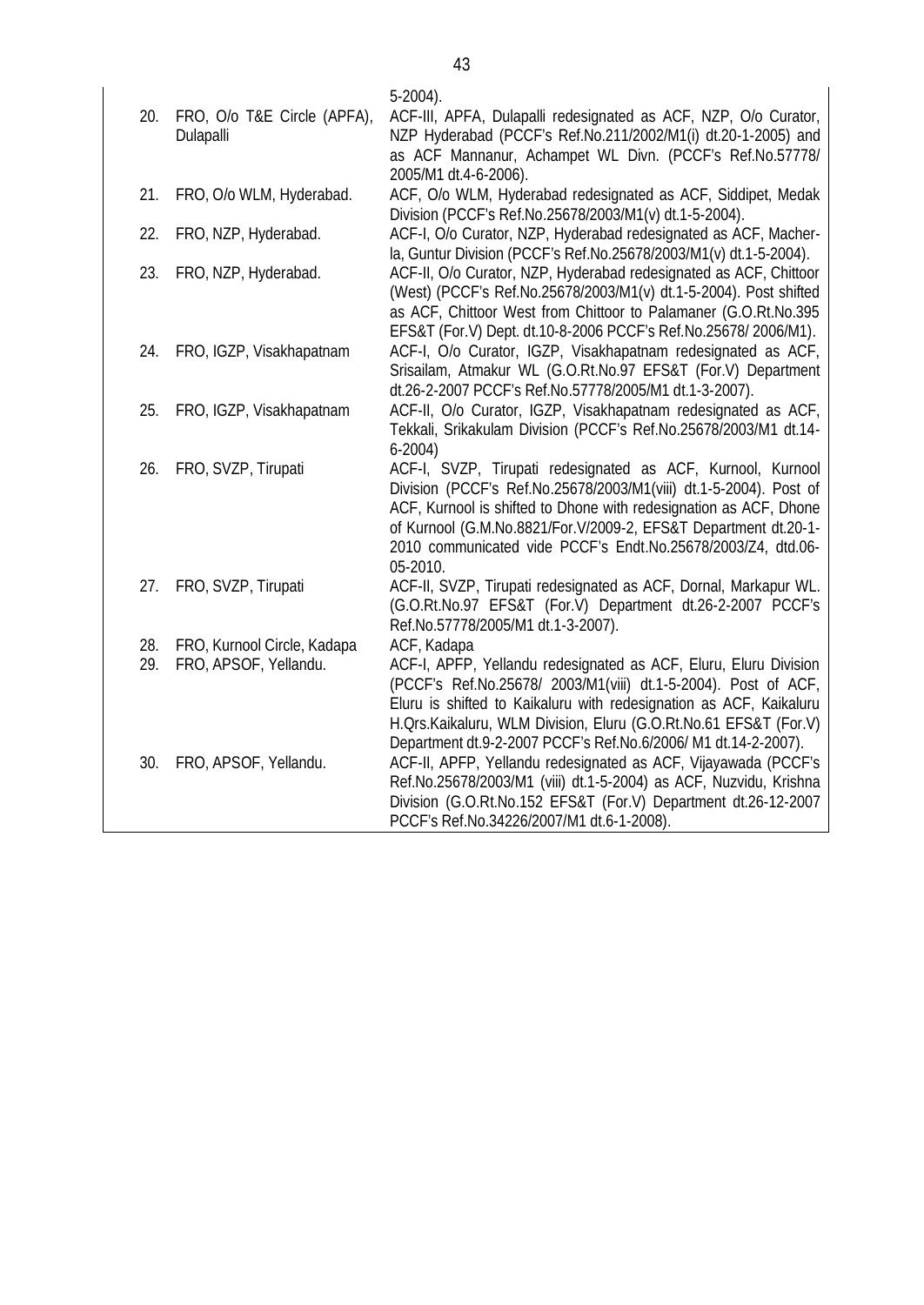# **ANNEXURE - VII**

# **DETAILS OF PERMANENT POSTS IN SFS CADRE - 2011**

| SI.No. | <b>Designation</b>                                                             |
|--------|--------------------------------------------------------------------------------|
| 1.     | Divisional Forest Officer, Social Forestry Division, Anantapur                 |
| 2.     | Divisional Forest Officer, Social Forestry Division, Chittoor                  |
| 3.     | Divisional Forest Officer, Social Forestry Division, Nizamabad                 |
| 4.     | Divisional Forest Officer, Social Forestry Division, Karimnagar                |
| 5.     | Divisional Forest Officer, Social Forestry Division, Nalgonda                  |
| 6.     | Divisional Forest Officer, Social Forestry Division, Medak, Hq. Sangareddy     |
| 7.     | Divisional Forest Officer, Social Forestry Division, Khammam                   |
| 8.     | Divisional Forest Officer, Social Forestry Division, Nellore                   |
| 9.     | Divisional Forest Officer, Social Forestry Division, W.G. Dist, Hq. Eluru      |
| 10.    | Divisional Forest Officer, Social Forestry Division, Prakasam                  |
| 11.    | Divisional Forest Officer, Social Forestry Division, Adilabad                  |
| 12.    | Divisional Forest Officer, Social Forestry Division, Kurnool                   |
| 13.    | Divisional Forest Officer, Social Forestry Division, Vizianagaram              |
| 14.    | Divisional Forest Officer, Social Forestry Division, Srikakulam                |
| 15.    | Divisional Forest Officer, Social Forestry Division, Mahabubnagar              |
| 16.    | Divisional Forest Officer, Social Forestry Division, Krishna Hqrs. Vijayawada. |
| 17.    | DFO, Giddalur                                                                  |
| 18.    | DFO, Vizianagaram                                                              |
| 19.    | DFO, Vijayawada                                                                |
| 20.    | DFO, Nalgonda                                                                  |
| 21.    | DFO, Kurnool                                                                   |
| 22.    | DFO, Medak                                                                     |
| 23.    | DFO, WLM, Hyderabad (Territorial)                                              |
| 24.    | DFO, WLM, Jannaram (Territorial)                                               |
| 25.    | DFO, WLM, Achampet (Territorial)                                               |
| 26.    | DFO, WLM, Proddatur (Territorial)                                              |
| 27.    | DFO, WLM, Rajahmundry                                                          |
| 28.    | DFO, WLM, Paloncha (Territorial)                                               |
| 29.    | DFO, Wildlife Management, Warangal                                             |
| 30.    | DFO, WLM, Medak                                                                |
| 31.    | DFO, Wild Life Management, Nagarjunasagar                                      |
| 32.    | DFO, Wild Life Management, Eluru                                               |
| 33.    | DFO, Wild Life Management, Sullurpet                                           |
| 34.    | DFO, Flying Squad, Atmakur (Wild Life) (New Post)                              |
| 35.    | DFO, Flying Squad, Hyderabad                                                   |
| 36.    | DFO, Flying Squad, E.G. District, Rajahmundry                                  |
| 37.    | DFO, Flying Squad, Guntur                                                      |
| 38.    | DFO, Flying Squad, Pileru                                                      |
| 39.    | DFO, Flying Squad, Cuddapah                                                    |
| 40.    | DFO, Flying Squad, Visakhapatnam                                               |
| 41.    | DFO, Flying Squad, Kurnool                                                     |
| 42.    | DFO, Flying Squad, Nizamabad                                                   |
| 43.    | DFO, Flying Squad, Khammam                                                     |
| 44.    | DFO, Flying Squad, Warangal                                                    |
| 45.    | DFO, Flying Squad, Karimnagar                                                  |
| 46.    | DFO, Flying Squad, Nirmal                                                      |
| 47.    | DFO, Flying Squad, Tirupati (New Post)                                         |
| 48.    | DFO, Flying Squad, Mancherial                                                  |
| 49.    | DFO, Vig-I, O/o PCCF, Hyderabad                                                |
| 50.    | DFO, Vig-II, O/o PCCF, Hyderabad                                               |
| 51.    | DFO, Log. Divn., Rajahmundry                                                   |
| 52.    | DFO, Log. Divn., Jangareddygudem                                               |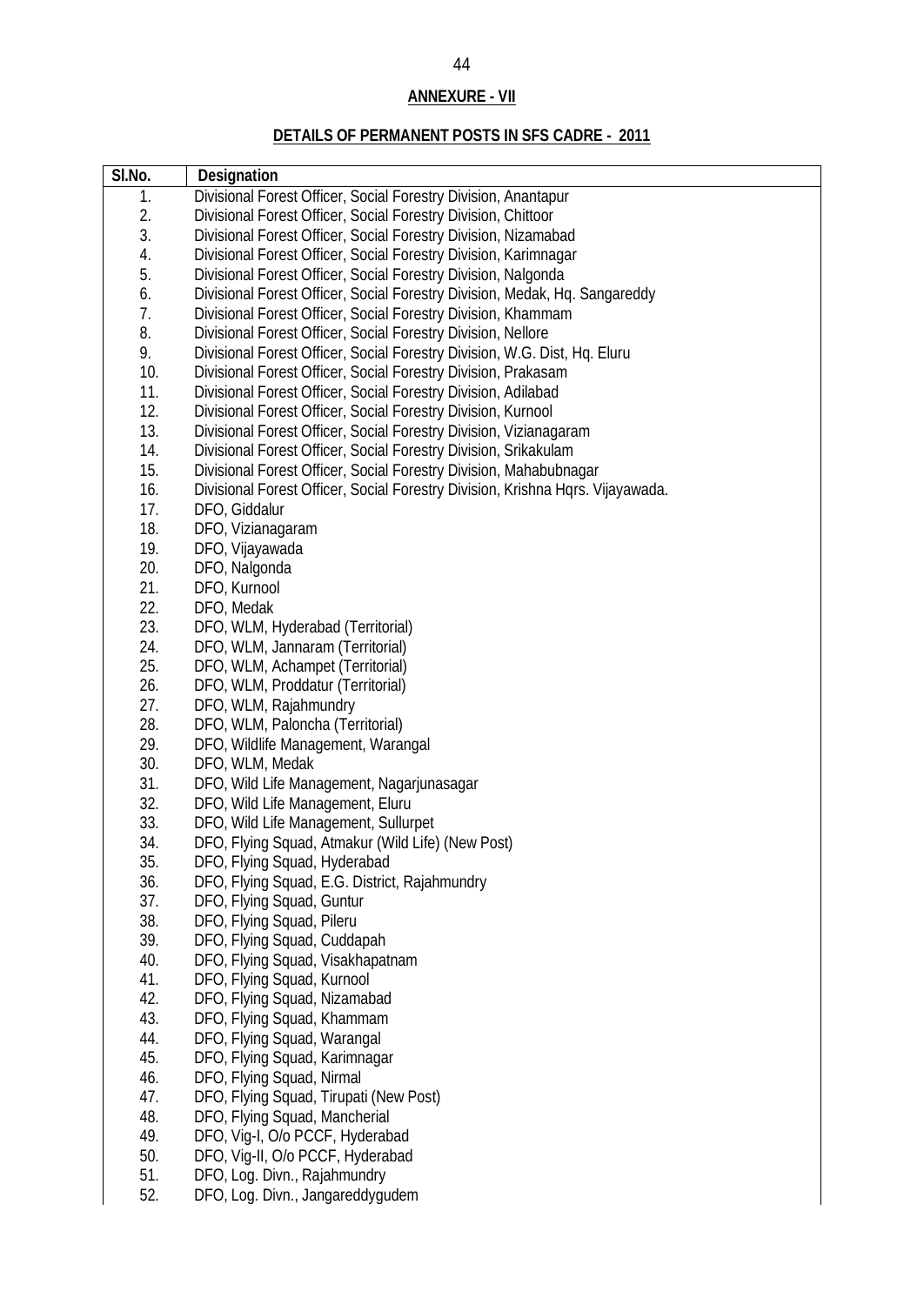- 53. DFO, Log. Divn., Bhadrachalam
- 54. State Silviculturist, Rajahmundry.
- 55. Curator, National Parks, Hyderabad
- 56. Deputy Director O/o Director, APFA, Dulapalli.
- 57. Deputy Director, APSOF, Yellandu (New Post)
- 58. Deputy Director, APFA, Dulapalli.
- 59. Deputy Director, APFA, Dulapalli.
- 60. Deputy Director, APFA, Dulapalli.
- 61. Deputy Director, APFA, Dulapalli.
- 62. Deputy Director, APFA, Dulapalli.
- 63. DFO, Logging Division, Nirmal.
- 64. Curator, Nehru Zoological Park, Hyderabad (New Post) (Shifted and redesignated as Faculty Member-I, APFA, Dulapally (G.M.No.3584/For.V/2010-4, EFS&T Dept., dtd.13-05-2011 and PCCF's Ref.No.16986/2010/M4, dtd.15-06-2011)
- 65. DFO, Logging Division, Nandyal
- 66. DFO, Logging Division, Giddalur
- 67. ACF (GIS), Warangal (New Post)
- 68. ACF (Law), O/o PCCF, Hyderabad
- 69. ACF (Bio-Diversity), Srisailam
- 70. Asst. Director, APSOF, Yellandu
- 71. ACF, Nehru Zoological Park, Hyderabad
- 72. Asst. Silviculturist, Tirupati
- 73. Asst. Forest Geneticist, Warangal
- 74. Sub-DFO, Hyderabad
- 75. Sub-DFO, Achampet, Hqrs. Kollapur
- 76. Sub-DFO, Yeleswaram
- 77. Sub-DFO, Koyyalagudem
- 78. Sub-DFO, Visakhapatnam
- 79. Sub-DFO, Khanapur
- Sub-DFO, Utnoor
- 81. Sub-DFO, Bellampalli, Hq. Asifabad.
- 82. Sub-DFO, Kagaznagar
- 83. Sub-DFO, Bhadrachalam (North)
- 84. Sub-DFO, Khammam, Hq. Sattupalli
- 85. Sub-DFO, Kothagudem, Hq. Yellandu
- 86. Sub-DFO, Nizamabad
- 87. Sub-DFO, Yellareddy
- 88. Sub-DFO, Mahadevpur
- 89. Sub-DFO, Jagtial
- 90. Sub-DFO, Mulug
- 91. Sub-DFO, Mahabubabad<br>92. Sub-DFO, Chennur
- Sub-DFO, Chennur
- 93. Sub-DFO, Paloncha, Hq.Munuguru
- 94. Sub-DFO, Narsampet
- 95. Sub-DFO, Tirupati (Wildlife)
- 96. Sub-DFO, Bhadrachalam (South), Hq. Kunavaram
- 97. Sub-DFO, Zaheerabad
- 98. Sub-DFO, Rampachodavaram
- 99. Sub-DFO, Madanapalli
- 100. Sub-DFO, Ongole
- 101. Sub-DFO, Ichoda
- 102. Sub-DFO, Eturunagaram (Wildlife)
- 103. Sub-DFO, Guduru Nellore Division (New post)<br>104. Sub-DFO. Chintapalli
- Sub-DFO, Chintapalli
- 105. Sub-DFO, Narsipatnam (New Post)
- 106. Sub-DFO, Parvathipuram
- 107. Sub-DFO, Manthani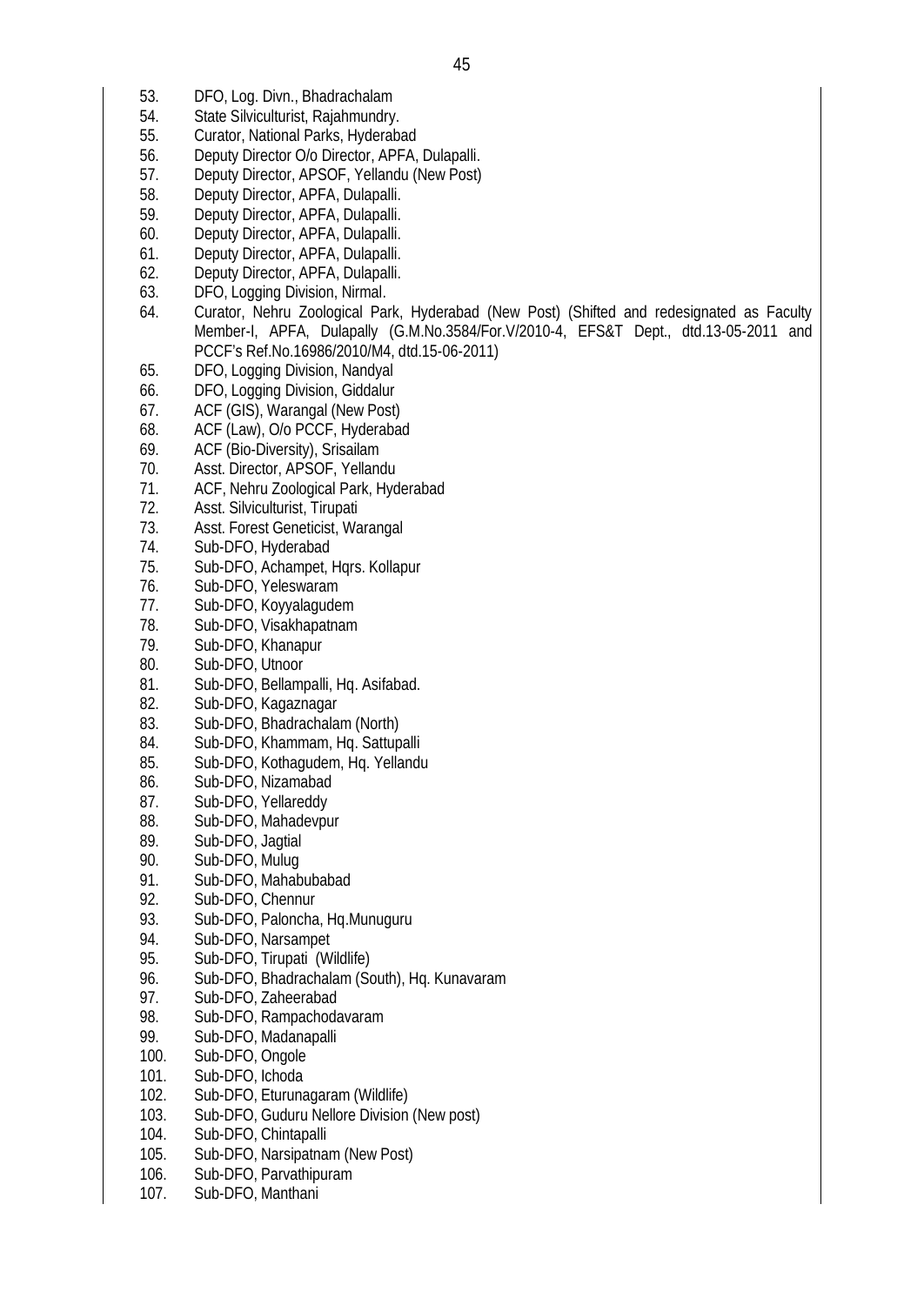| 108. | Sub-DFO, Banswada        |
|------|--------------------------|
| 109. | Sub-DFO, Koduru Rajampet |
| 110. | Sub-DFO, Aruku           |
| 111. | Sub-DFO, Kalyandurg      |
| 112. | Sub-DFO, Luxettipet.     |
| 113. | Sub-DFO, Rudravaram      |

Government in G.O.Ms.No.126 EFS&T (For.III) Department dt.31-12-2001 have issued orders restructuring the Department duly notifying 113 permanent and 19 temporary posts with the new designations as indicated above.

#### **ANNEXURE - VIII**

## **DETAILS OF TEMPORARY POSTS - 2011**

| SI.No. | <b>Designation</b>                                                                      |  |
|--------|-----------------------------------------------------------------------------------------|--|
| 1.     | Dy.CF, Telugu Ganga Project, Nellore                                                    |  |
| 2.     | DFO, WLM, Tirupati (Territorial)                                                        |  |
| 3.     | ACF (GIS), Rajahmundry (Shifted and redesignated as Faculty Member-II, APFA, Dulapally  |  |
|        | (G.M.No.3584/For.V/2010-4, EFS&T Dept., dtd.13-05-2011 and PCCF's Ref.No.16986/2010/M4, |  |
|        | dtd.15-06-2011)                                                                         |  |
| 4.     | Asst. Director, O/o Director, APFA, Dulapalli                                           |  |
| 5.     | Dy.CF (Production), O/o PCCF, Hyderabad                                                 |  |
| 6.     | Dy.CF (DPAP), O/o PCCF, Hyderabad                                                       |  |
| 7.     | Dy.CF (Wild Life), O/o PCCF, Hyderabad                                                  |  |
| 8.     | Dy.CF (Forest Conservation Act), O/o PCCF, Hyderabad                                    |  |
| 9.     | ACF (JFM), O/o PCCF, Hyderabad                                                          |  |
| 10.    | ACF (GIS), O/o PCCF, Hyderabad                                                          |  |
| 11.    | ACF (MIS), O/o PCCF, Hyderabad                                                          |  |
| 12.    | Asst. Director, O/o Director, APFA, Dulapalli                                           |  |
| 13.    | ACF (Monitoring Cell), O/o PCCF, Hyderabad (New Post)                                   |  |
| 14.    | ACF (RS), O/o PCCF, Hyderabad                                                           |  |
| 15.    | ACF (Vig.), O/o PCCF, Hyderabad                                                         |  |
| 16.    | ACF (GIS), O/o PCCF, Hyderabad                                                          |  |
| 17.    | ACF (MIS), O/o PCCF, Hyderabad                                                          |  |
| 18.    | ACF (Wildlife), S.V.Zoological Park, Tirupati.                                          |  |
| 19.    | ACF, (Survillance Cell), O/o PCCF, Hyderabad                                            |  |

Government in G.O.Ms.No.126 EFS&T (For.III) Department dt.31-12-2001 have issued orders restructuring the Department duly notifying 113 permanent and 19 temporary posts with the new designations as indicated above.

21. ACF, Dr. YSR Smuruthi Vanam Project, Atmakur. G.O.Ms.No.74, EFS&T (For-II) Dept., dated 15-04-2010.

#### **DETAILS OF SUPERNUMEARARY POST - 2010**

1. ACF / Public Information Officer, Hyderabad Division. G.O.Ms.No.228, Fin (SMPC) Dept., dtd.25-06-2010.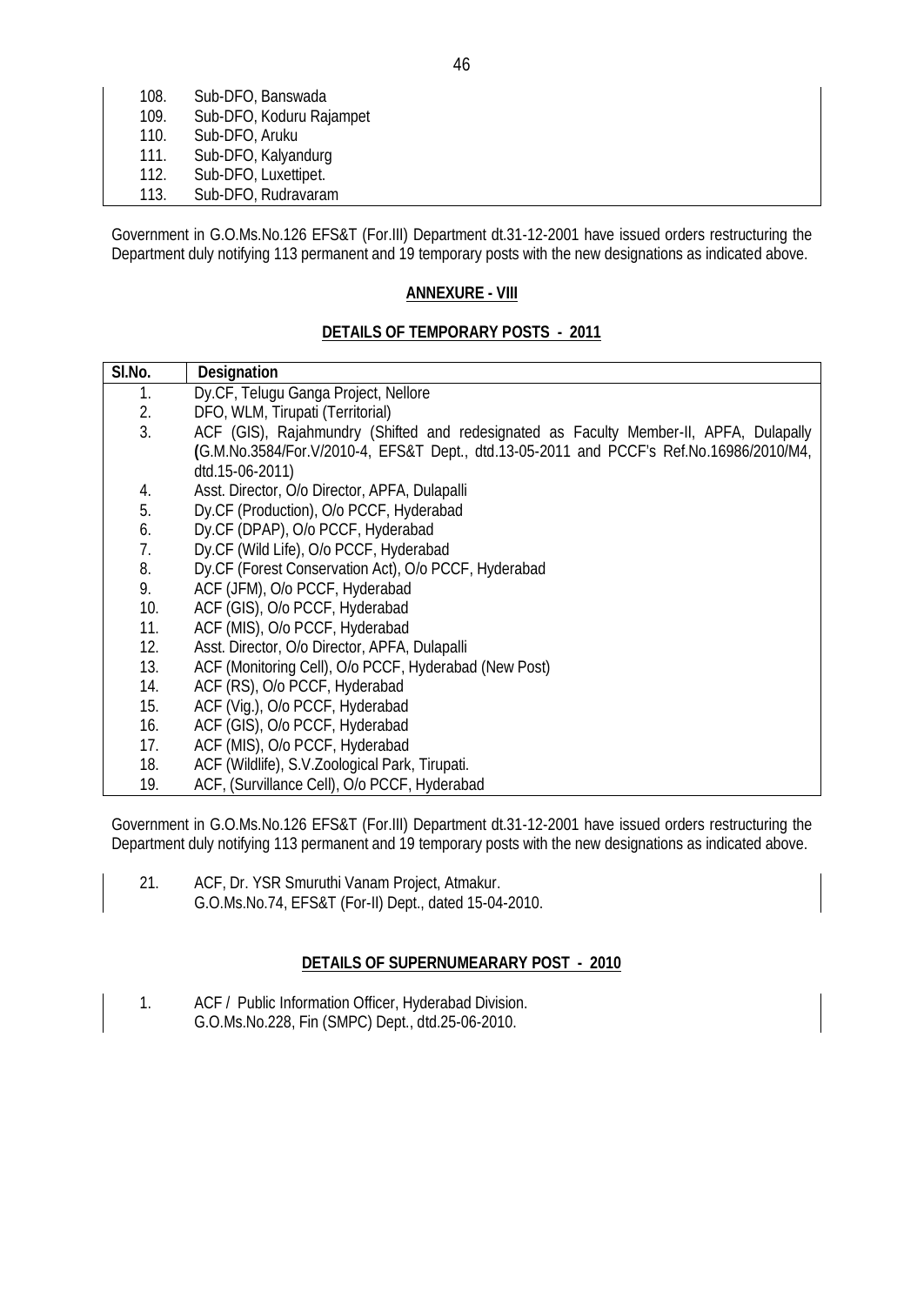## **ANNEXURE - IX**

## **DETAILS OF POSTS - 2011**

#### **DETAILS OF (30) POSTS OF FOREST RANGE OFFICERS UPGRADED TO THAT OF ASSISTANT CONSERVATOR OF FORESTS IN G.O.Ms.No.496 FINANCE (SMPC) DEPARTMENT dt.20-11-2003 READ WITH G.O.Ms.No.26 EFS&T (For.V) DEPARTMENT dt.5-3-2004 AND THEIR NOMENCLATURE.**

| $\overline{\mathsf{SI}}$ . | Name of the Division / Circle,                         | Designation of the upgraded post / Nomenclature of                                                                                                                                                                                                                                                                                                                                                    |
|----------------------------|--------------------------------------------------------|-------------------------------------------------------------------------------------------------------------------------------------------------------------------------------------------------------------------------------------------------------------------------------------------------------------------------------------------------------------------------------------------------------|
| No.                        | in which the FRO posts were                            | redesignated post.                                                                                                                                                                                                                                                                                                                                                                                    |
|                            | existing / which were                                  |                                                                                                                                                                                                                                                                                                                                                                                                       |
|                            | upgraded to that of ACF.                               |                                                                                                                                                                                                                                                                                                                                                                                                       |
| $\overline{1}$             |                                                        | 3                                                                                                                                                                                                                                                                                                                                                                                                     |
| 1.                         | FRO, State Silviculturist, Hyd.                        | Asst. SS, Hyd.                                                                                                                                                                                                                                                                                                                                                                                        |
| 2.                         | FRO, State Silviculturist, Hyd.                        | ACF-I, O/o SS, Hyd redesignated as ACF, Hyderabad, Hyderabad                                                                                                                                                                                                                                                                                                                                          |
|                            |                                                        | Division (PCCF's Ref.No.25678/2003/M1(i) dt.1-5-2004).                                                                                                                                                                                                                                                                                                                                                |
| 3.                         | FRO, State Silviculturist, Hyd.                        | ACF-II, O/o SS, Hyd redesignated as ACF, Mahaboobnagar (PCCF's<br>Ref.No.25678/2003/M(i) dt.1-5-2004).                                                                                                                                                                                                                                                                                                |
| 4.                         | Silviculturist,<br>FRO,<br><b>State</b><br>Tirupati.   | ACF-I, O/o SS, Tirupati redesignated as ACF, Badvel, Proddatur WL<br>Divn. (PCCF's Ref.No.25678/2003/M1 dt.15-3-2004).                                                                                                                                                                                                                                                                                |
| 5.                         | FRO,<br>State<br>Silviculturist,<br>Tirupati.          | ACF-II, O/o SS, Tirupati redesignted as ACF, Kavali, Nellore Division<br>(PCCF's Ref.No.25678/2003/M1 dt.15-3-2004).                                                                                                                                                                                                                                                                                  |
| 6.                         | FRO,<br><b>State</b><br>Silviculturist,<br>Tirupati.   | ACF-III, O/o SS, Tirupati.                                                                                                                                                                                                                                                                                                                                                                            |
| 7.                         | FRO,<br><b>State</b><br>Silviculturist,<br>Rajahmundry | Asst. SS, Rajahmundry.                                                                                                                                                                                                                                                                                                                                                                                |
| 8.                         | Silviculturist,<br>FRO,<br><b>State</b><br>Rajahmundry | ACF, O/o SS, Rajahmundry redesignated as ACF, Kakinada,<br>Kakinada Division (PCCF's Ref.No.25678/2003/M1(ii) dt.1-5-2004)<br>as ACF, Kailkaluru with H. Qrs at Kaikaluru, WLM Division, Eluru<br>(G.O.Rt.No.630 EFS&T (For.V) Department dt.9-2-2007. PCCF's<br>Ref.No.6/2006/M1 dt.24-12-2006). Post retained as ACF, Kakinada,<br>Kakinada Division (G.O.Rt.No.61 EFS&T (For.V) Department dt.9-2- |
|                            |                                                        | 2007 PCCF's Ref.No.6/2006/M1 dt.14-2-2007).                                                                                                                                                                                                                                                                                                                                                           |
| 9.                         | FRO, FUO, Hyderabad.                                   | ACF, O/o FUO, Hyderabad.                                                                                                                                                                                                                                                                                                                                                                              |
| 10.                        | FRO,<br>Forest<br>Geneticist,<br>Warangal.             | ACF-I, Forest Geneticist, Warangal redesignated as ACF, Bellampa-<br>lly, Bellampally Divn (PCCF's Ref.No.25678/2003/M1(iii) dt.1-5-2004)                                                                                                                                                                                                                                                             |
| 11.                        | Geneticist,<br>FRO,<br>Forest<br>Warangal.             | ACF-II, Forest Geneticist, Warangal redesignated as ACF, Nirmal,<br>Nirmal Division (PCCF's Ref.No.25678/2003/M1(iii) dt.1-5-2004).                                                                                                                                                                                                                                                                   |
| 12.                        | FRO,<br>Forest<br>Geneticist,<br>Warangal.             | ACF-III, Forest Geneticist, Warangal redesignated as ACF,<br>Khammam, Khammam Division (PCCF's Ref.No.25678/2003/M1(iii)<br>dt.1-5-2004) and as ACF, Lakkavaram (Mothugudem), Bhad (S)<br>(PCCF's Ref.No.25678/2003/M1 dt.17-6-2006).                                                                                                                                                                 |
| 13.                        | FRO, MIS, Cell, O/o PrI.CCF,<br>Hyd.                   | ACF (PMU-I), O/o PrI.CCF, Hyd.                                                                                                                                                                                                                                                                                                                                                                        |
| 14.                        | Hyd.                                                   | FRO, MIS, Cell, O/o PrI.CCF, ACF (PMU-II), O/o PrI.CCF, Hyd.                                                                                                                                                                                                                                                                                                                                          |
| 15.                        | Hyd.                                                   | FRO, GIS, Cell, O/o PrI.CCF, ACF (Net Working), O/o PrI.CCF, Hyd.                                                                                                                                                                                                                                                                                                                                     |
| 16.                        | FRO, MEP Circle, Hyd.                                  | ACF-I, O/o MEP Circle, Hyd redesignated as ACF, Hyderabad<br>Central, Hyd Dn. (G.O.Rt.No.587 EFS&T (For.V) Department dt.13-<br>12-2007 PCCF's Ref.No.10412/2007/M1 dt.25-12-2007).                                                                                                                                                                                                                   |
| 17.                        | FRO, MEP Circle, Hyd.                                  | ACF-II, O/o MEP Circle, Hyd redesignted as DFO (Vig.III) O/o PCCF,<br>Hyd. (G.O.Rt.No.1 EFS&T (For.V) Department dt.3-1-2005).                                                                                                                                                                                                                                                                        |
| 18.                        | FRO, O/o T&E Circle (APFA),<br>Dulapalli               | ACF-I, APFA, Dulapalli redesignated as ACF, Warangal (North),<br>Warangal North Division (PCCF's Ref.No.25678/2003/M1(iv) dt.1-5-<br>2004).                                                                                                                                                                                                                                                           |